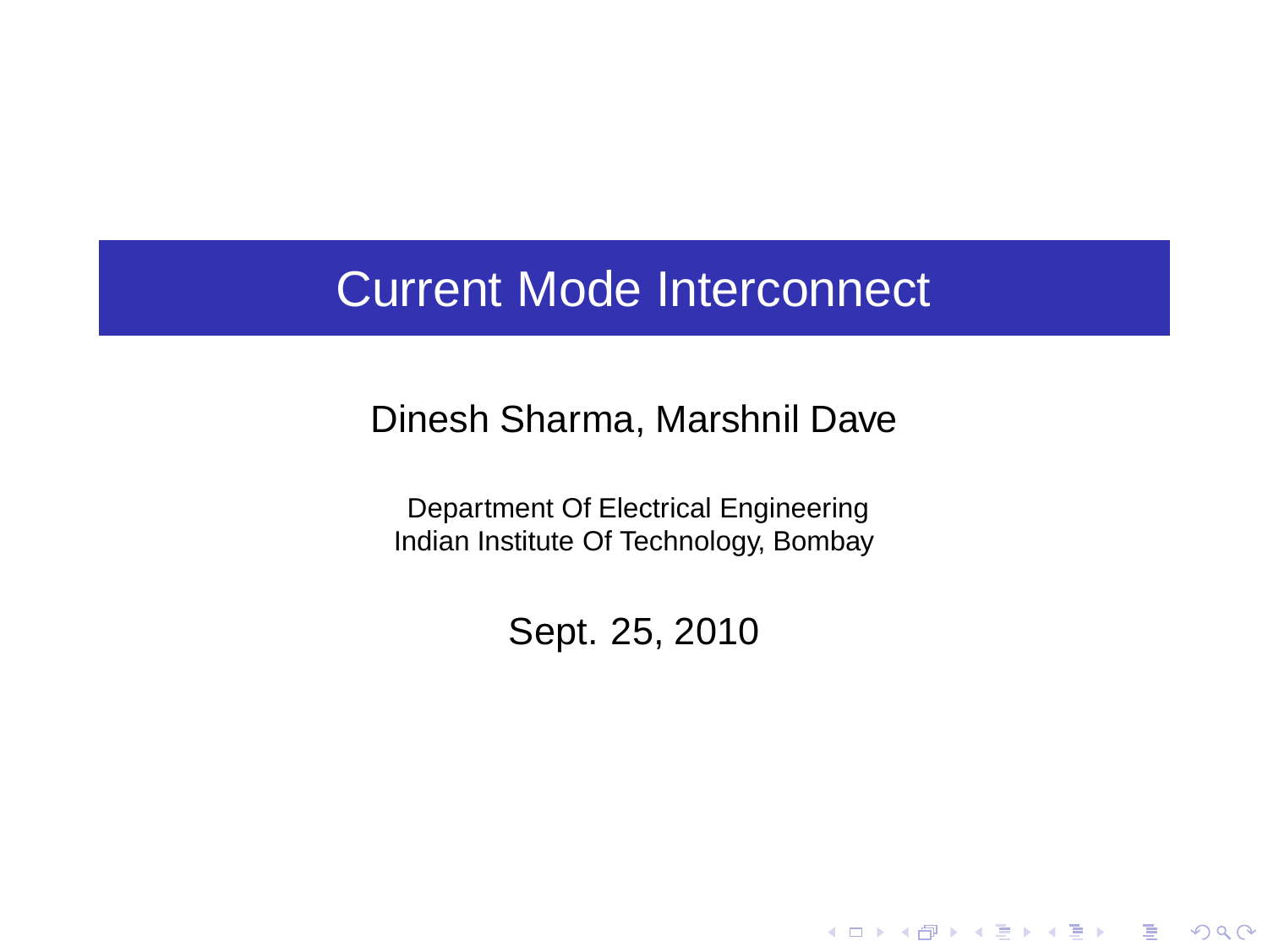- ► Prof. Maryam Shojaei Baghini
- ► Marshnil Dave
- ► Amit Vishnani
- $\blacktriangleright$  Navin Kacharappu
- ► Sandeep Waikar
- $\blacktriangleright$  Girish Naik
- ► Dinesh Sharma
- ► Supreet Joshi
- ◮ Rajkumar Satkuri

**KORK ERKERKERKERKER** 

- ▶ Mahavir Jain
- ► M. Veerraju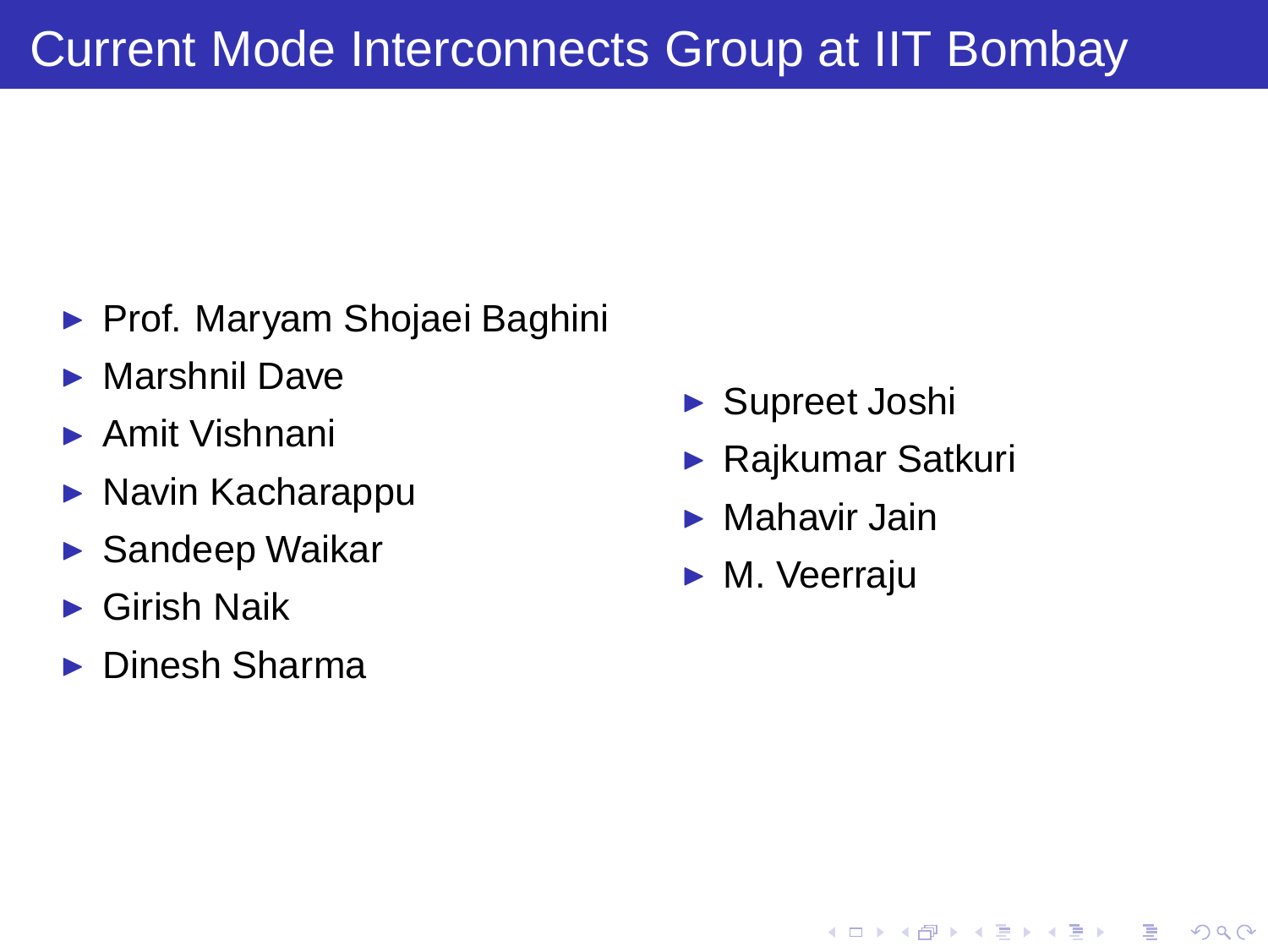## Part I

### [Current Mode Data Communication](#page-2-0)

**KORK ERKERKERKERKER** 

#### **[Scaling](#page-3-0)** [Unscaled Interconnect Delay](#page-7-0)

#### <span id="page-2-0"></span>[Solutions for Interconnect Delay problem](#page-9-0)

[Buffer Insertion](#page-9-0) [Current signaling](#page-15-0) [Inductive Peaking](#page-23-0) [Dynamic Overdriving](#page-31-0)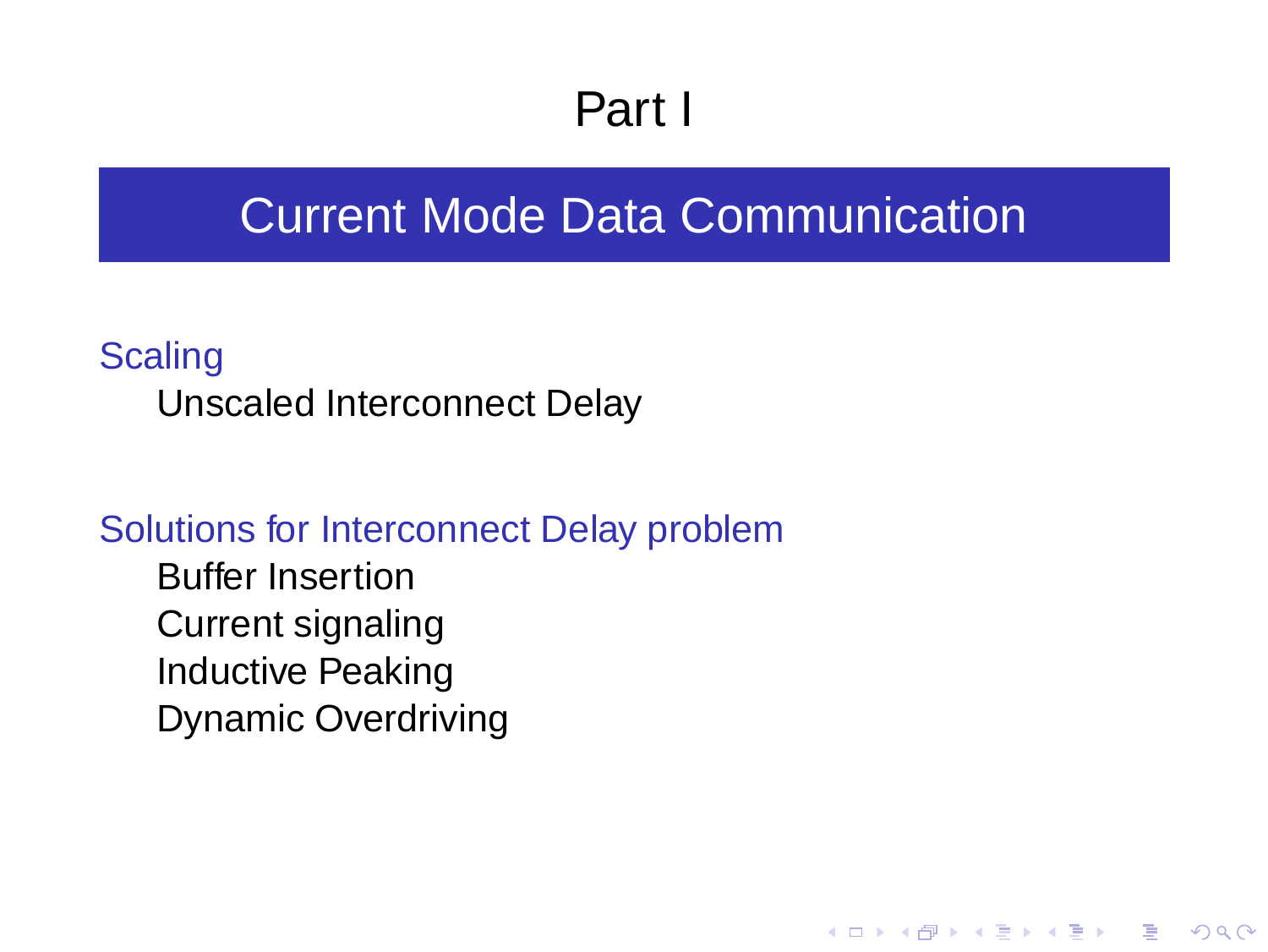- $\triangleright$  To increase packing density, we would like to reduce the size of transistors and passive components.
- $\blacktriangleright$  In order to decrease lateral sizes, we have to reduce vertical sizes too.
- ► If dimensions are scaled down, voltages must also be reduced to avoid breakdown.

This is known as constant field scaling.

<span id="page-3-0"></span>So what price do we have to pay to get denser, more complex circuits?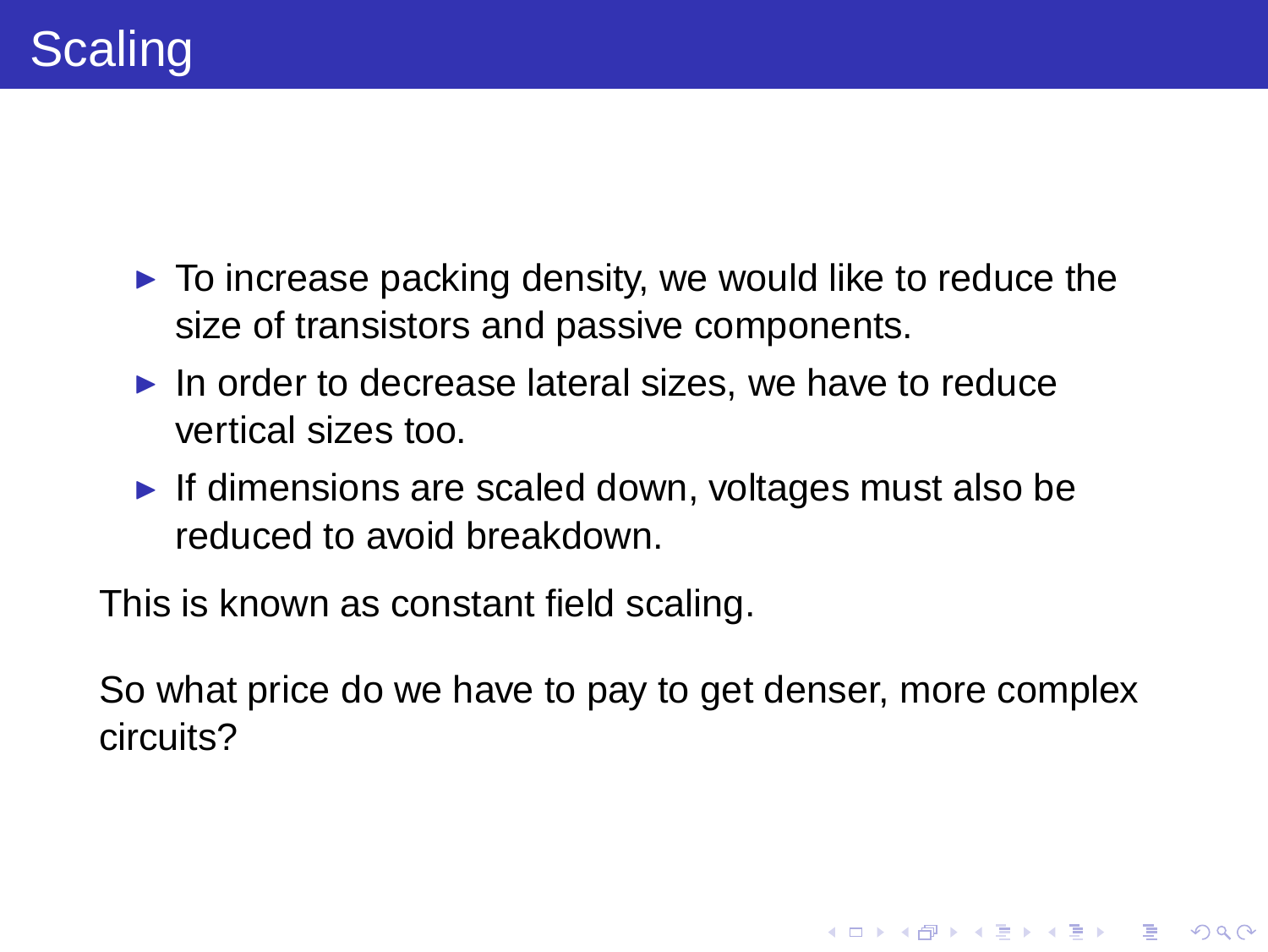

- ► For  $V_{gs} \leq V_T$ ,  $I_{ds} = 0$
- ► For  $V_{gs} > V_T$  and  $V_{ds} \leq V_{gs} V_T$ ,  $I_{ds} = K [(V_{gs} - V_T) V_{ds} - \frac{1}{2}]$  $\frac{1}{2}V_{ds}^2$

• For 
$$
V_{gs} > V_T
$$
 and  $V_{ds} > V_{gs} - V_T$ ,  
\n
$$
I_{ds} = \frac{K}{2}(V_{gs} - V_T)^2
$$

**KORK ERKERKERKERKER** 

(Gate capacitance  $C_{ox}$  is per unit area)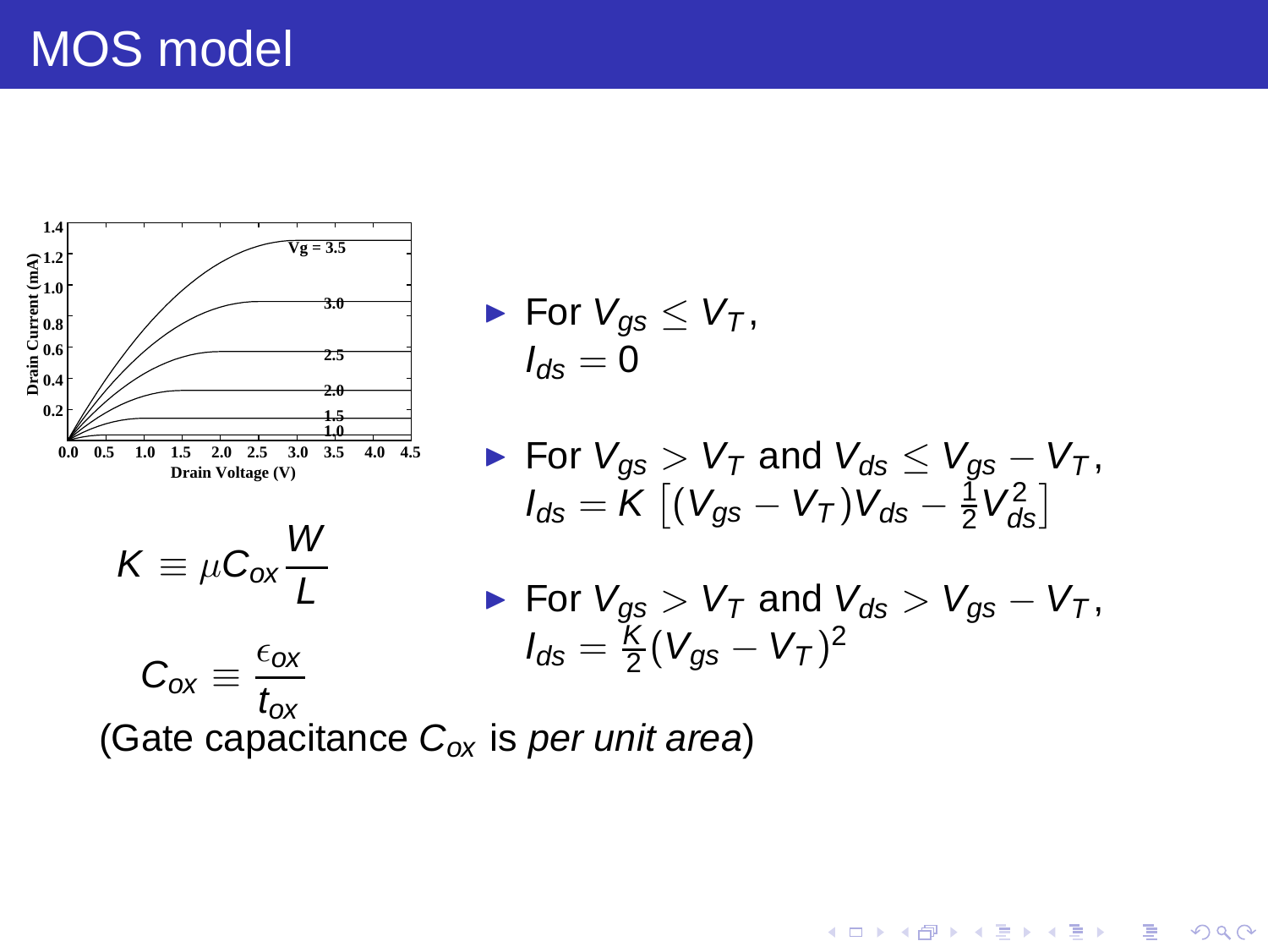| All dimensions and voltages divided by the factor $S(>1)$ . |  |  |  |  |  |
|-------------------------------------------------------------|--|--|--|--|--|
|-------------------------------------------------------------|--|--|--|--|--|

| Device area                 | $\propto W \times L$ : ( $\downarrow$ S)( $\downarrow$ S)            | $\mathcal{S}^2$        |
|-----------------------------|----------------------------------------------------------------------|------------------------|
| $C_{ox}$                    | $\epsilon_{ox}/t_{ox}$ : const/( $\downarrow$ S)                     | S                      |
| $C_{total}$                 | $\epsilon A/t$ : $\sqrt{(\sqrt{S^2})/(\sqrt{S})}$                    | ⊥ S                    |
| $V_{DS}$ , $V_{GS}$ , $V_T$ | Voltages : $(1 S)$                                                   | ↓S                     |
| $I_d$                       | $\mu C_{\rm ox}(W/L)(\propto V^2)$ :                                 |                        |
|                             | $($ $\uparrow$ S)(const)( $\downarrow$ S <sup>2</sup> )              | l S                    |
| Slew Rate $\frac{dV}{dt}$   | $I/C_{total}$ : $( \downarrow S)/(\downarrow S)$                     | const.                 |
| Delay                       | $V/\frac{dV}{dt}$ : ( $\downarrow$ S)/(const)                        | ⊥ S                    |
| <b>Static Power</b>         | $V \times I : (\downarrow S)(\downarrow S)$                          | $\perp$ S <sup>2</sup> |
| dynamic power               | $C_{total}V^2f: (\downarrow S)(\downarrow S^2)(\uparrow S)$          | $\sqrt{S^2}$           |
| Power delay product         | delay $\times$ power( $\downarrow$ S)( $\downarrow$ S <sup>2</sup> ) | $\sqrt{S^3}$           |
| Power density               | power/area : $(1 S^2)/(1)$                                           | const.                 |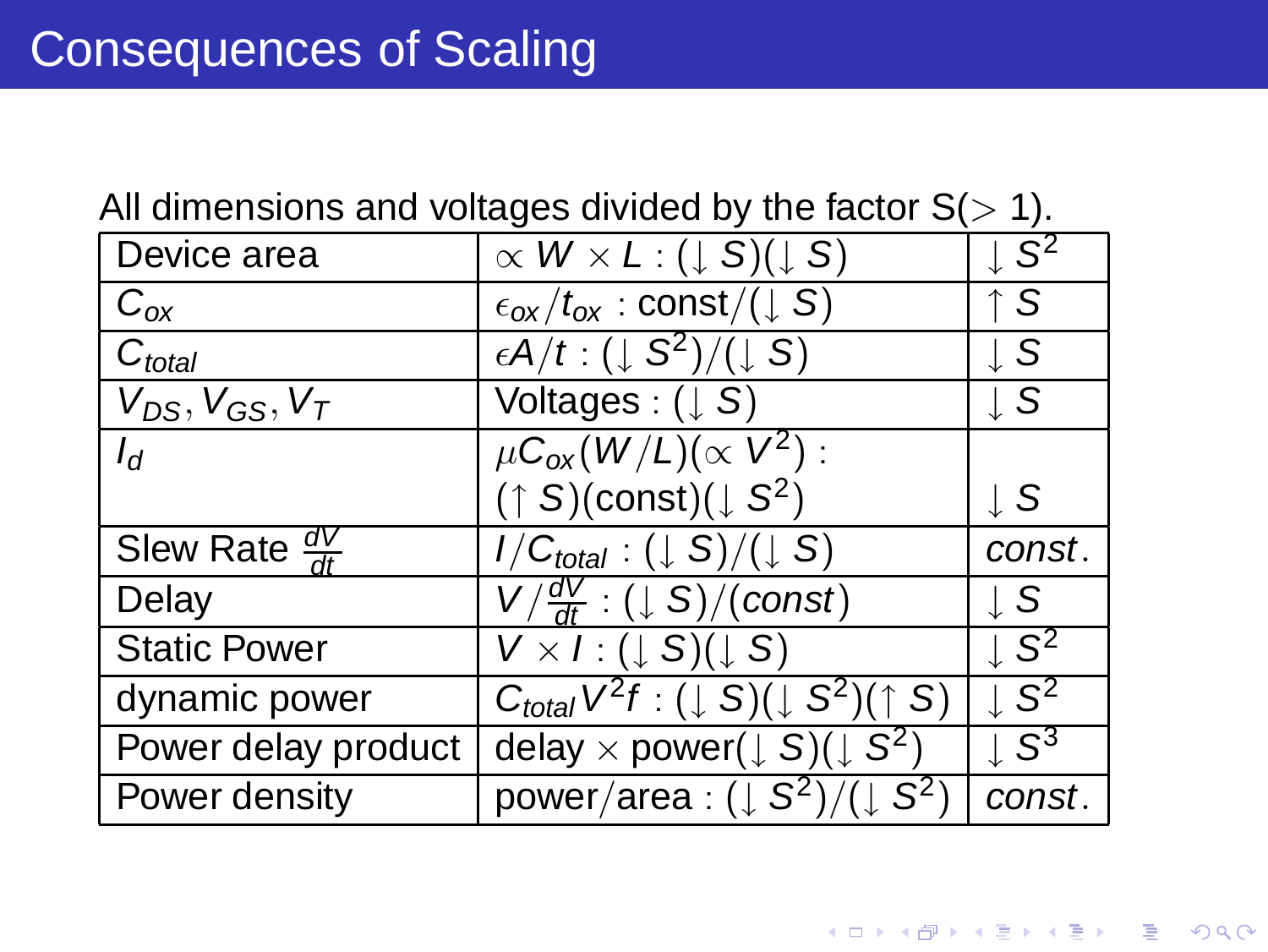- Improved packing density:  $\uparrow S^2$
- ► Improved speed: delay  $\downarrow$  S
- Improved power consumption:  $\downarrow S^2$

However ...

The above improvements apply to active circuits.

What about passive components?

Also, reduced voltages imply a lower signal to noise ratio.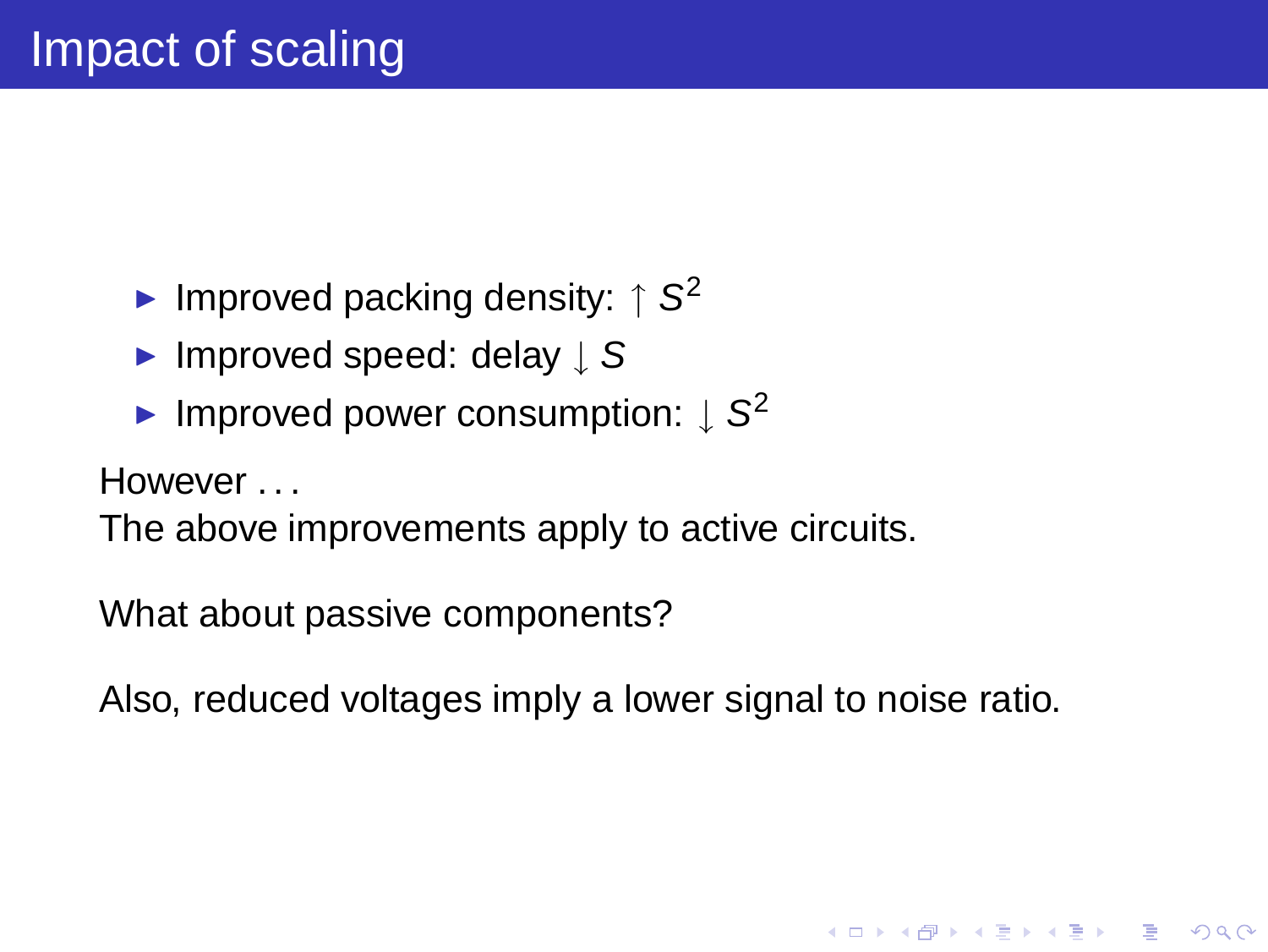### Concern: Interconnect Delay



$$
R = \rho \frac{L}{Wt_m}, \qquad C = \epsilon \frac{LW}{t_i}
$$
  
Change Time  $\approx RC = \rho \epsilon \frac{L^2}{t_m t_i}$ 

- $\triangleright$  To first order, delay is independent of W. This is because increasing W reduces resistance but increases capacitance in the same ratio.
- <span id="page-7-0"></span> $\triangleright$  Unfortunately W is the only parameter that the circuit designer can decide! (L is fixed by the distance between the points to be connected,  $\rho$ ,  $\epsilon$ ,  $t_m$  and  $t_i$  are decided by the technology).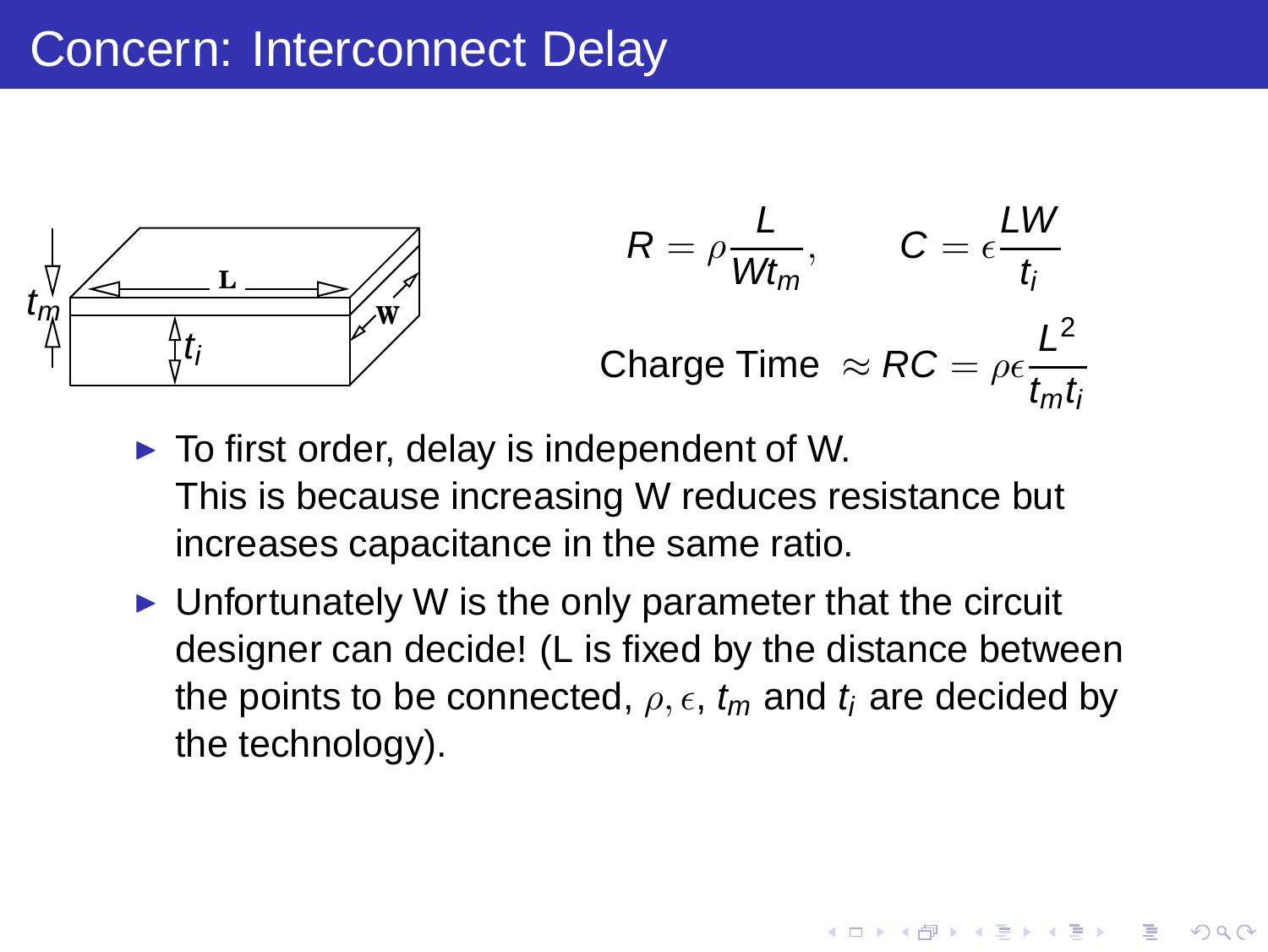

**Normalized Wire length**

 $\blacktriangleright$  Local interconnects scale with device size. ◮ Global interconnects scale with die size.

Interconnect Delay = 
$$
\frac{\rho \epsilon}{t_m t_i} L^2 \equiv A L^2
$$

For local interconnects, L scales the same way as  $t_m, t_i$ , so delay is invariant.

<span id="page-8-0"></span>For Global Interconnects, L goes up with die size, while  $t_m$  and  $t_i$  scale down. This leads to a sharp increase in delay.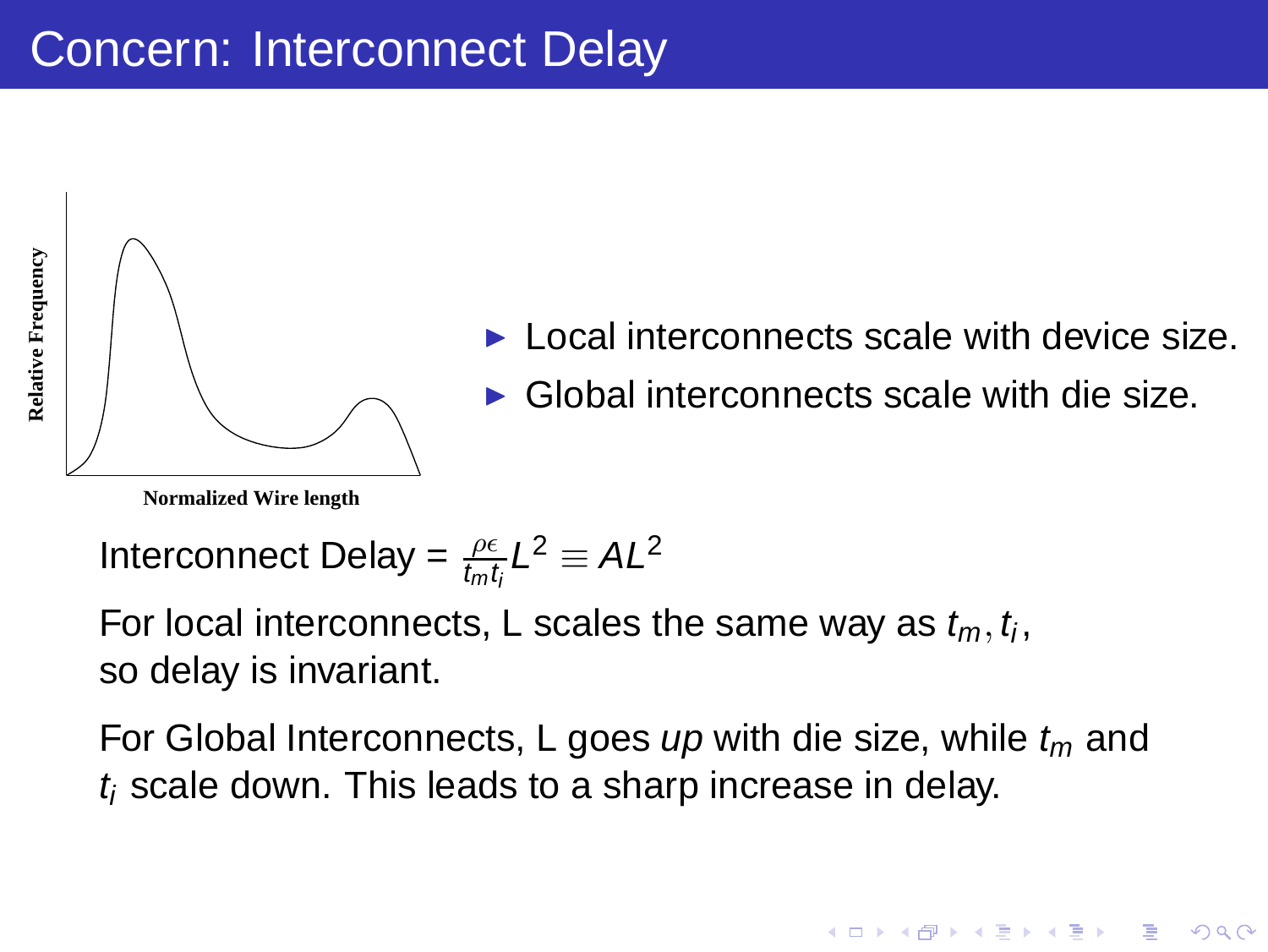Global Interconnect delay can be the determining factor for the speed of an integrated system.

The  $L^2$  dependence of interconnect delay is a source of particular concern.

This problem can be somewhat mitigated by buffer insertion in long wires.

<span id="page-9-0"></span>We define some critical wire length and when a wire segment exceeds this length, we insert a buffer.

K ロ X x 4 B X X B X X B X 2 X 2 O Q Q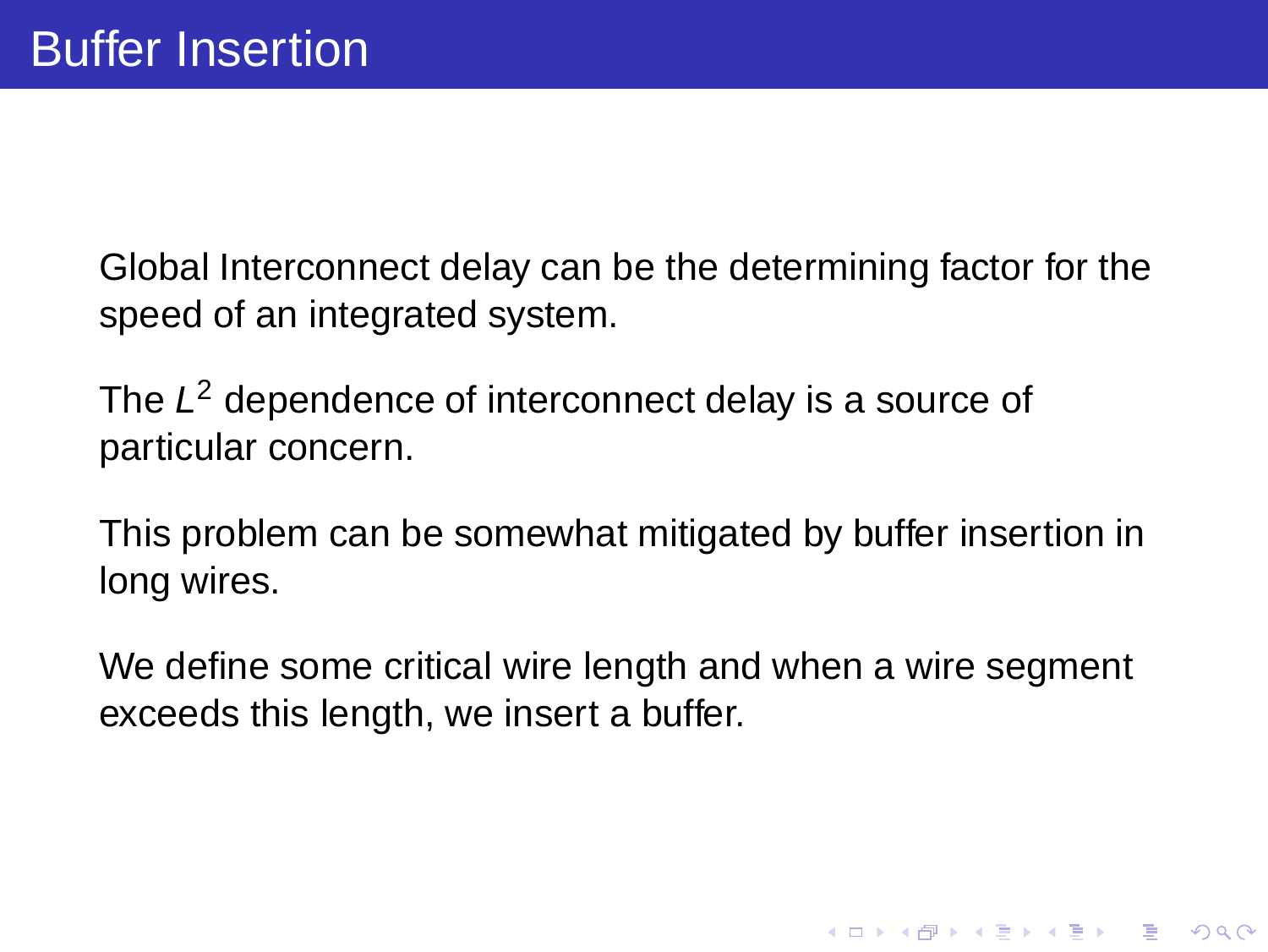#### Repeater Insertion in Voltage Mode

What is the optimum wire length after which we should insert a buffer? (Wire Delay =  $\rho \epsilon \frac{L^2}{t m l}$  $\frac{L^2}{t_m t_i} = A L^2$ 



 $L_{\text{length}} = L'$  Let the wire segment length  $= L'$ . Segment wire delay =  $AL^2$ . Let buffer delay =  $\tau$ 

For n segments, there will be n-1 buffers, and  $L = nL'$ .

$$
\Delta = nAL'^2 + (n-1)\tau = \frac{L}{L'}AL'^2 + (\frac{L}{L'}-1)\tau = ALL' + (\frac{L}{L'}-1)\tau
$$

Putting the derivative with respect to  $L' = 0$  for optimization,

$$
AL - \frac{L}{L'^2}\tau = 0, \text{ so } AL'^2 = \tau
$$

L' should be so chosen that the wire segment delay =  $\tau$ . Total delay is proportional to n and so, is linear in L.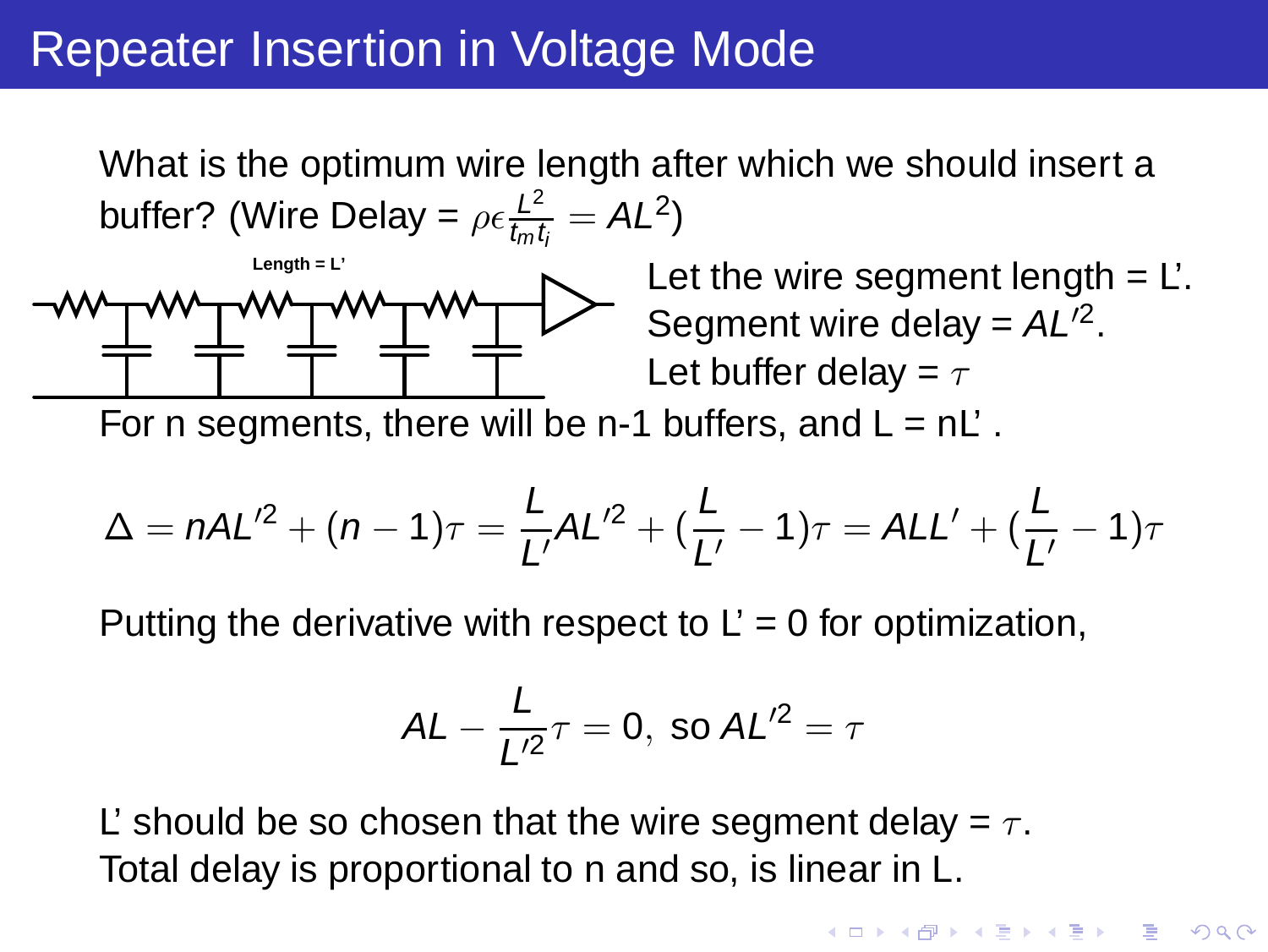Currently, buffer insertion is the most widely used method to control interconnect delay.

However, there are several difficulties with buffer insertion.

- $\triangleright$  Buffers consume power and silicon area.
- $\triangleright$  Typically, we do floor planning and layout first and then put in the interconnects. When the wire length reaches L', we need to put in a buffer. However, it is quite possible that there is active circuitry underneath, and there is no room to put in a buffer!
- $\triangleright$  We either live with buffer insertion at non-optimal wire lengths or create space by pushing out existing cells and modifying the lay out.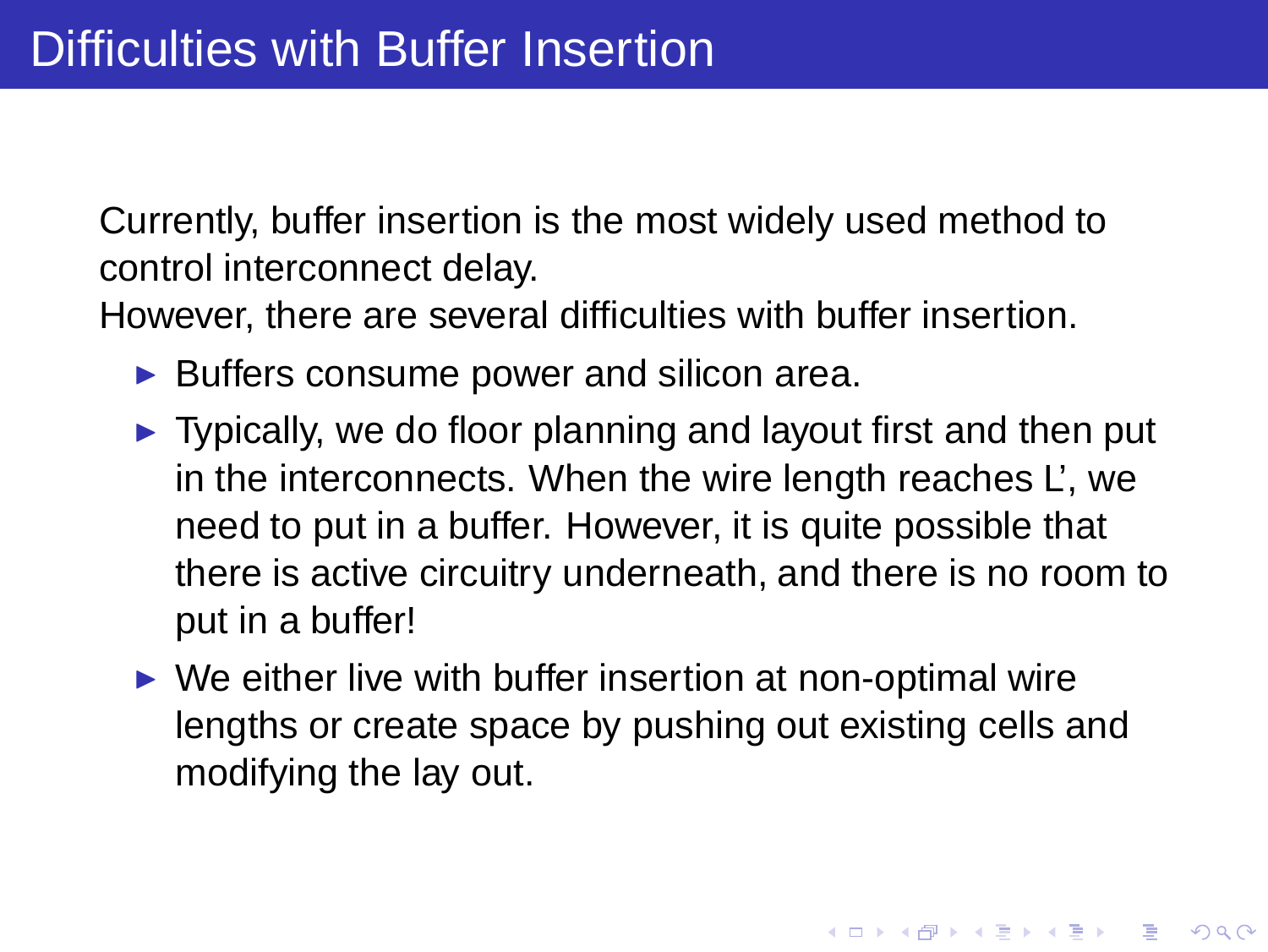- $\triangleright$  Global interconnects often include data busses, which may require bidirectional data transmission. (For example, a bus connecting a processor and memory).
- $\blacktriangleright$  However, buffer insertion fixes the direction of data flow!
- $\triangleright$  We need to replace buffers with bidirectional transceivers.
- $\triangleright$  These require a direction signal, which will enable a buffer in the desired direction.
- $\triangleright$  This direction signal must also be routed with the bus and should have its own buffers. It should reach the bidirectional buffers ahead of the data.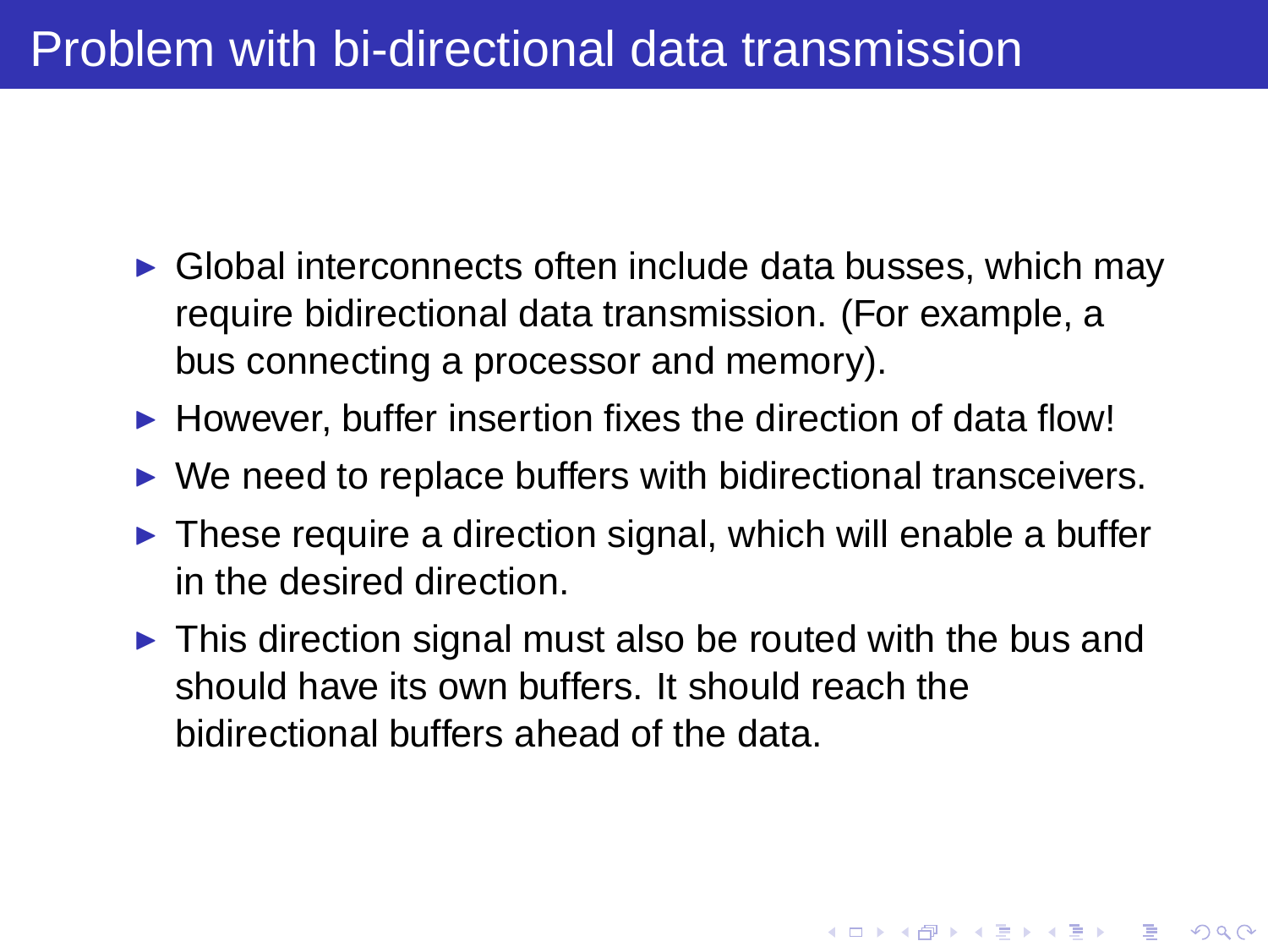As interconnect wire separation is reduced . . .

- $\blacktriangleright$  There is a serious signal integrity problem because of electrostatic coupling between long wires.
- $\blacktriangleright$  Inter-signal interference can lead to unpredictable delay variations.
- ▶ Grounded shielding wires must often be inserted to avoid interference.

 $\blacktriangleright$  This leads to extra capacitance and  $CV^2f$  power loss.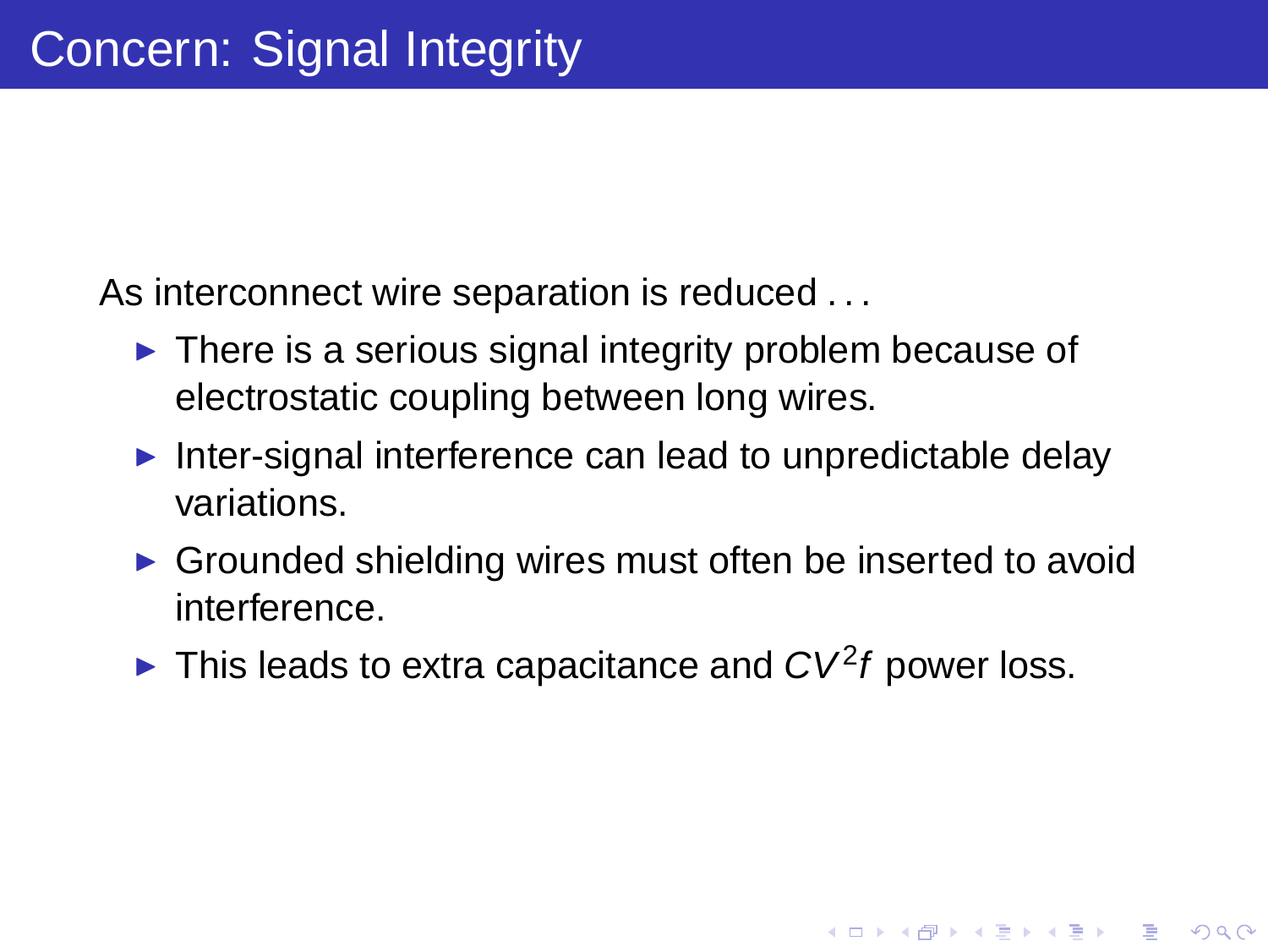- $\triangleright$  Global interconnects are placed after active circuit design and layout is complete.
- $\triangleright$  One has to anticipate the wire length, and then design the active circuits to meet total delay specifications.
- $\blacktriangleright$  If the actual wire length is different from what was anticipated, one has to re-design the active circuits after layout.
- ► After a fresh layout, wire lengths and hence, delays are changed.
- <span id="page-14-0"></span>► This leads to a design-layout-redesign iteration known as Timing Closure. This iteration becomes longer and longer when total delays are dominated by interconnect delay.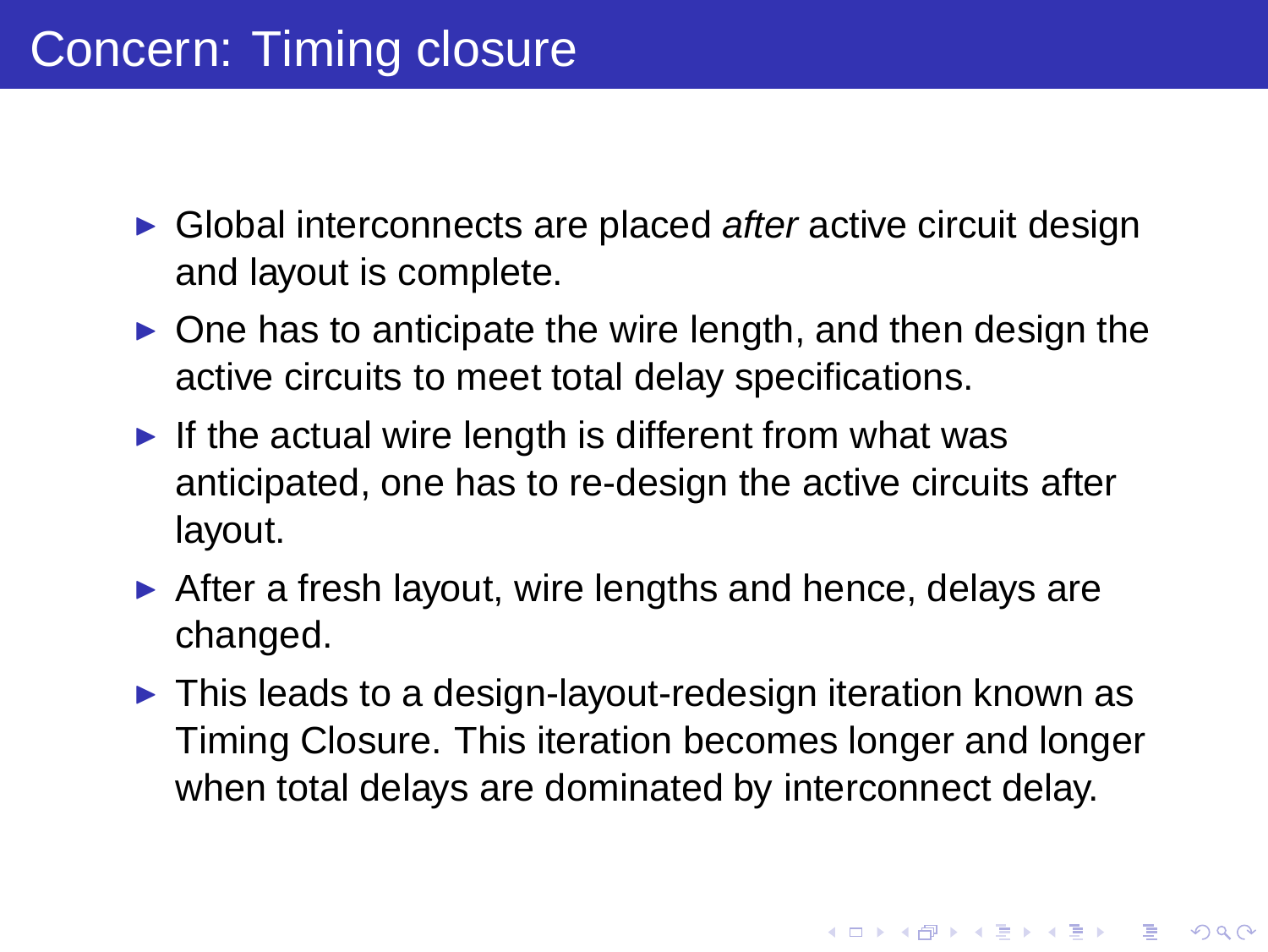- $\triangleright$  Why not signal with current rather than voltage?
- $\triangleright$  Current rise time is limited by inductance rather than capacitance. Typically, inductive effects are much smaller than capacitive effects.

(After all,  $\epsilon \simeq 4$ ,  $\mu = 1$  for insulators used in IC's). So electromagnetic coupling is lower than electrostatic coupling.

- ► Signal voltage swings are limited by scaled down supply voltages: this does not restrict current swings.
- <span id="page-15-0"></span> $\blacktriangleright$  In fact, we can use multiple current values to send more than one bit down the same wire!

.<br>◆ ロ ▶ ◆ @ ▶ ◆ 경 ▶ → 경 ▶ │ 경 │ ◇ 9,9,0°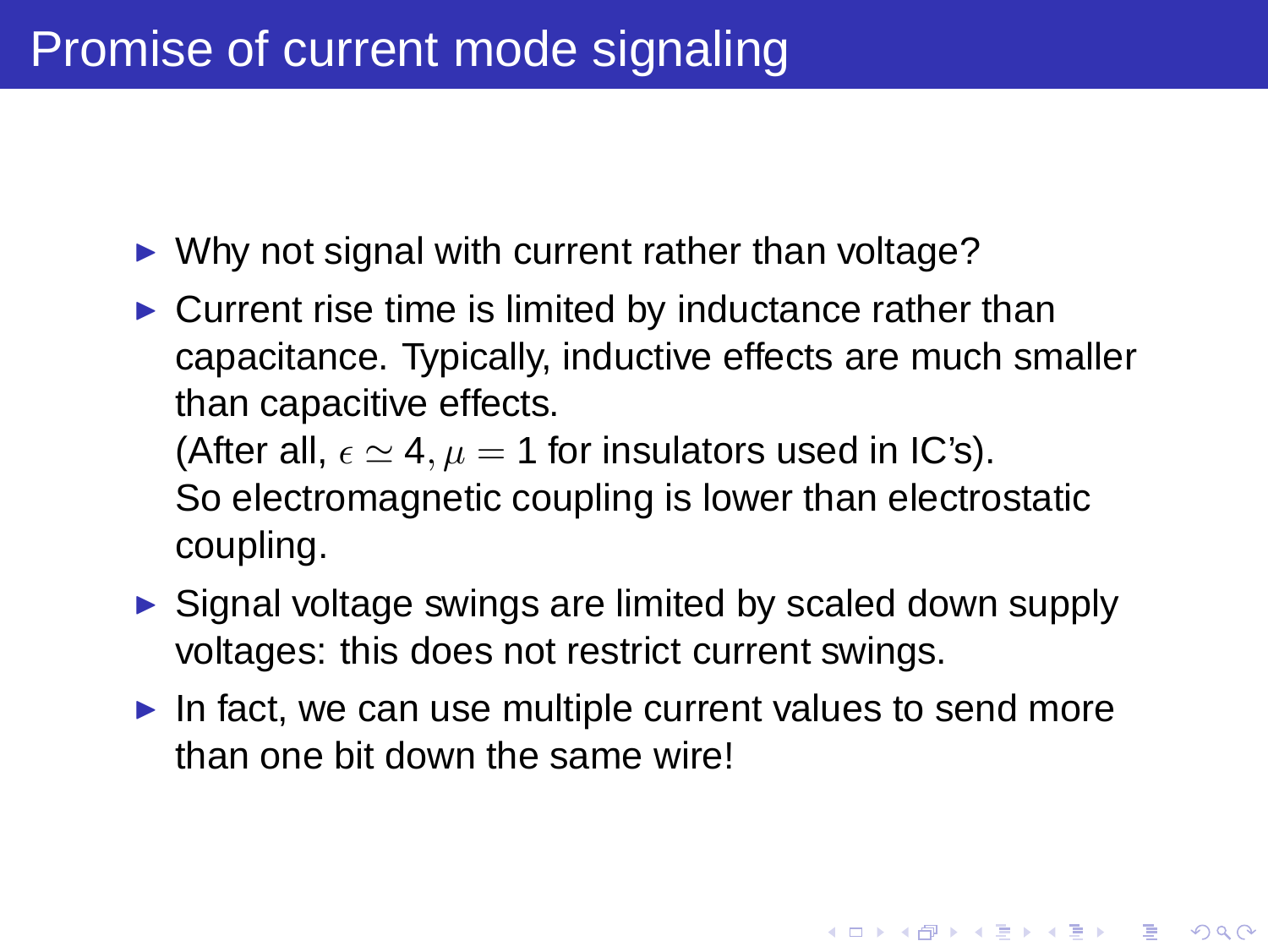If we hold the Voltage on the interconnect nearly constant

- $\blacktriangleright$  Dynamic power is negligible.
- $\blacktriangleright$  Latency is much lower.
- $\triangleright$  We also have the option of using multiple current levels to transmit multiple bits simultaneously. This can give Higher Throughput. Lower interconnect area.

Possibility for improving Latency, Throughput and Power **simultaneously!**

Since  $\Delta V \rightarrow 0$ , while  $\Delta I \neq 0$ 

 $\Rightarrow$  We need a low (near 0) input impedance receiver.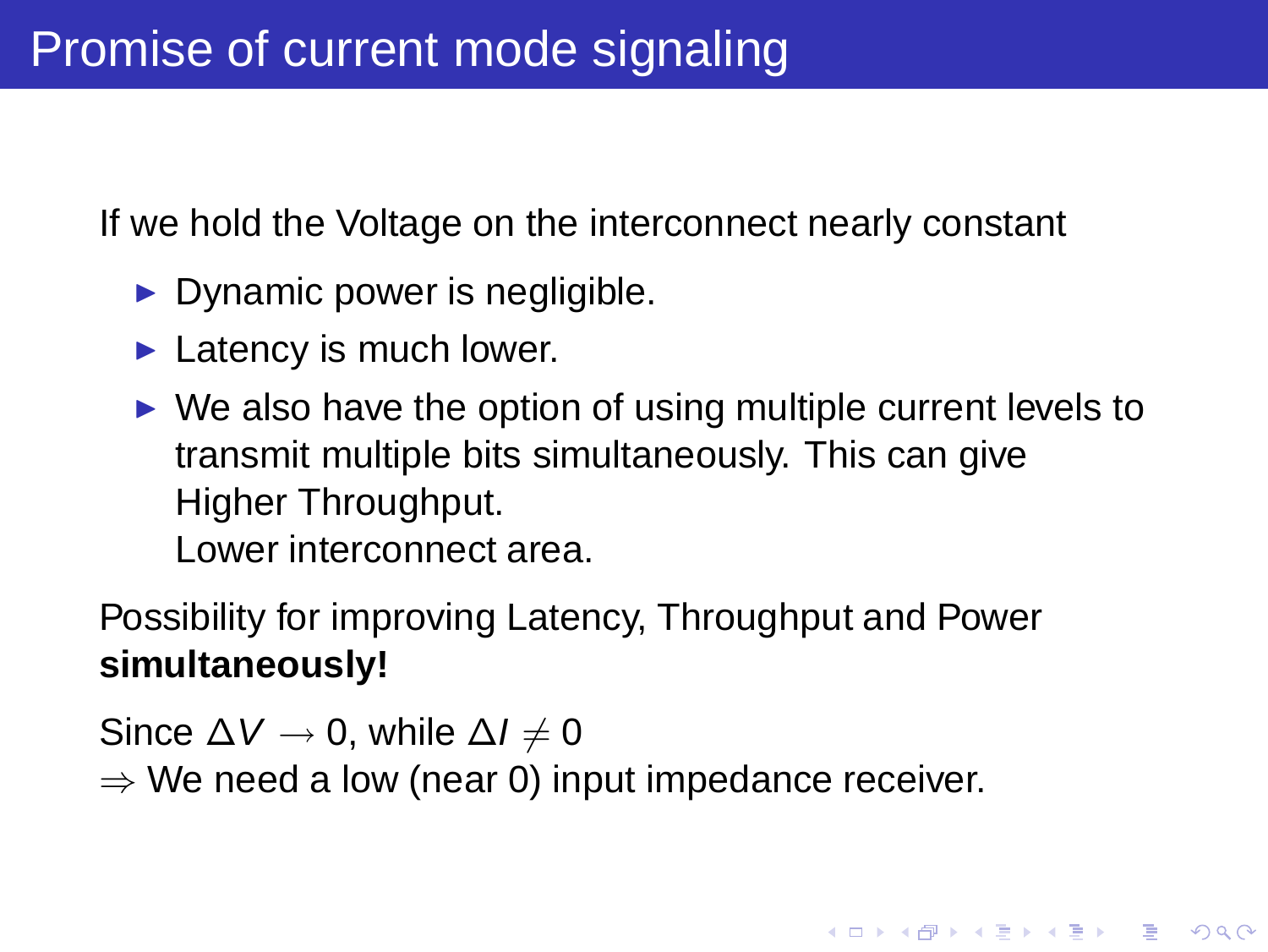Only the interface works in current mode. Rest of the circuit is traditional.

A library circuit does the voltage mode to current conversion (transmitter) and another converts the current back to voltage mode (receiver).

To put this plan into action, we need a receiver with very low input impedance.

<span id="page-17-0"></span>(If inductive effects are to be taken into account, we would like to terminate the line into its characteristic impedance.)

K ロ ▶ K @ ▶ K 할 ▶ K 할 ▶ | 할 | © Q Q @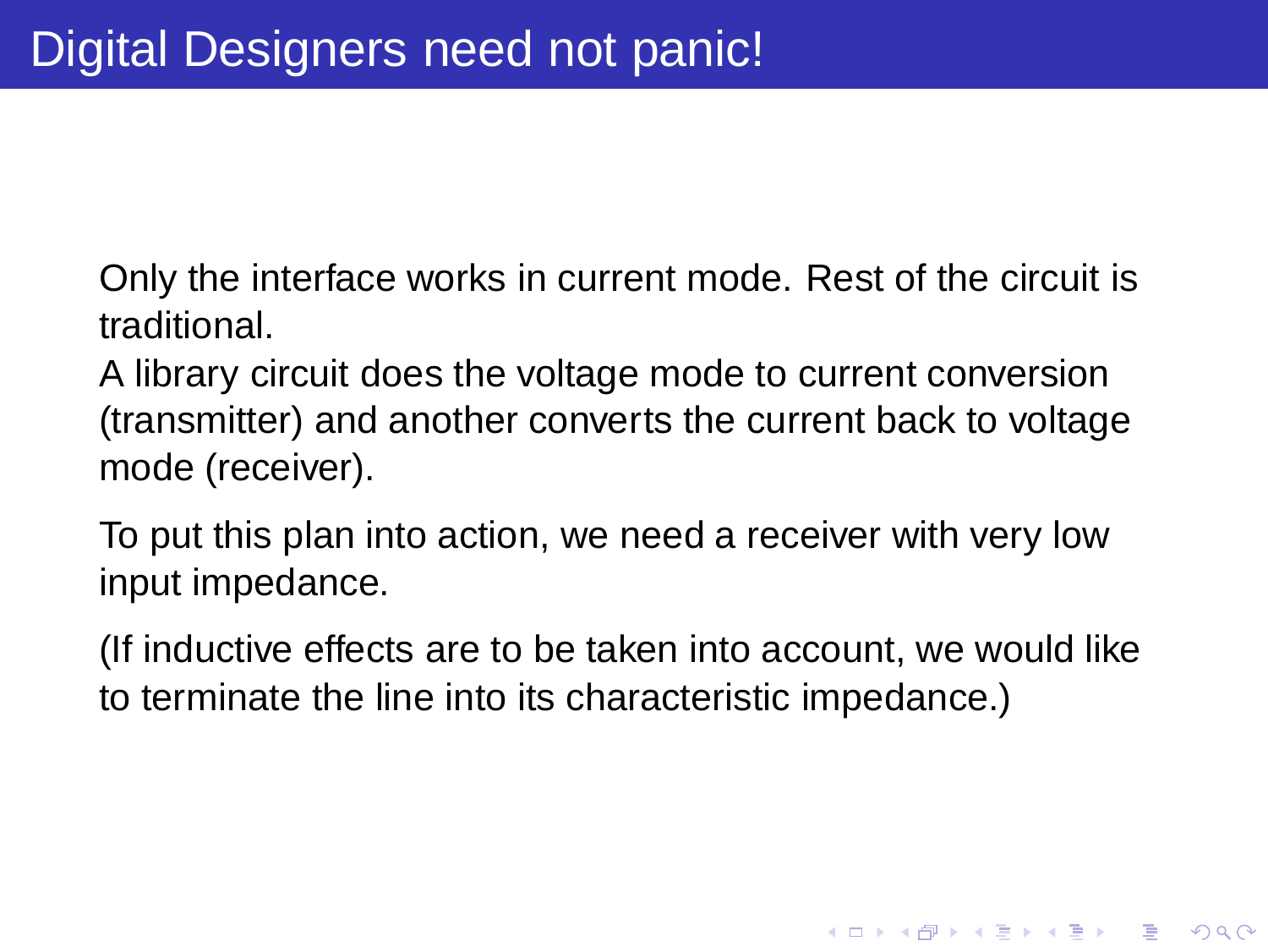Low  $r_{in}$  amps are used for photo-detectors. <sup>1</sup>



<span id="page-18-0"></span><sup>1</sup>C.-K. Kim et al, "High Injection Efficiency Readout Circuit for Low **Resistance Infrared Detector", IEE Electronic Letter[s, 3](#page-17-0)[5,](#page-19-0) [1](#page-15-0)[50](#page-18-0)[7](#page-19-0)[,](#page-14-0) 1[9](#page-23-0)9[9.](#page-8-0) EXECT OR CO**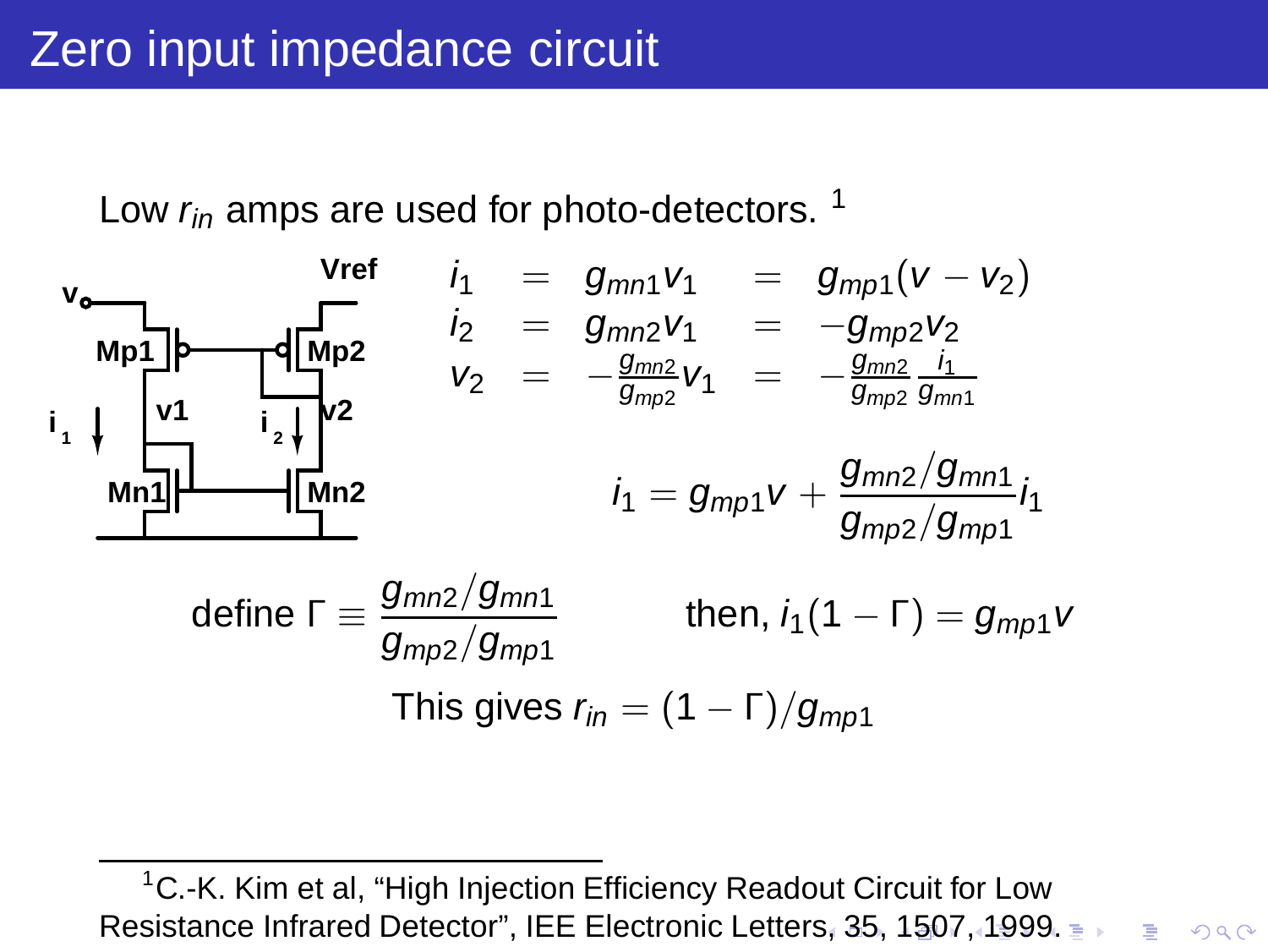#### Robustness of design

<span id="page-19-0"></span>In saturation,

$$
I_{d} = \frac{1}{2}\mu C_{ox} \frac{W}{L}(V_{g} - V_{T})^{2}
$$
  
So,  $g_{m} = \mu C_{ox} \frac{W}{L}(V_{g} - V_{T}) = \sqrt{2\mu C_{ox} \frac{W}{L}} I_{d}$   

$$
g_{mn2}/g_{mn1} = \sqrt{\frac{(W/L)_{n2} I_{2}}{(W/L)_{n1} I_{1}}}
$$
  

$$
g_{mp2}/g_{mp1} = \sqrt{\frac{(W/L)_{p2} I_{2}}{(W/L)_{p1} I_{1}}}
$$
  
Therefore  $\Gamma \equiv \frac{g_{mn2}/g_{mn1}}{g_{mp2}/g_{mp1}} = \sqrt{\frac{(W/L)_{n2}/(W/L)_{n1}}{(W/L)_{p2}/(W/L)_{p1}}}$ 

K ロ ▶ K @ ▶ K 할 > K 할 > 1 할 > 1 9 Q Q \*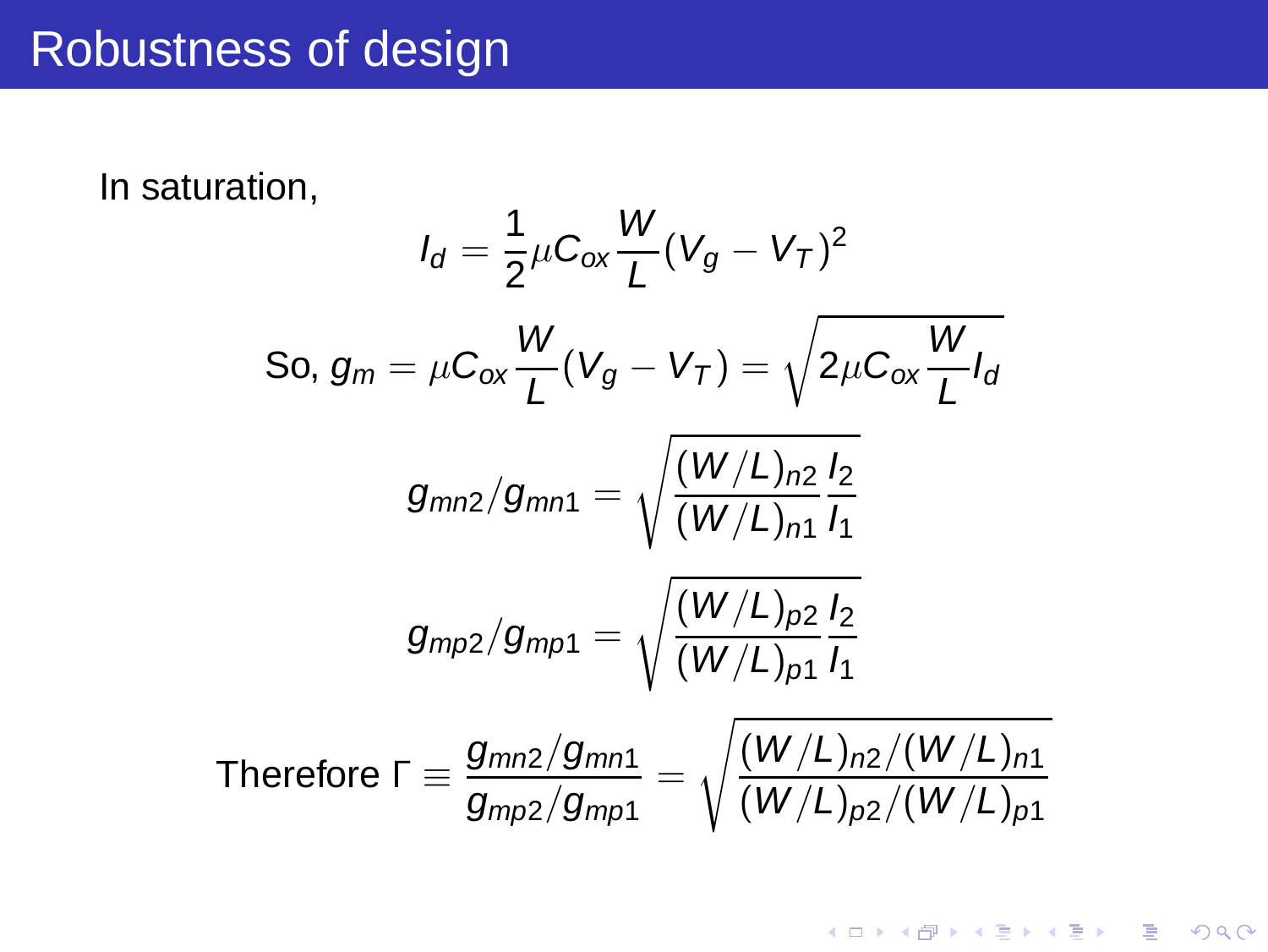#### Receiver Design - Input stage



 $\blacktriangleright$  Input resistance controlled by geometry of transistors

**KORK ERKERKERKERKER** 

- $\blacktriangleright$  Interconnect voltage held fixed
- $\blacktriangleright$  Input resistance insensitive to process variations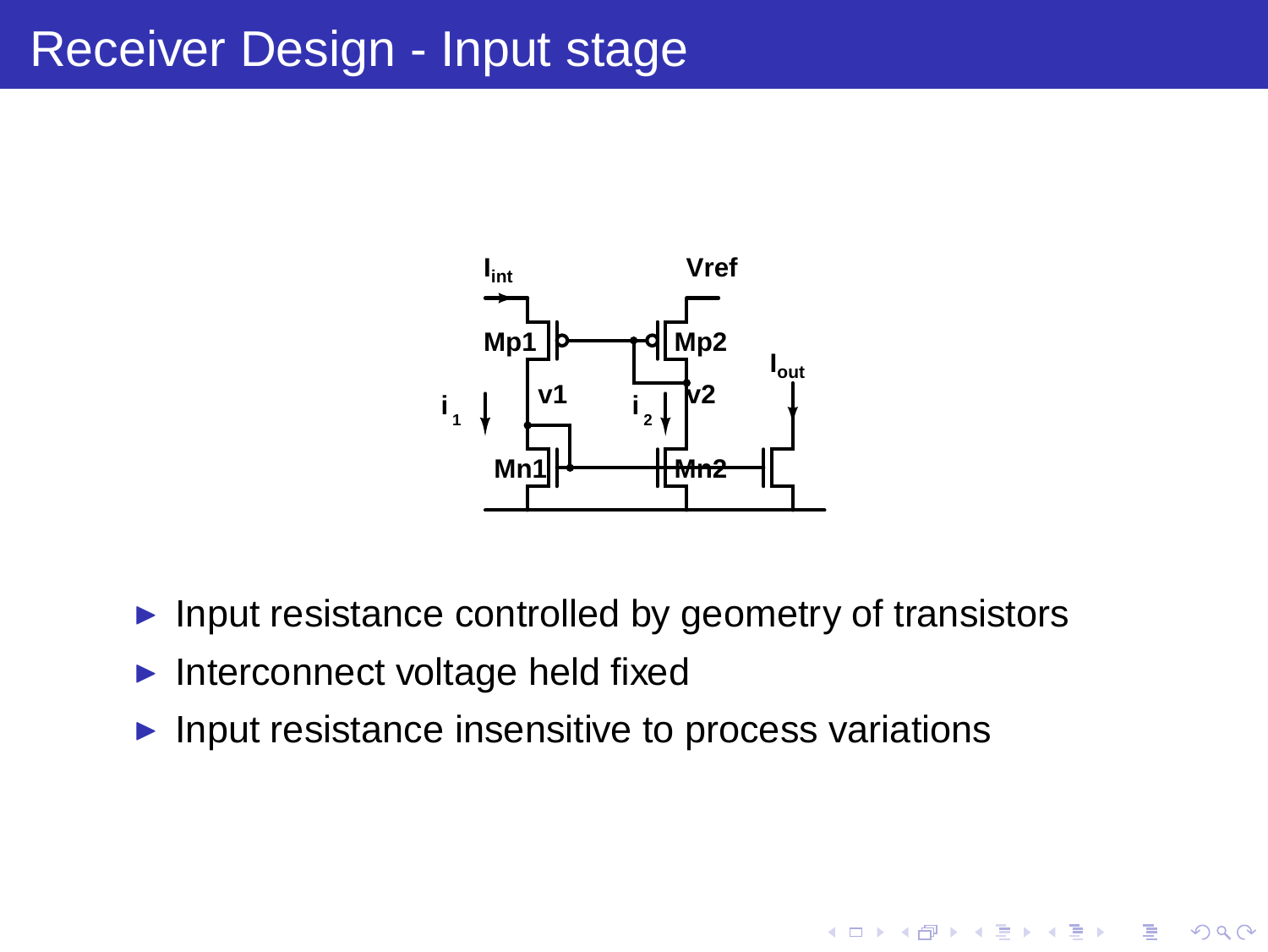## Reduced swing signaling



 $\triangleright$  In reduced swing voltage mode signaling, the line is not terminated in a low impedance.

- $\triangleright$  Current mode signaling terminates the line in a low impedance.
- $\blacktriangleright$  This reduces the time constant, increases bandwidth.
- ► However, this also leads to static power consumption.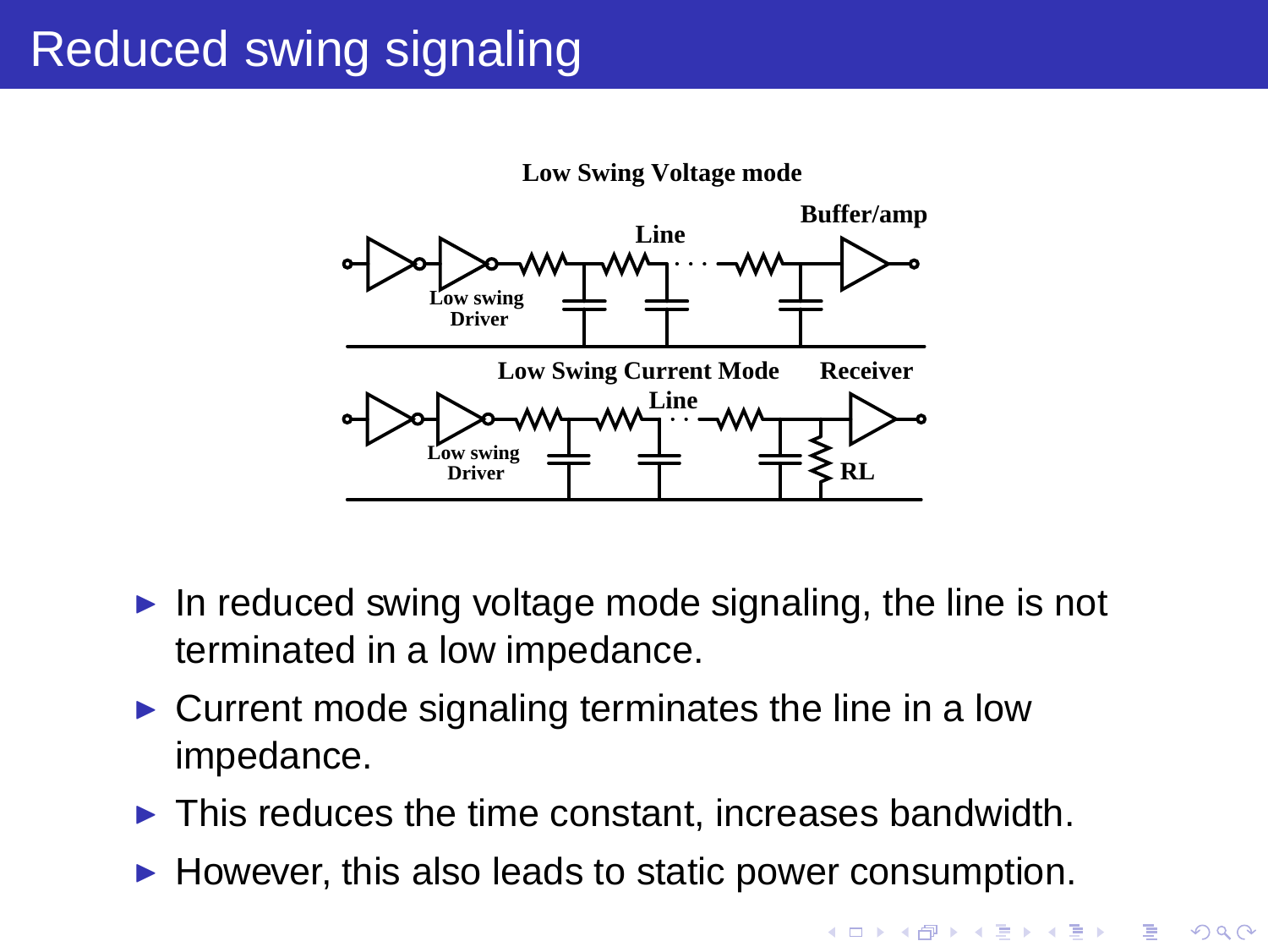# Improving Current Mode Signaling



**KORK ERKERKERKERKER** 

Current mode signaling

- ► Consumes Static Power
- ► Direct Trade-off between speed and static power

Possible Improvements

- $\blacktriangleright$  Inductive Peaking
- <span id="page-22-0"></span>► Dynamic Over-driving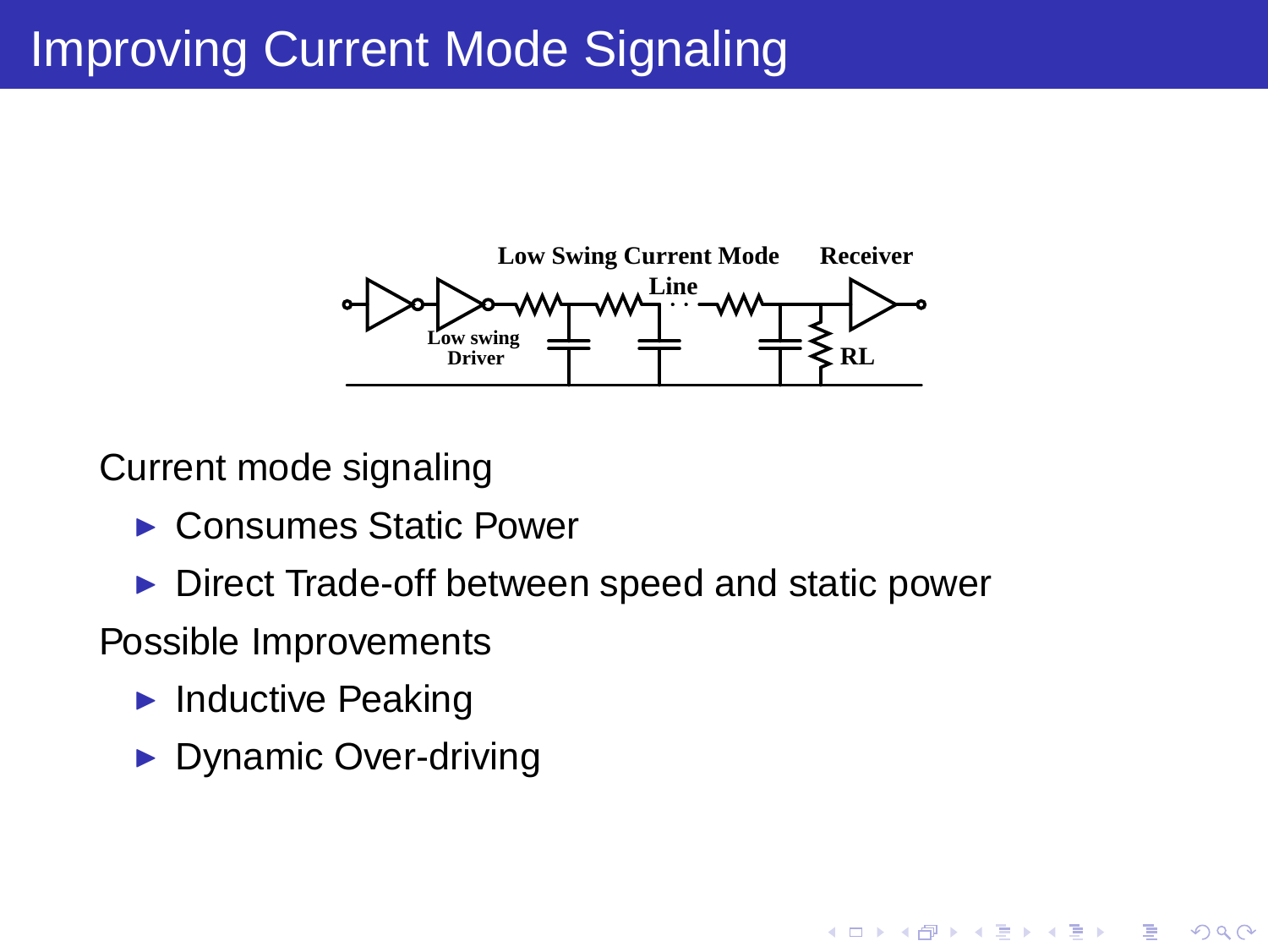## Concept of Inductive Peaking

- ► On-chip interconnects can be modeled as distributed RC which is essentially a low pass filter.
- $\blacktriangleright$  Bandwidth enhancement techniques used in RF amplifiers can be employed for bandwidth enhancement on interconnects
- ▶ Inductive Peaking: Line termination circuit exhibits inductive input impedance
- <span id="page-23-0"></span> $\triangleright$  Shows enhancement of about 500MHz in 3dB bandwidth.



**KORK ERKERKERKERKER**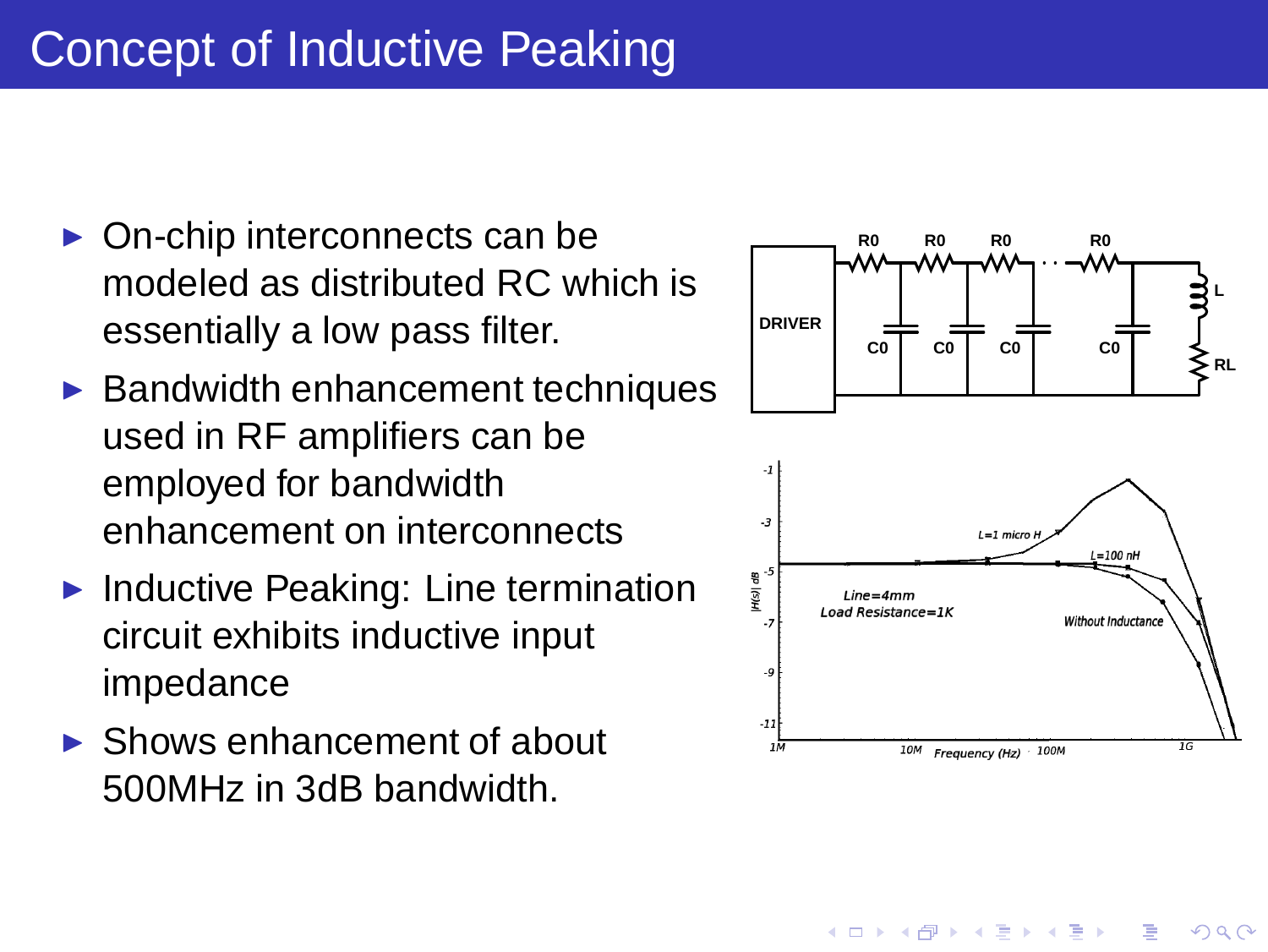### Bandwidth Enhancement Vs Load Inductance



- $\blacktriangleright$  For a given line length, the amount of bandwidth enhancement is a function of inductance and load resistance.
- $\triangleright$  Significant bandwidth enhancement can be achieved for a wide range of inductance values greater than  $L_{peak}$ .
- $\blacktriangleright$  The required inductance for significant enhancement in bandwidth is a few hundreds of nano Henries !!

 $\mathbf{1} \oplus \mathbf{1} \oplus \mathbf{1} \oplus \mathbf{1} \oplus \mathbf{1} \oplus \mathbf{1} \oplus \mathbf{1} \oplus \mathbf{1} \oplus \mathbf{1} \oplus \mathbf{1} \oplus \mathbf{1} \oplus \mathbf{1} \oplus \mathbf{1} \oplus \mathbf{1} \oplus \mathbf{1} \oplus \mathbf{1} \oplus \mathbf{1} \oplus \mathbf{1} \oplus \mathbf{1} \oplus \mathbf{1} \oplus \mathbf{1} \oplus \mathbf{1} \oplus \mathbf{1} \oplus \mathbf{1} \oplus \mathbf{$ 

 $QQ$ 

 $\triangleright$  An active inductor is required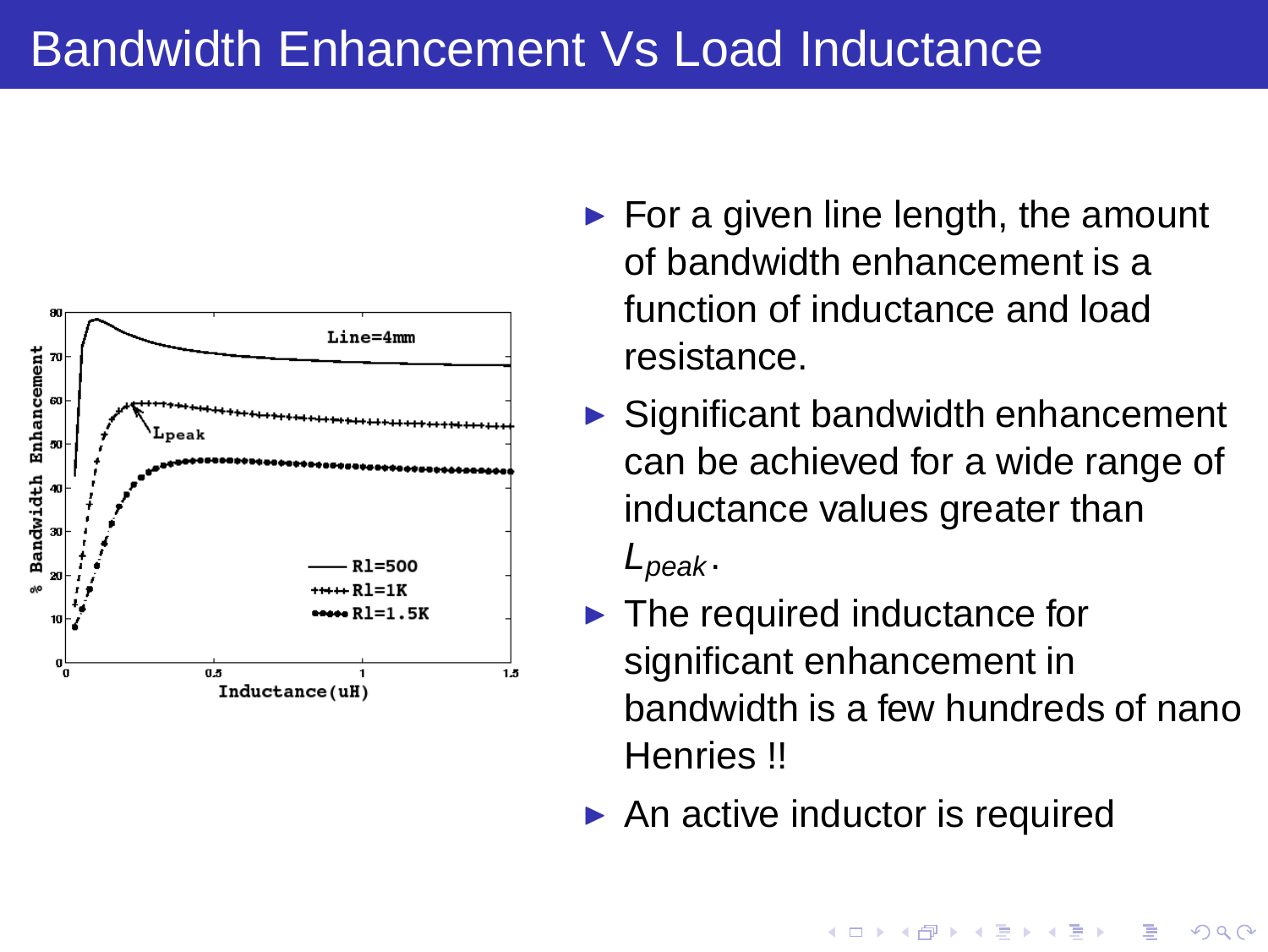

- $\blacktriangleright$  The Beta Multiplier essentially forms a gyrator circuit with two Gm elements connected back to back along with the parasitic capacitance of the transistors.
- $\triangleright$  So Beta Multiplier Circuits can exhibit inductive input impedance for some frequency range if designed properly.

**K ロ ト K 何 ト K ヨ ト K ヨ ト** 

 $\equiv$ 

 $2990$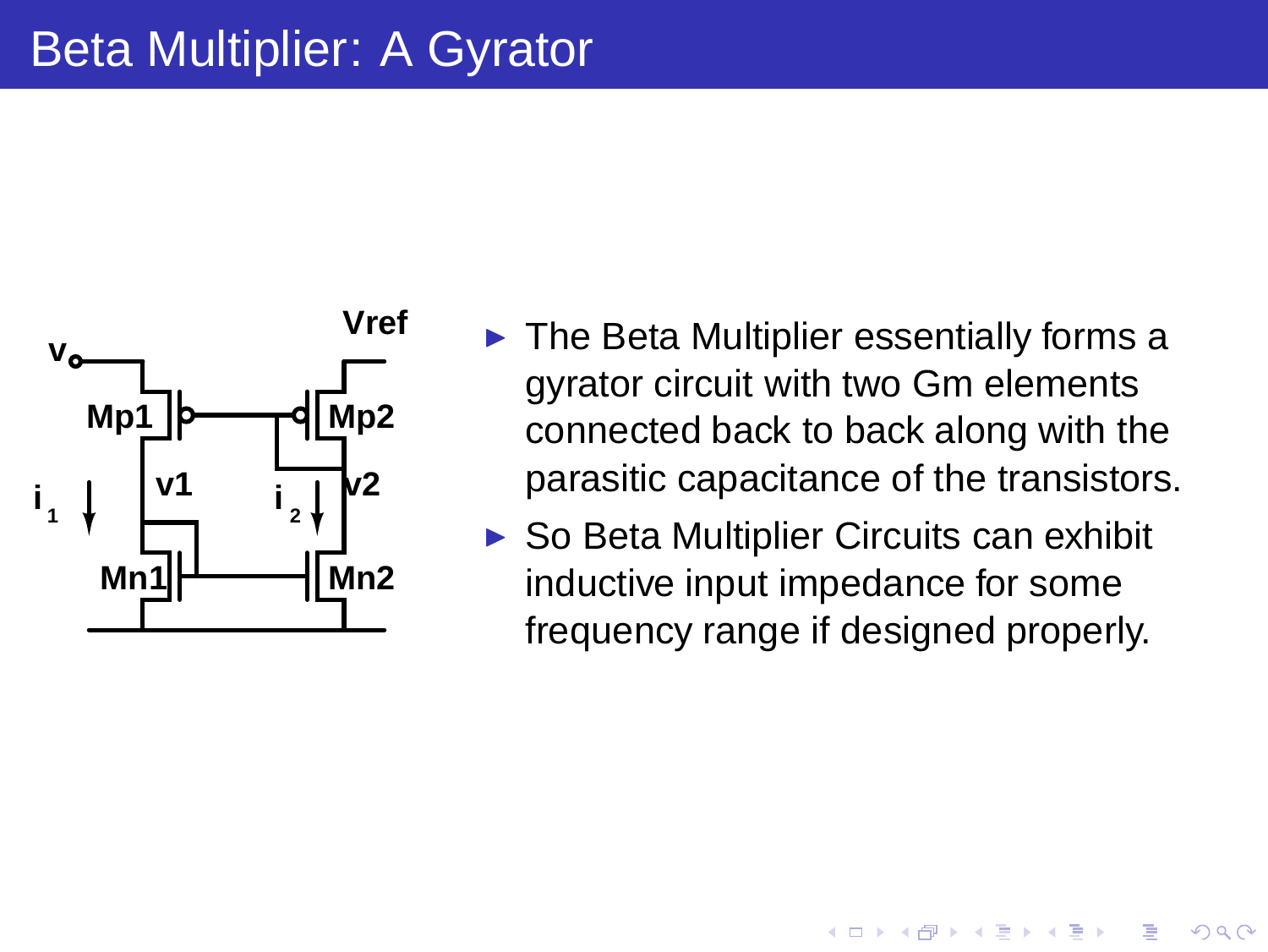## Beta Multiplier: Input Impedance

$$
Z_{in} = \frac{\{(\tau_1\tau_2 + k\tau_2\tau_3)s^2 + (\tau_1 + \tau_2 + k(\tau_3 + \tau_2))s + 1 + k - \gamma\}}{\{(g_{mp1} + \frac{1}{R_3})\{(1 + \tau_1s)(1 + \tau_2s)(1 + \tau_4s)\}\}}
$$

$$
\tau_1 = \frac{C_{g1}}{g_{mn1}} \qquad \tau_2 = \frac{C_{g2}}{g_{mp2}} \qquad R_1 = \frac{1}{g_{mn1}}
$$
\n
$$
\tau_3 = C_{g3} r_{op1} \qquad \tau_4 = \frac{C_{g3}}{g_{mp1}} \qquad R_3 = r_{op1} \qquad \text{int} \qquad \frac{1}{\text{Im } 1 \text{ smp1 (virt·vg2)}} \qquad \text{f= \frac{g_{mp1} / g_{mp2}}{g_{mn1} / g_{mn2}}} \qquad \text{f= \frac{R_1}{R_3} \qquad \text{f= \frac{1}{\text{Im } 1} \qquad \text{f= \frac{1}{\text{Im } 1}} \qquad \text{f= \frac{1}{\text{Im } 1} \qquad \text{f= \frac{1}{\text{Im } 1}} \qquad \text{f= \frac{1}{\text{Im } 1} \qquad \text{f= \frac{1}{\text{Im } 1}} \qquad \text{f= \frac{1}{\text{Im } 1} \qquad \text{f= \frac{1}{\text{Im } 1}} \qquad \text{f= \frac{1}{\text{Im } 1} \qquad \text{f= \frac{1}{\text{Im } 1}} \qquad \text{f= \frac{1}{\text{Im } 1} \qquad \text{f= \frac{1}{\text{Im } 1}} \qquad \text{f= \frac{1}{\text{Im } 1} \qquad \text{f= \frac{1}{\text{Im } 1}} \qquad \text{f= \frac{1}{\text{Im } 1} \qquad \text{f= \frac{1}{\text{Im } 1}} \qquad \text{f= \frac{1}{\text{Im } 1} \qquad \text{f= \frac{1}{\text{Im } 1}} \qquad \text{f= \frac{1}{\text{Im } 1} \qquad \text{f= \frac{1}{\text{Im } 1}} \qquad \text{f= \frac{1}{\text{Im } 1}} \qquad \text{f= \frac{1}{\text{Im } 1} \qquad \text{f= \frac{1}{\text{Im } 1}} \qquad \text{f= \frac{1}{\text{Im } 1}} \qquad \text{f= \frac{1}{\text{Im } 1}} \qquad \text{f= \frac{1}{\text{Im } 1}} \qquad \text{f= \frac{
$$

K ロ ▶ K @ ▶ K 할 ▶ K 할 ▶ | 할 | ⊙Q @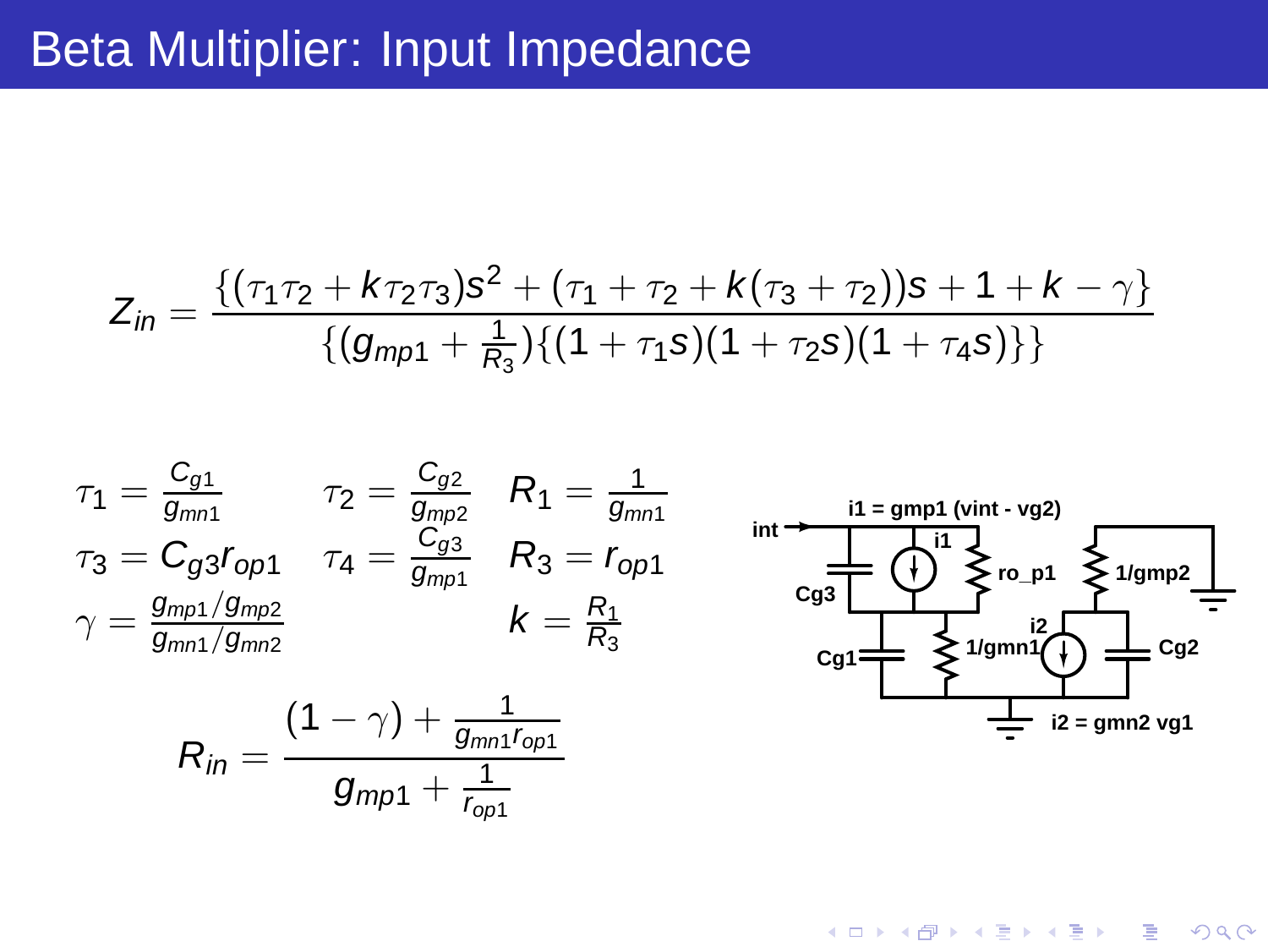### Beta Multiplier : Equivalent Circuit

- ▶ Relative location of poles and zeros determine nature of impedance (inductive of capacitive)
- $\triangleright$  If the first zero occurs a decade prior to the first pole, input impedance is inductive
- ►  $\gamma \frac{1}{g_{mn} \cdot \rho_{opt}} > 0.9$  and any two time constants being equal ensures that a zero occurs a decade prior to the first pole

$$
L_{\text{eff}} = \frac{r_{\text{opt}}}{g_{\text{mp1}}r_{\text{opt}} + 1} \left\{ \frac{C_{g1}}{g_{\text{mn1}}} + \frac{C_{g2}}{g_{\text{mp2}}}\right\}
$$
  
+ 
$$
\frac{C_{g2}}{g_{\text{mp2}}g_{\text{mn1}}r_{\text{opt}} + \frac{C_{g3}}{g_{\text{mn1}}g_{\text{mp1}}r_{\text{opt}}}} \right\}
$$
  

$$
R_{\text{eff}} = \frac{(1 - \gamma) + \frac{1}{g_{\text{mn1}}r_{\text{opt}}}}{g_{\text{mp1}} + \frac{1}{r_{\text{opt}}}}
$$
  

$$
C_{\text{eff}} = KC_{gx}
$$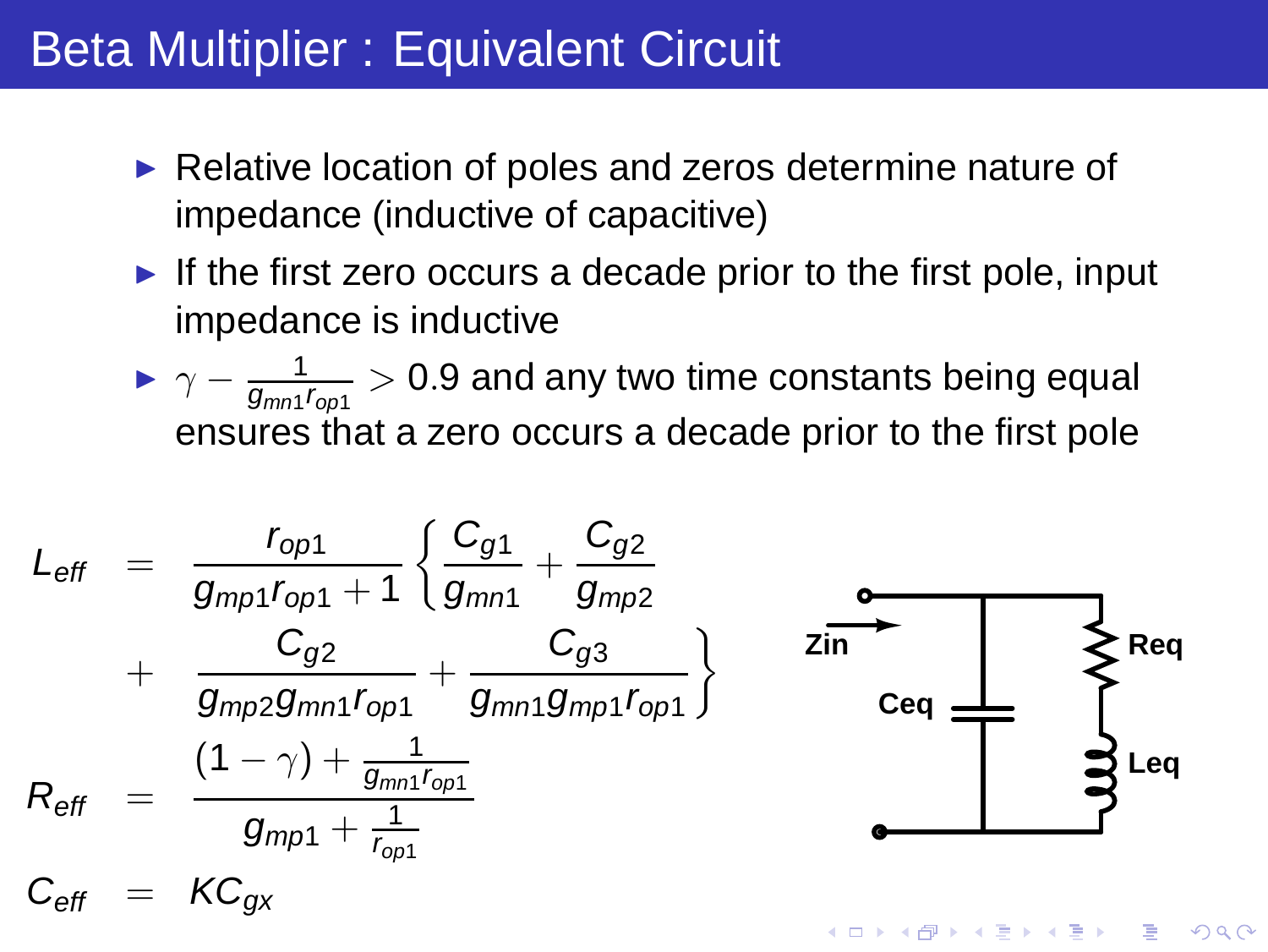## Beta Multiplier : Input Impedance Control



- ► Beta Multiplier shows an effective inductance of hundreds of nano Henries for a practical range of input current and transistor geometries.
- $\blacktriangleright$  Its effective resistance can be controlled by ratios of transconductances while its effective inductance depends on the absolute value of transconductance.
- It is possible to control  $R_{in}$  and  $L_{\text{eff}}$  with very little interaction between the two. Inductance changes from 100nH to 980nH while the value of effective resistance remains within 12% of its nominal value for  $20\mu A$  change in the current. $\left\{ \begin{array}{ccc} 1 & 0 & 0 \\ 0 & 1 & 0 \\ 0 & 0 & 0 \\ 0 & 0 & 0 \\ 0 & 0 & 0 \\ 0 & 0 & 0 \\ 0 & 0 & 0 \\ 0 & 0 & 0 \\ 0 & 0 & 0 \\ 0 & 0 & 0 \\ 0 & 0 & 0 \\ 0 & 0 & 0 \\ 0 & 0 & 0 \\ 0 & 0 & 0 \\ 0 & 0 & 0 & 0 \\ 0 & 0 & 0 & 0 \\ 0 & 0 & 0 & 0 \\ 0 & 0 & 0 & 0 & 0 \\ 0 & 0 & 0 & 0 & 0 \\ 0 & 0 & 0 & 0 & 0 \\ 0$

 $\Omega$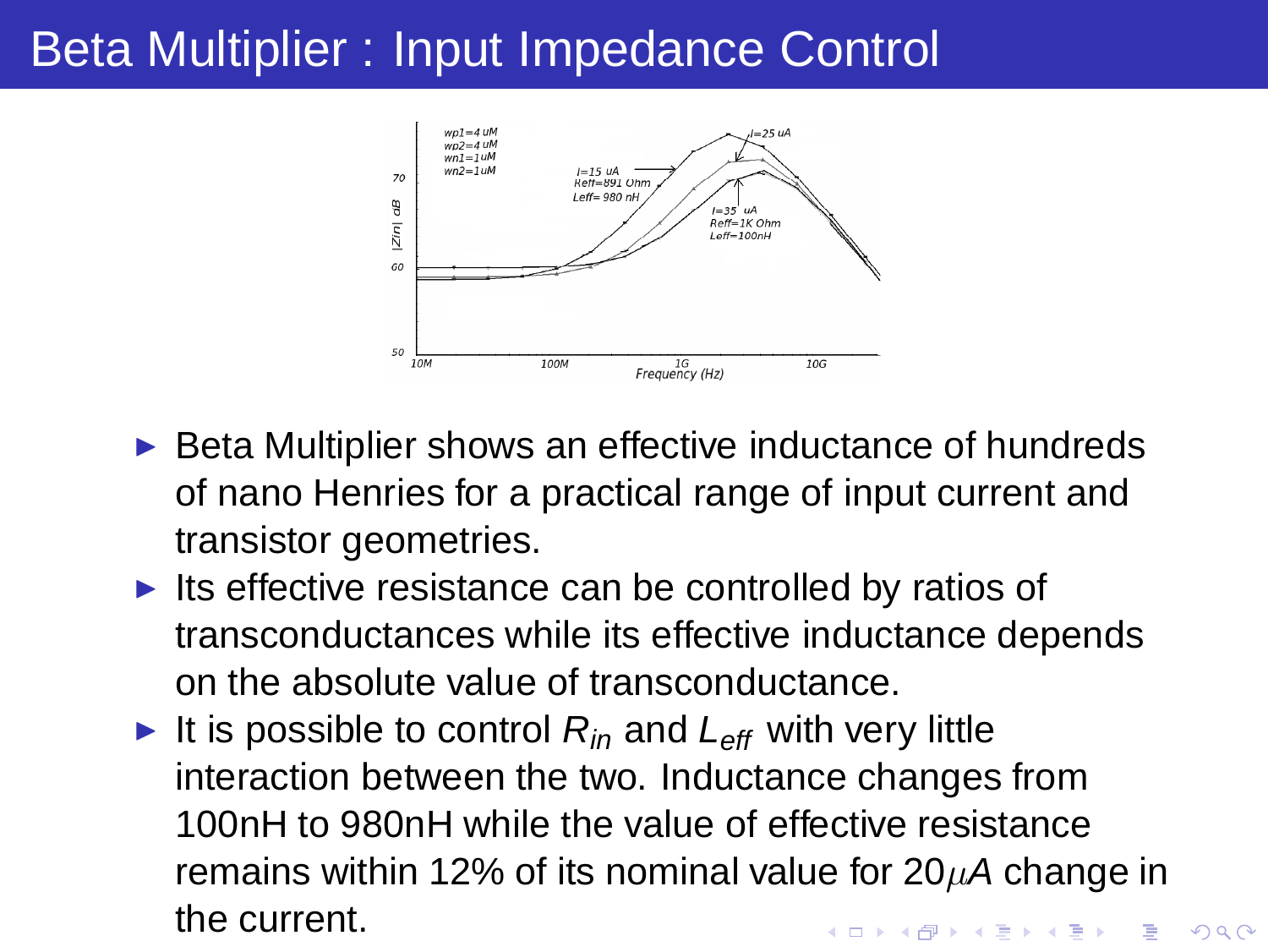# Current Mode Receiver Circuit with Beta Multiplier



- $\blacktriangleright$  Effective impedance offered by the receiver is equal to the parallel combination of the impedance offered by individual beta multipliers.
- $\triangleright$  Voltage at input node swings around  $V_{ref}$ . Small voltage swing on the line is sensed and amplified by the inverting amplifier.
- $\triangleright$   $V_{ref}$  is generated by shorting the input and output of an inverter to ensure that the value of  $V_{ref}$  is the same as switching threshold of receiver amplifier across all process corners.
- $\triangleright$  r<sub>out</sub> of  $V_{ref}$  generation circuit comes in series with beta multiplier  $Z_{in}$  and hence beta multiplier has to be sized accordingly.
- $\triangleright$  V<sub>ref</sub> generation circuit consumes static power.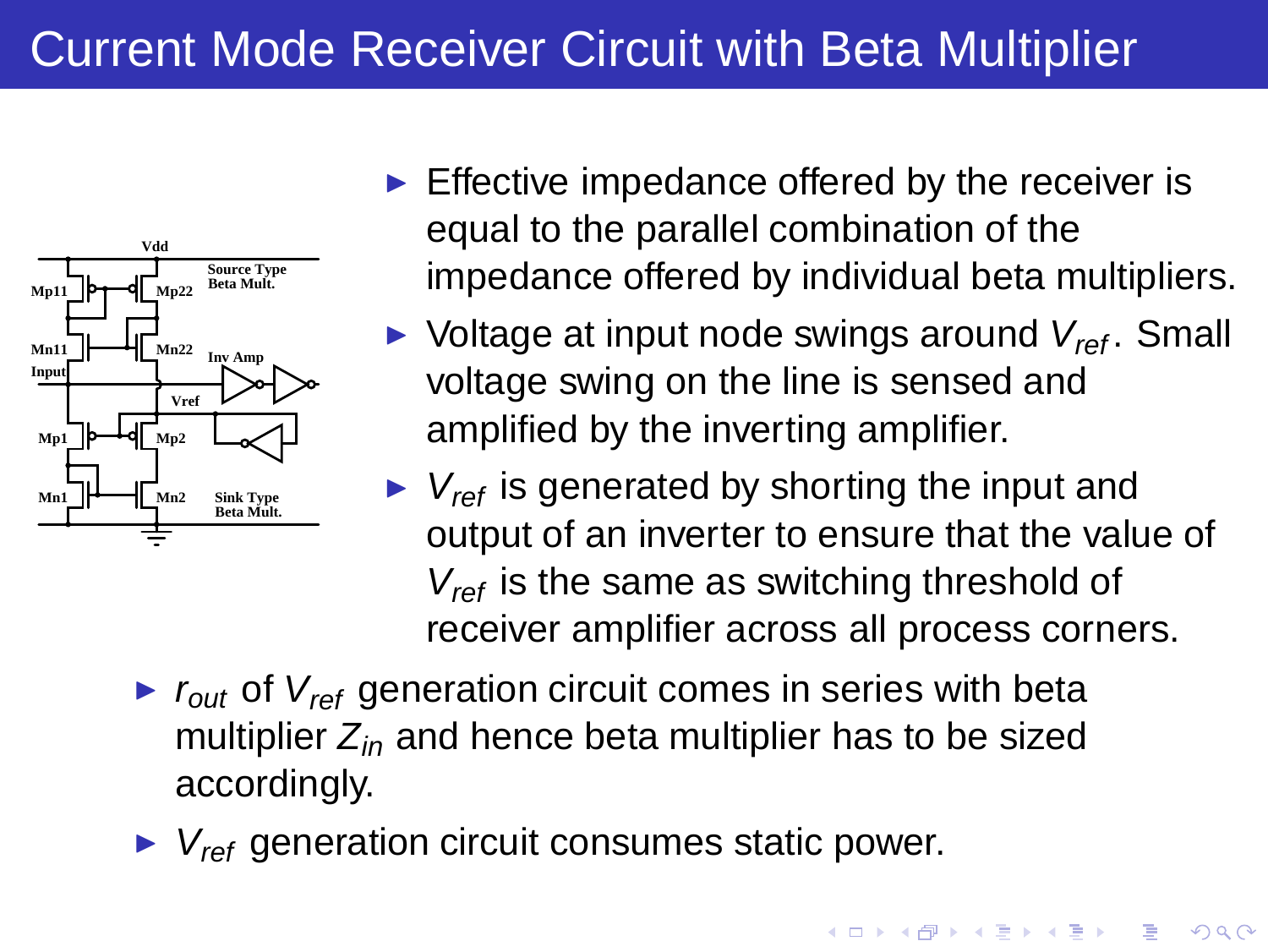Performance Comparison of three signaling schemes (line=6 mm, Power measured at 1Gbps)

| Signaling                        | Delay | Throughput | Power    | Area                   |
|----------------------------------|-------|------------|----------|------------------------|
| Scheme                           | (ps)  | (Gbps)     | $\mu$ W) | $\mu$ m <sup>2</sup> ) |
| $\overline{CMS}$ -BMul(30 mV)[1] | 420   | 2.56       | 310      | 2.00                   |
| CMS-Diode-CC(30 mV)[2]           | 500   | 2.45       | 380      | 2.00                   |
| Voltage Mode                     | 1000  | 2.85       | 3000     | 12.53                  |

▶ Inductive termination gives 16% improvement in delay and about 18 % improvement in power. Also more than 50 % improvement in delay at the same time an order of magnitude lower power.

[1] M Dave et. al., ISLPED 2008, [2] V. Venkatraman et. al. ISQED 2005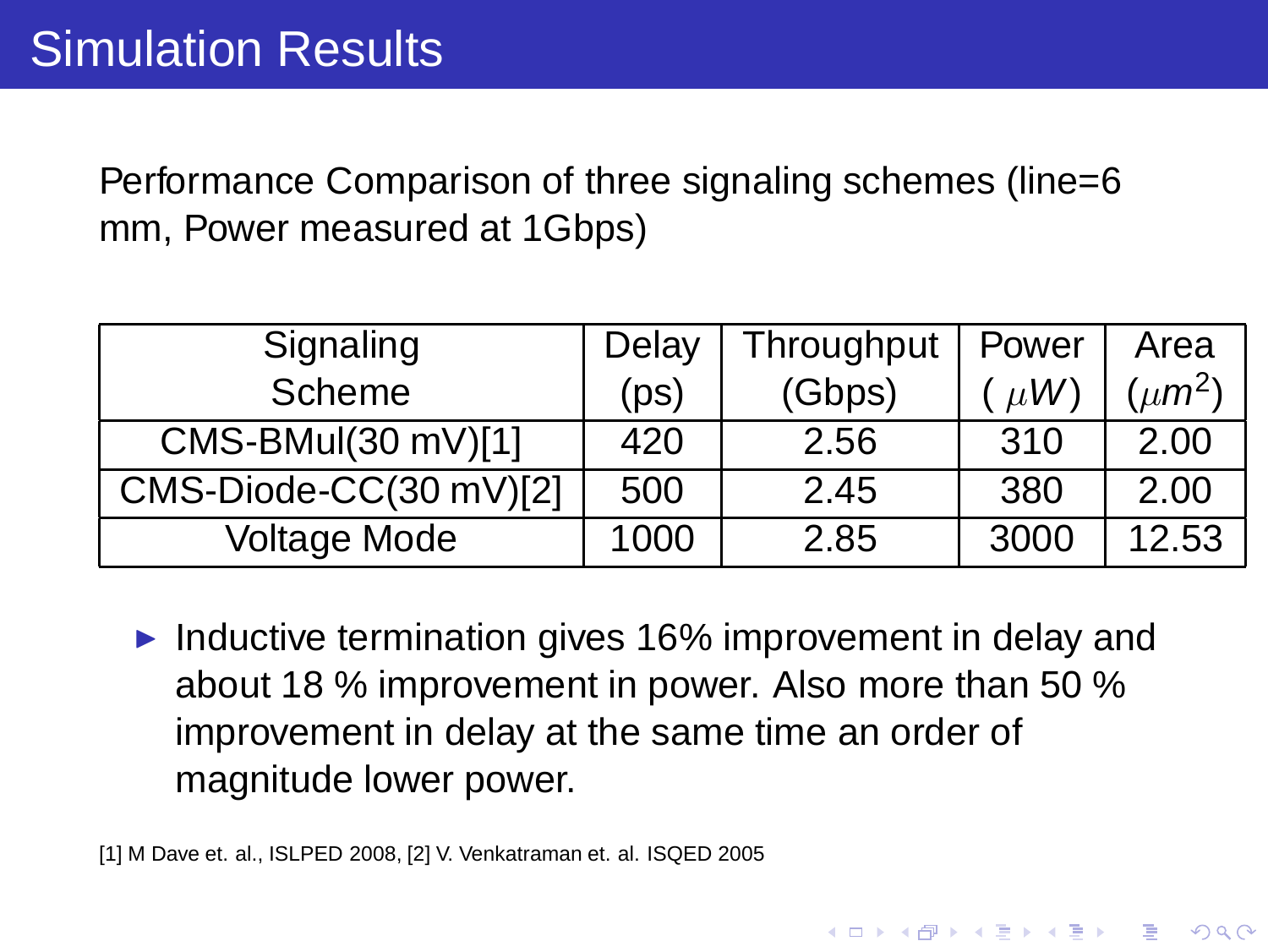## Concept of Dynamic Overdriving/Pre-emphasis

- $\triangleright$  Current mode transmission can be speeded up by using high drive current.
- $\blacktriangleright$  However, this increases static power consumption.
- $\triangleright$  One possible solution is to dump high drive current only when the state of the line needs to be changed from 0 to 1 or from 1 to 0.
- $\triangleright$  When the line remains at 1 or 0 from one bit to the next, we use a small drive current to maintain the line at the required voltage.
- $\blacktriangleright$  This is called Dynamic Over Driving.
- <span id="page-31-0"></span>▶ Dynamic Overdriving essentially means amplifying high frequency components of the input signal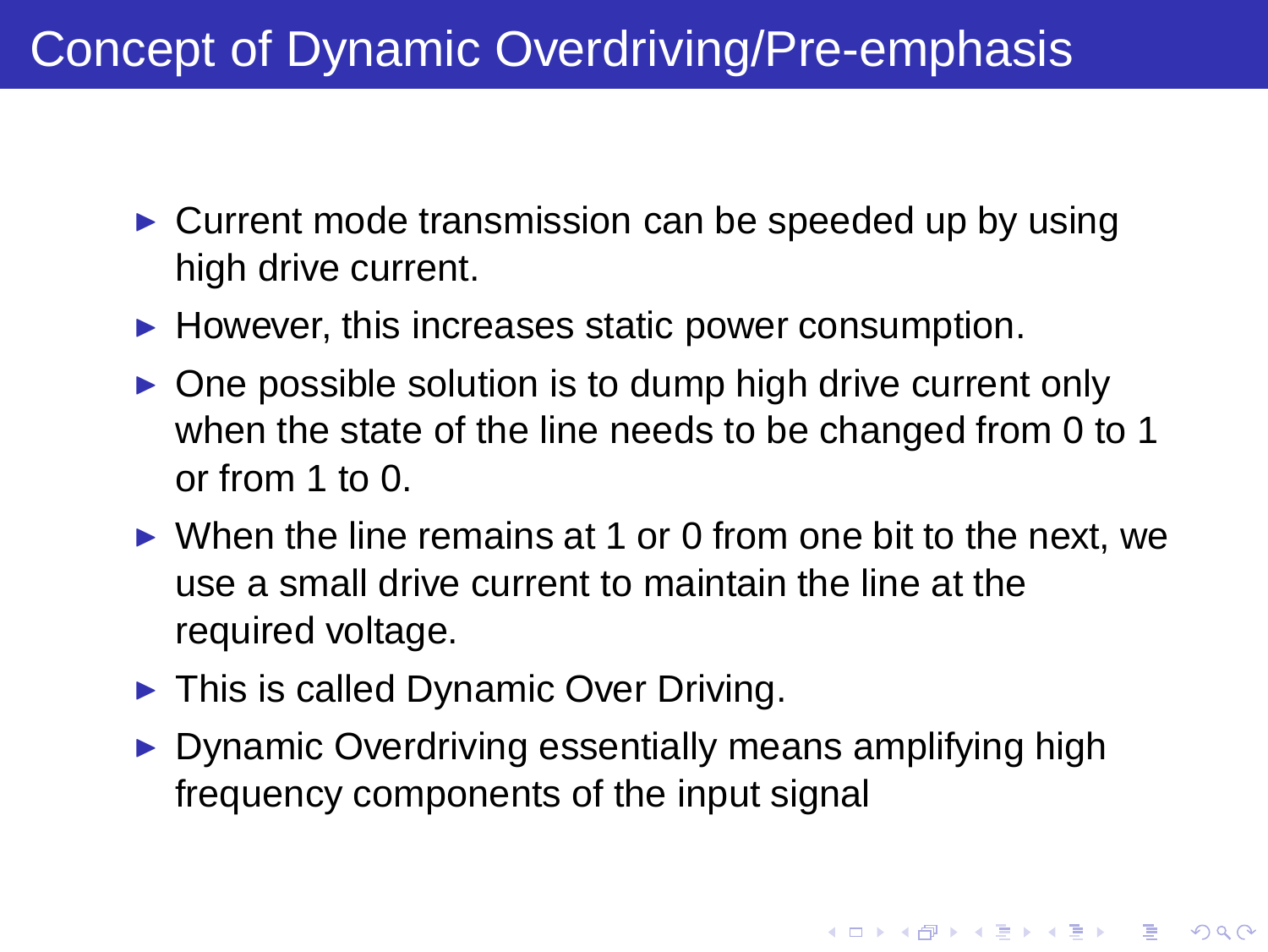

A. Katoch et. al. ESSCIRC, 2005

- $\triangleright$  The p channel driver gate is low (enabled) when the input is 1.
- As the line reaches  $V_{DD} V_{Tp}$ , the upper p channel transistor turns off, restricting line voltage swing.
- $\triangleright$  Similarly the n channel driver transistor is enabled when the input is 0 and the lower transistor turns off when the input approaches  $V_{Tn}$  during discharge.

**KORK ERKERKERKERKER**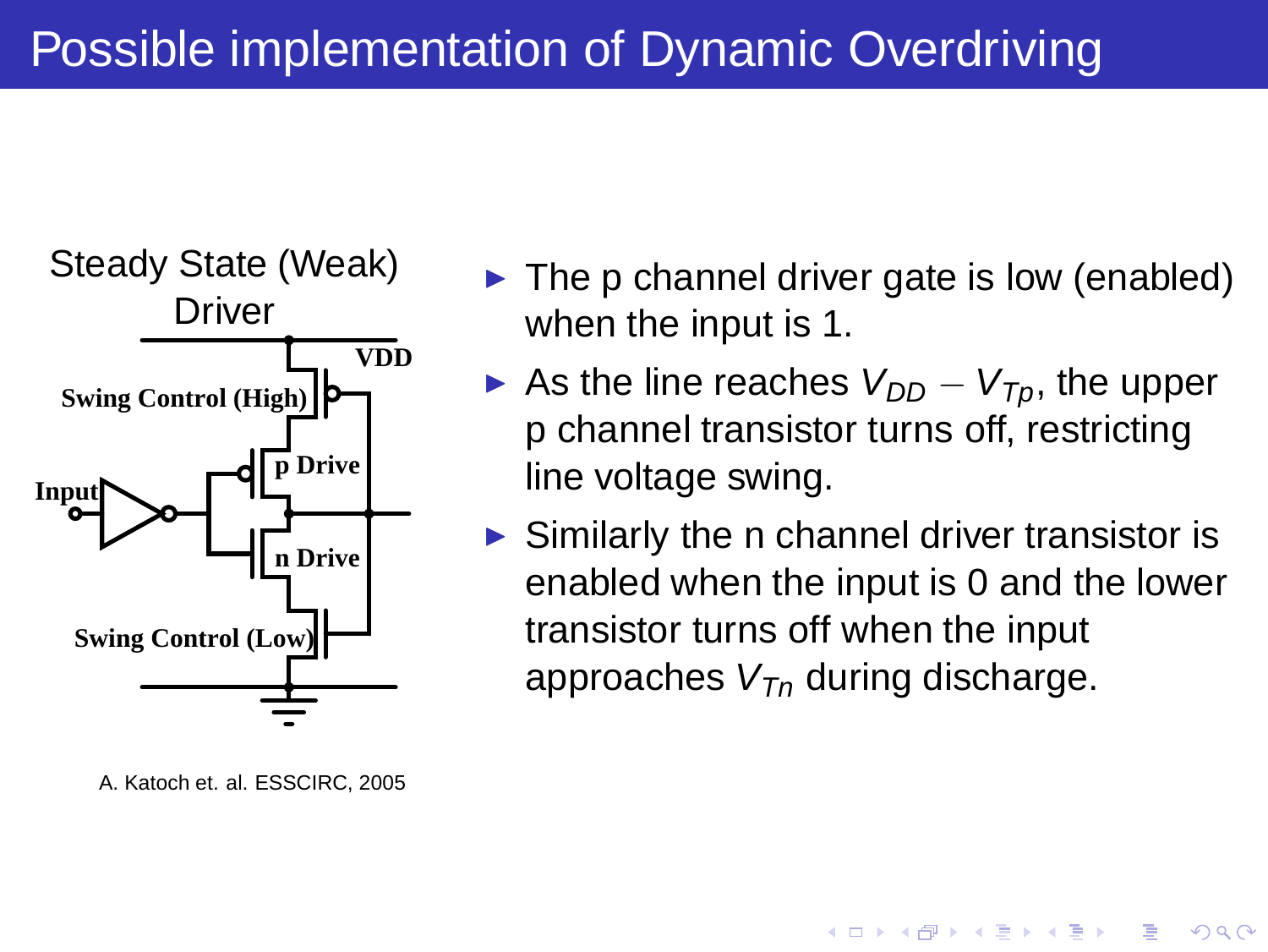

The feedback inverter acts as an inverting amplifier converting low swing logic levels on the wire to full swing (inverted) CMOS logic level on its output.

- $\triangleright$  P channel gate is low (enabled) only when the input is high AND the line is at 0.
- $\triangleright$  N channel gate is high (enabled) only when the input is low AND the line is at 1.
- $\blacktriangleright$  Input to the feedback inverter is a low swing level around  $V_{DD}/2$ . Therefore it consumes static power.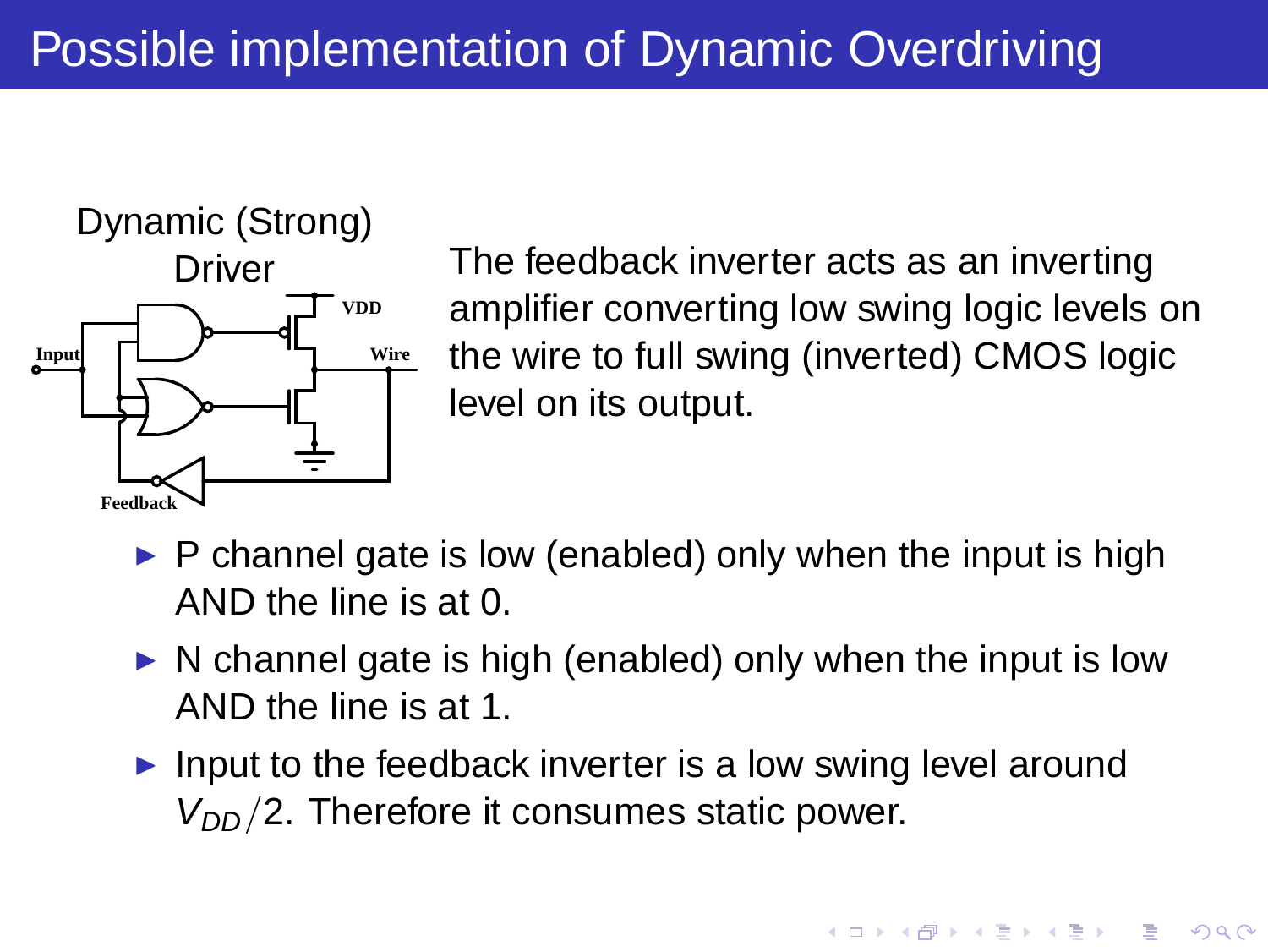# Self limiting Strong Driver



linput = 1, Wire voltage  $< V_m$ 

Inverter output = 1, NAND output = 0, NOR output =  $0$ 

P channel driver dumps current to charge the line.

Input = 0, Wire voltage  $> V_m$ 

Inverter output =  $0.$  NAND output =  $1.$  NOR output =  $1$ 

N channel sinks current to discharge the line.

**KORK ERKERKERKERKER** 

- $\triangleright$  As soon as low swing logic level on the line = input Inverter output =  $input$ , NAND output = 1, NOR output = 0
- $\blacktriangleright$  This disables both drive transistors automatically.

A. Katoch et. al. ESSCIRC, 2005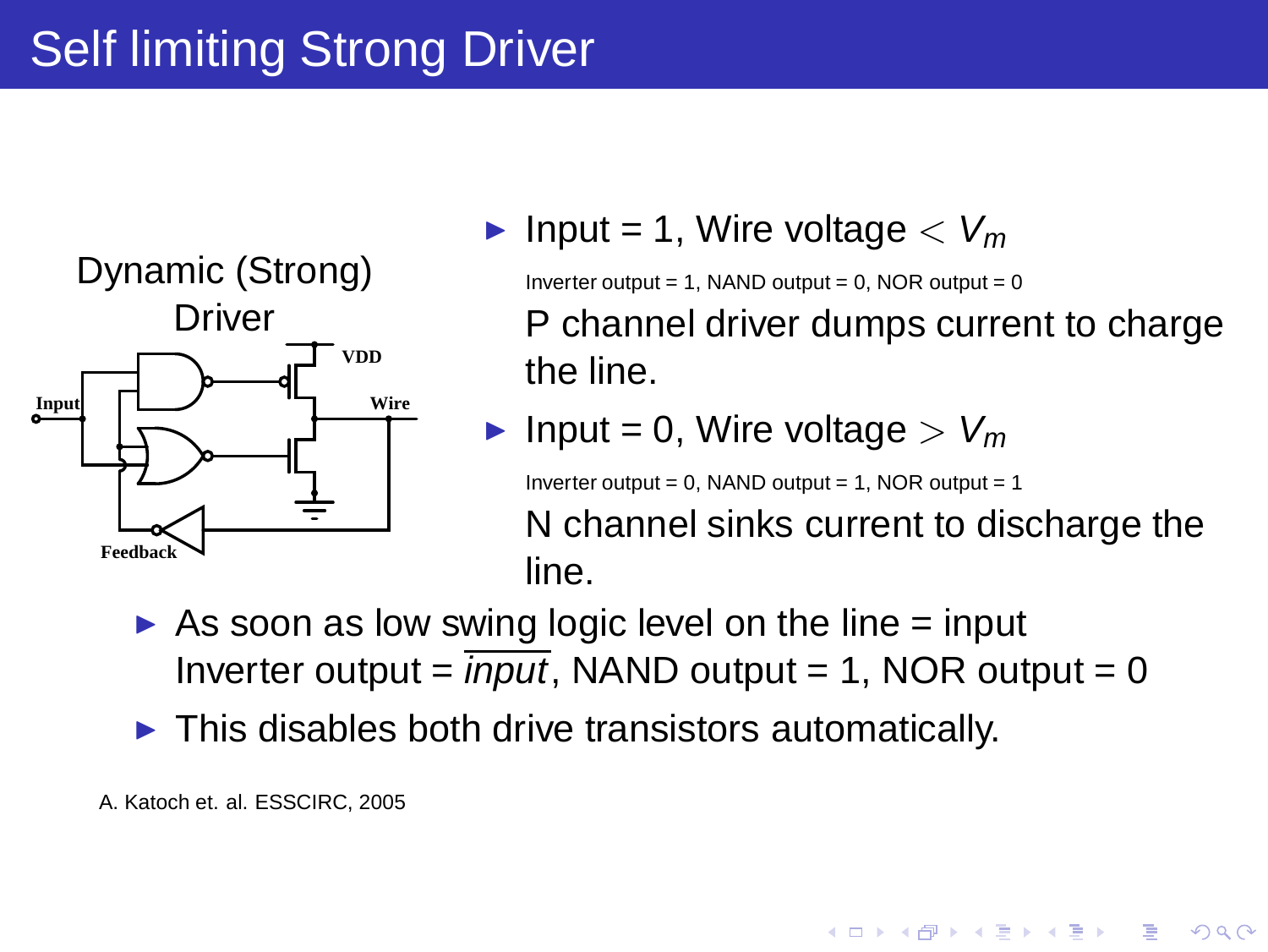Dynamic Overdriving (DOD) and Inductive line termination both essentially amplify high frequency components of input signal.



 $2990$ 

Þ

Can we use both?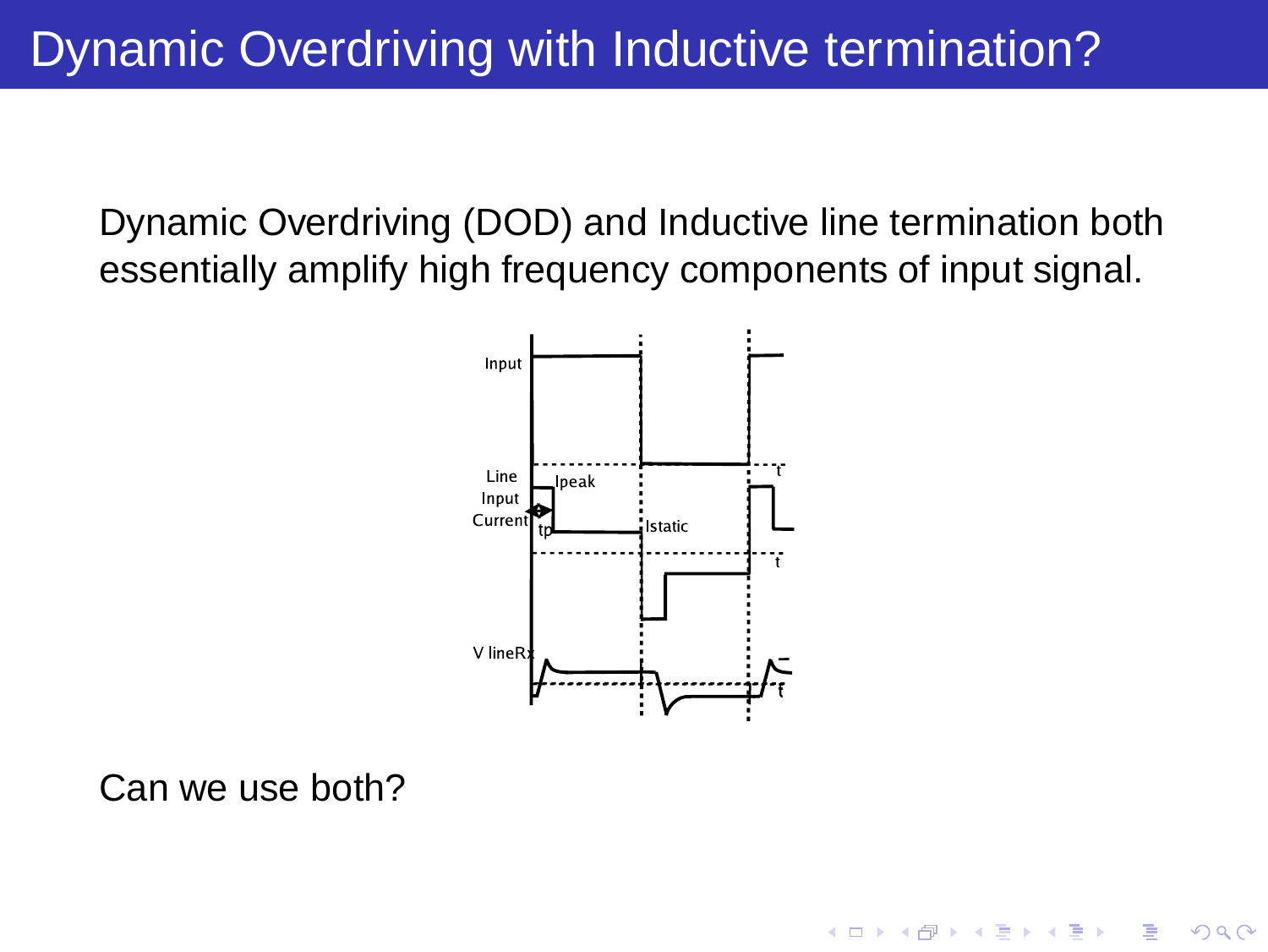# Current Mode Signaling Schemes with Ideal **Components**

Following four current mode signaling schemes were simulated:

- ▶ CMS Scheme with DOD and Resistive Load
- ► CMS Scheme with Simple Driver and Resistive Load
- ► CMS Scheme Inductive Load
- ► CMS Scheme with DOD and Inductive Load

Implementation details of these circuits are:

- ▶ Dynamic Overdriving driver is implemented by ideal VCCS with current wave shape as shown in the figure. Controlling voltage is input.
- ▶ Simple driver is implemented as VCCS with square wave shape. The input current ranging from  $-I_{\text{av}q}$  to  $+I_{\text{av}q}$ .

$$
\blacktriangleright \ \ I_{\text{avg}} = \tfrac{I_{\text{peak}}t_{\text{p}} + I_{\text{static}}(t - t_{\text{p}})}{t}
$$

$$
\blacktriangleright R_L = 4k\Omega, I = 4\mu H
$$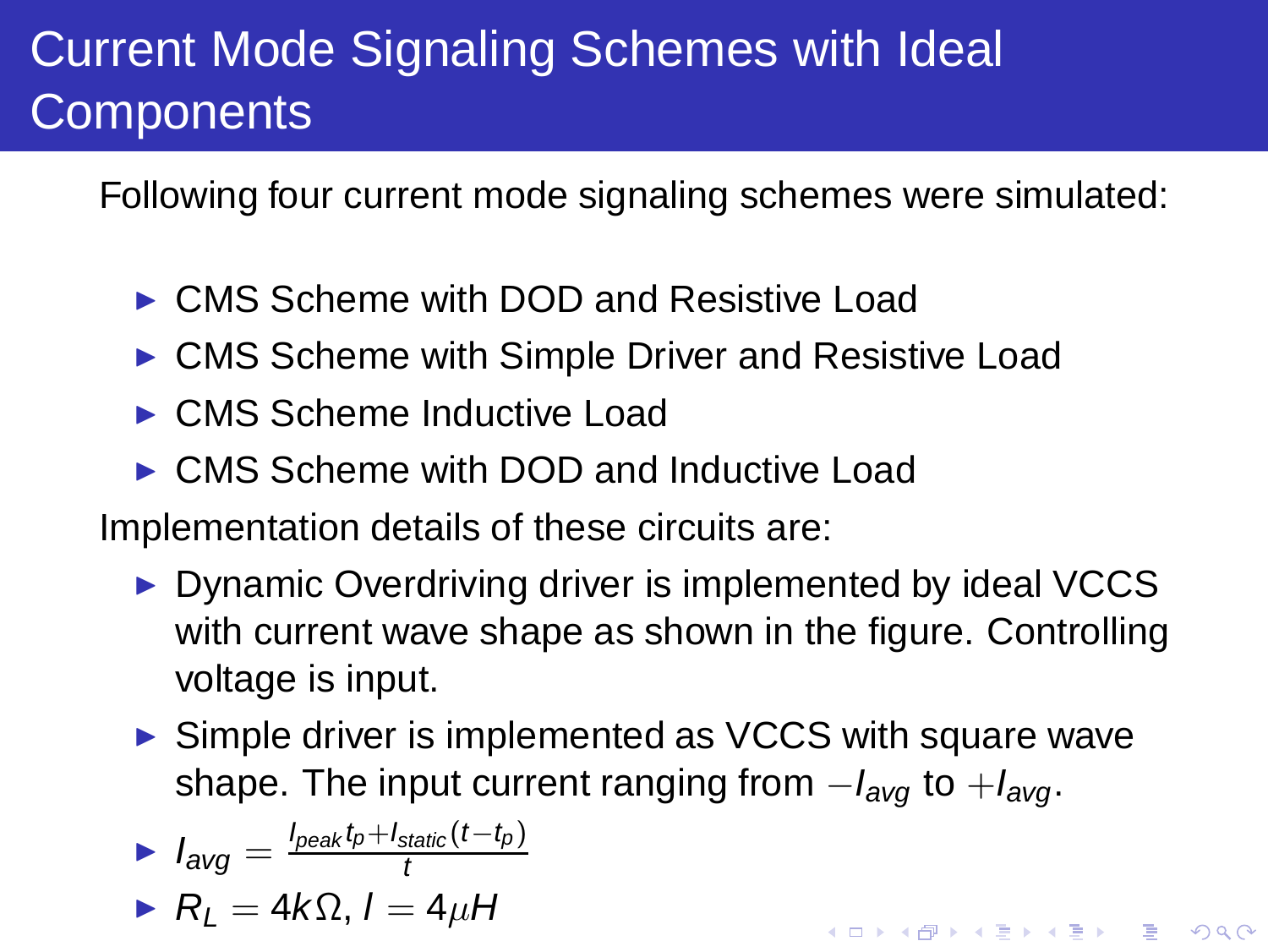## Comparison of Delay



With Large Overdrive ( $I_{peak} = 500 \mu A$ )

- Dynamic overdriving shows 5  $\times$ improvement in delay over RC
- $\blacktriangleright$  Inductive peaking does not offer substantial additional advantage when combined with dynamic overdriving.
- $\blacktriangleright$  Inductive peaking alone shows 25% of improvement in delay over RC

With Small Overdrive ( $I_{peak} = 50 \mu A$ )

- ▶ Dynamic Overdriving alone and inductive peaking alone give nearly the same delay
- $\blacktriangleright$  Inductive peaking along with dynamic overdriving shows around 20% improvement in delay over dynamic overdriving alone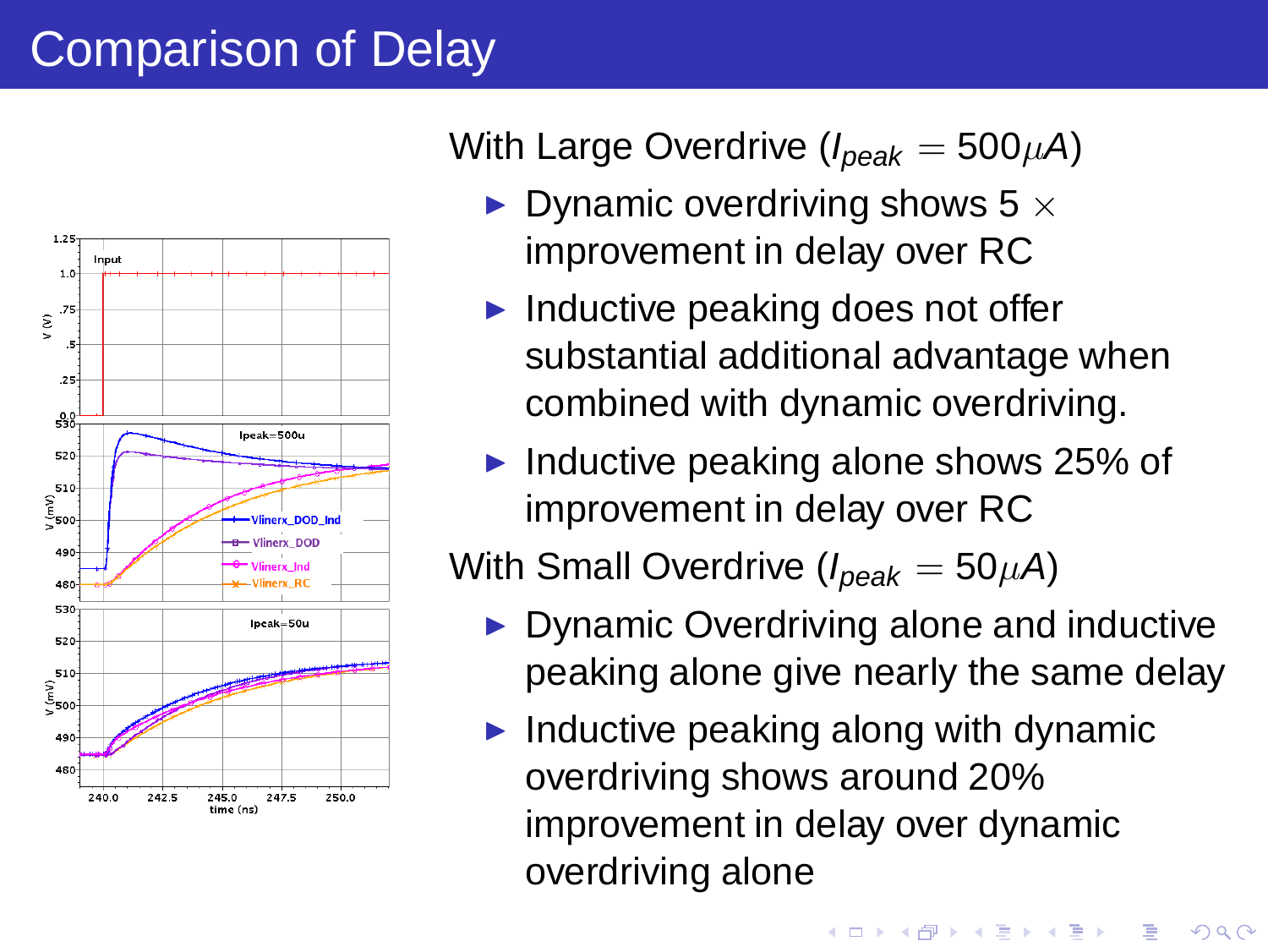# Comparison of Throughput (Eye-opening)



- $\blacktriangleright$  Dynamic overdriving improves throughput by  $5 \times$  over RC
- $\blacktriangleright$  Inductive peaking does not offer substantial additional advantage when combined with dynamic overdriving.
- $\blacktriangleright$  Inductive peaking shows throughput enhancement of 26% over RC

 $\left\{ \begin{array}{ccc} 1 & 0 & 0 \\ 0 & 1 & 0 \\ 0 & 0 & 0 \\ 0 & 0 & 0 \\ 0 & 0 & 0 \\ 0 & 0 & 0 \\ 0 & 0 & 0 \\ 0 & 0 & 0 \\ 0 & 0 & 0 \\ 0 & 0 & 0 \\ 0 & 0 & 0 \\ 0 & 0 & 0 \\ 0 & 0 & 0 \\ 0 & 0 & 0 \\ 0 & 0 & 0 & 0 \\ 0 & 0 & 0 & 0 \\ 0 & 0 & 0 & 0 \\ 0 & 0 & 0 & 0 & 0 \\ 0 & 0 & 0 & 0 & 0 \\ 0 & 0 & 0 & 0 & 0 \\ 0$ 

 $\Omega$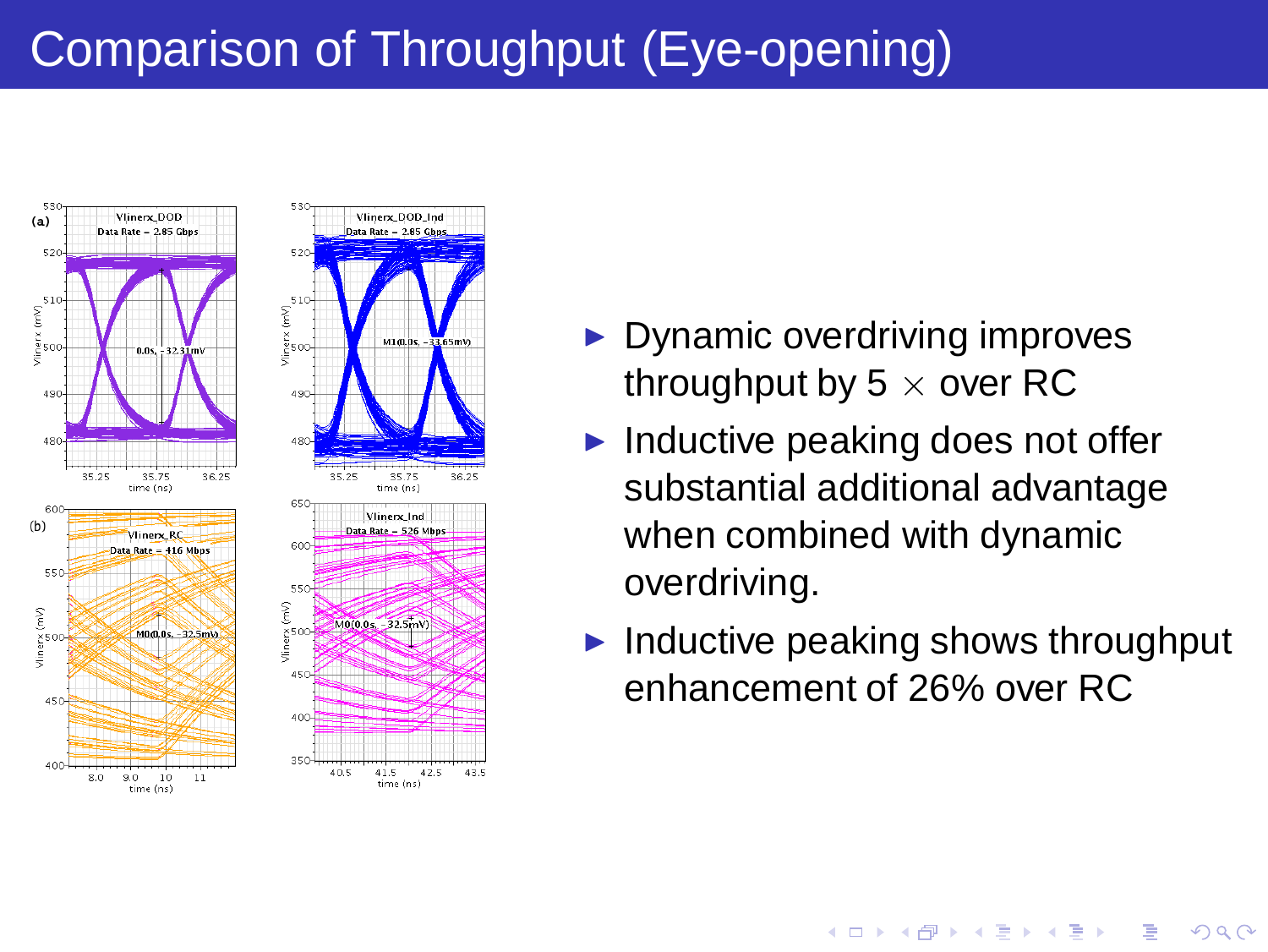- $\triangleright$  For very high data rate applications, dynamic overdriving alone should be employed as inductive peaking does not offer any additional advantages
- $\blacktriangleright$  For low power and low data rate applications, the use of inductive peaking can give 26% improvement in throughput over RC
- $\triangleright$  For low power and low data rate applications, the use of inductive peaking can give 16% improvement in delay over RC
- $\triangleright$  For low power and low data rate applications, the use of dynamic overdrive along with inductive peaking can further improve throughput by 20%

K ロ X K @ X K 할 X X 할 X 및 및 X Q Q Q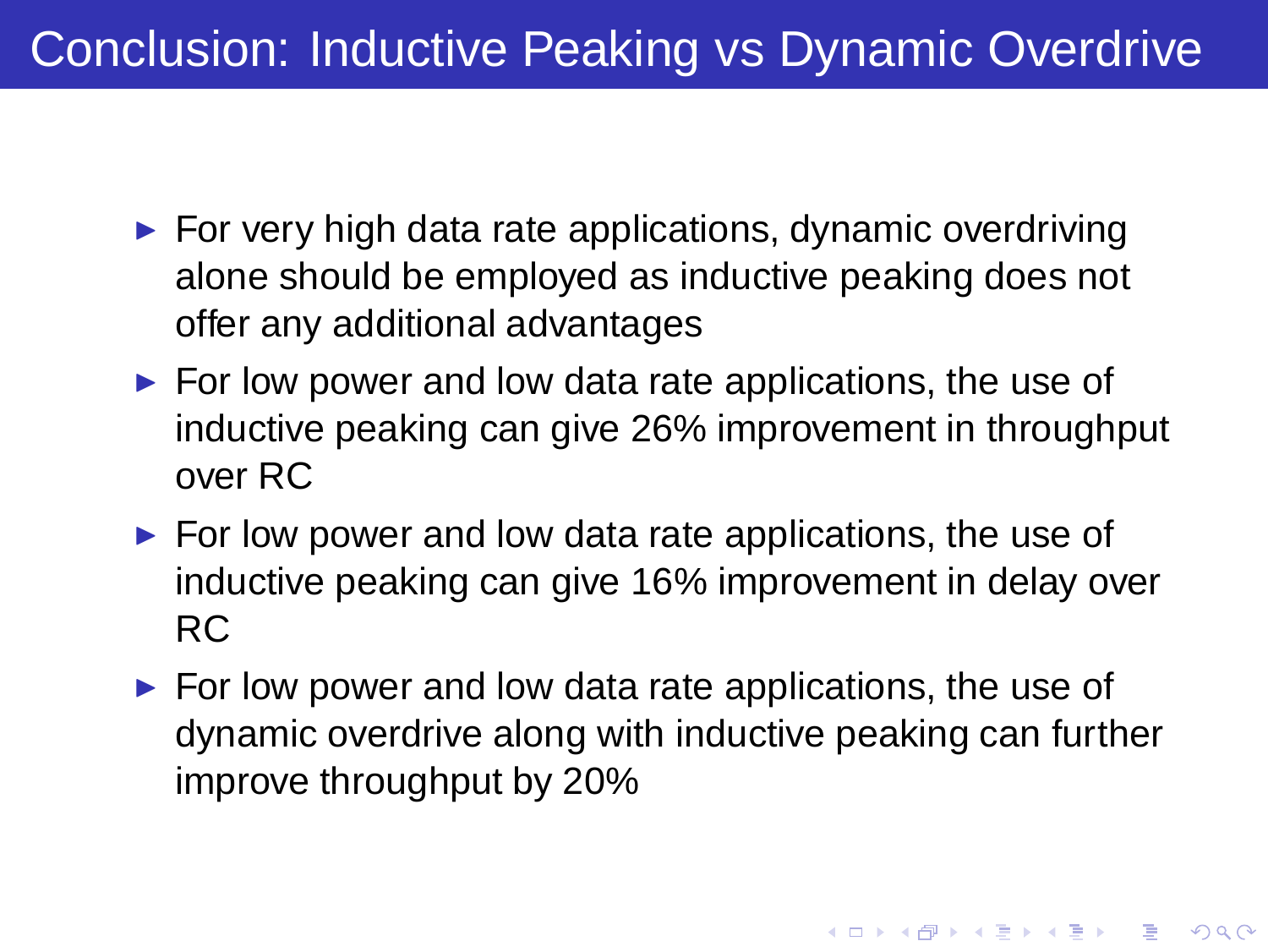# Part II

## [Variation Tolerant Current Mode Signaling](#page-40-0)

**KORK ERKERKER KORA** 

[Need for Process Variation Tolerance](#page-41-0)

[Effect of Process Variations on different CMS Schemes](#page-45-0)

[The Proposed Variation Tolerant CMS Scheme](#page-49-0)

[Performance Evaluation](#page-52-0)

<span id="page-40-0"></span>[Bidirectional Links](#page-57-0) [Simulated Performance of Bidirectional Link](#page-61-0)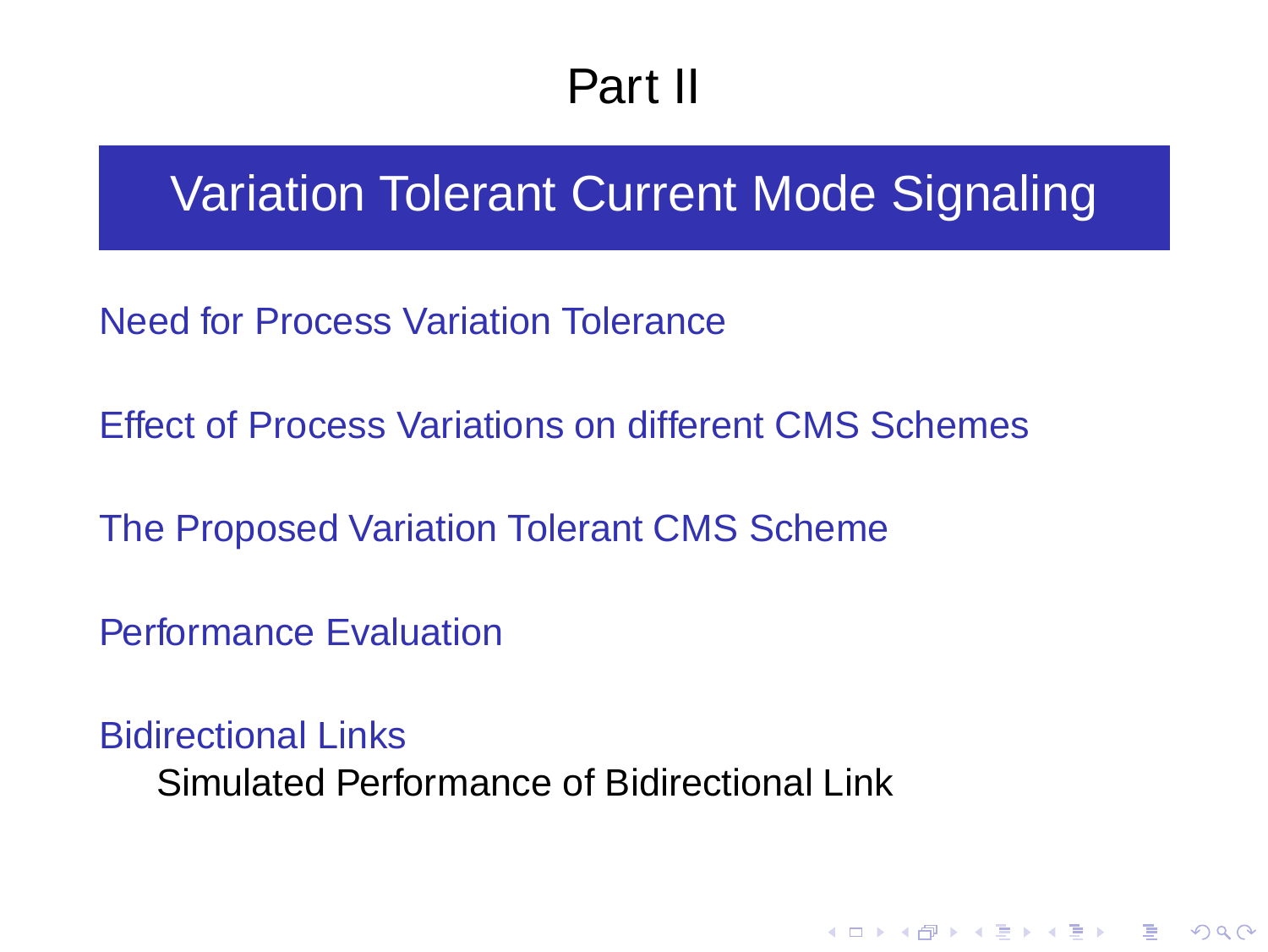### Need for Process Variation Tolerance

- ► Current mode signaling derives its advantages over voltage mode due to the reduced swing on the line.
- $\triangleright$  Careful design is necessary, otherwise small changes in device parameters can have a disproportionate effect on the performance of the system.
- $\blacktriangleright$  In modern short channel processes, variations in transistor parameters are large – some of the parameters can vary by as much as 60%.
- $\triangleright$  we have to design circuits, so that they are robust with respect to batch-to-batch variations, as well as variations between devices on the same die.
- ► Batch-to-batch or inter-die variations can shift operating points and drive strengths.
- <span id="page-41-0"></span>▶ Intra-die variations cause mismatch in parameters of transmitter and receiver transistors.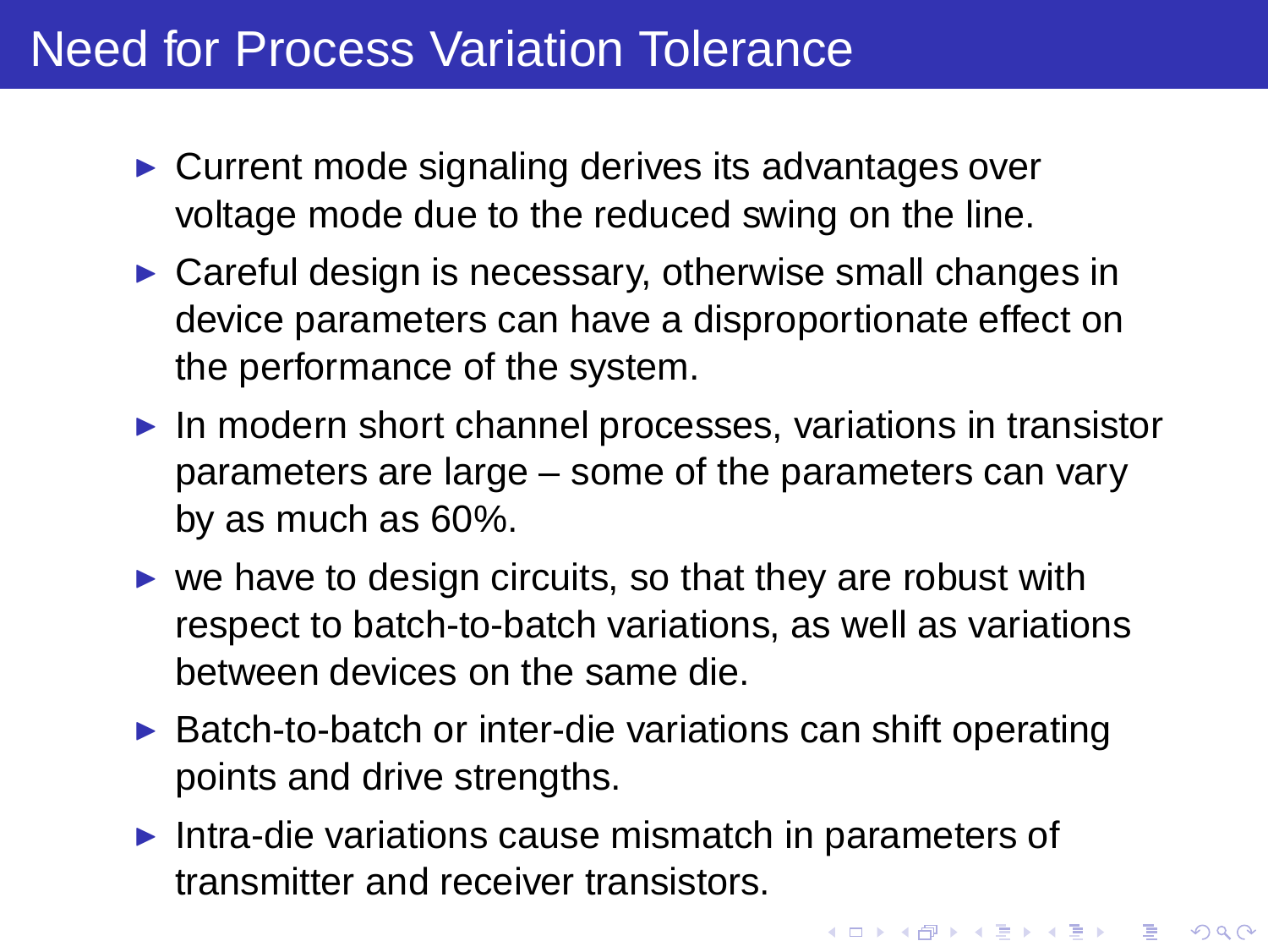- ► Process, Supply Voltage and Temperature variations will affect the core logic as well as data communication circuitry.
- ▶ The requirement for data transmission is therefore not of complete invariance with respect to PVT variations.
- ► We have to ensure that throughput and delay properties of the interconnect are at least as good as data generation and clock rates.
- $\blacktriangleright$  Thus the deterioration in interconnect properties should be no worse than the deterioration in general logic.
- $\triangleright$  Because global interconnects, by definition, connect remote points on the die, on chip variations can be of greater concern.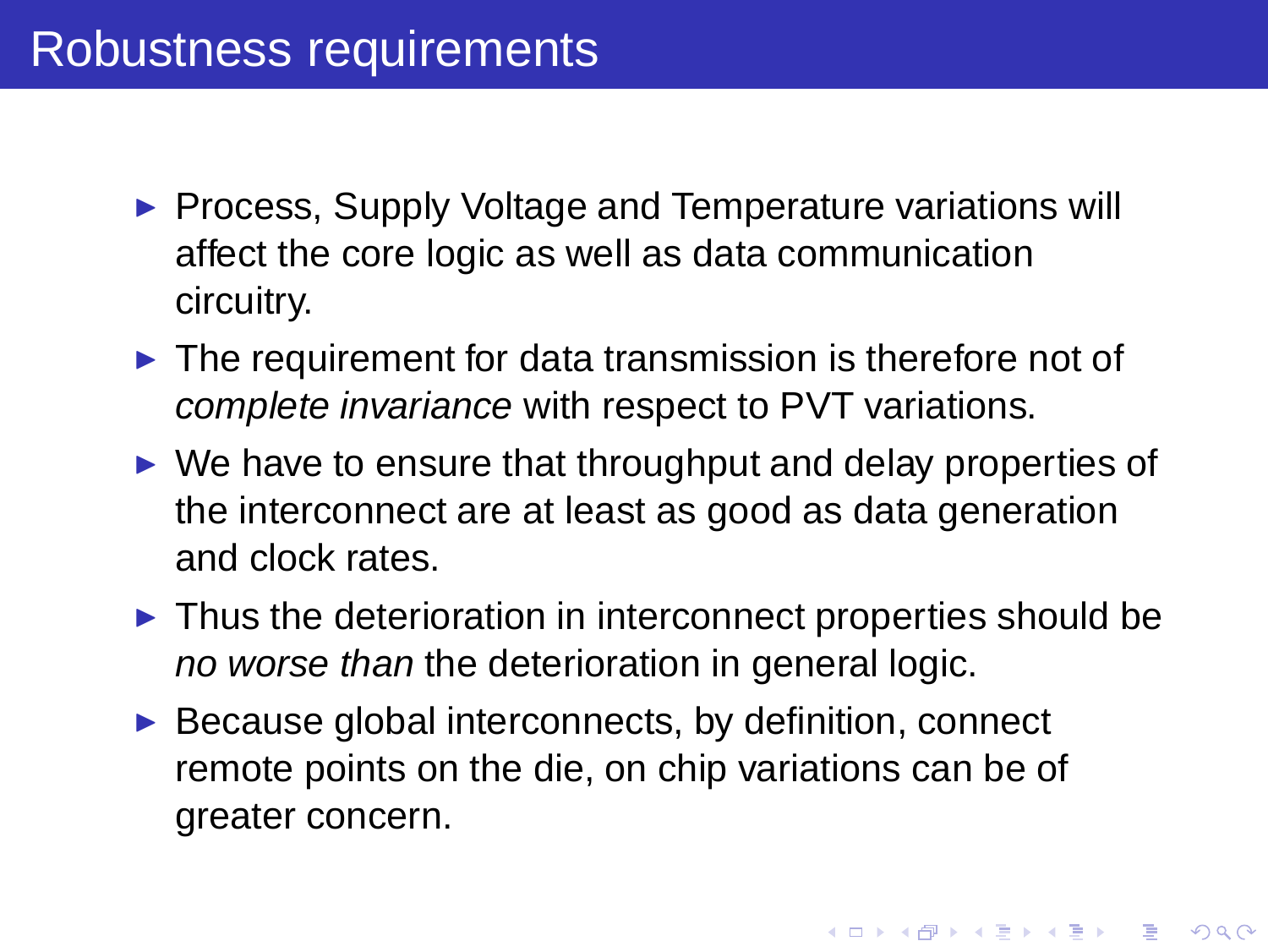### Effect of common mode voltage mismatch









- $\blacktriangleright$  In case of ideal match, small fluctuations in line voltage are converted to rail to rail swing by the receiver.
- $\blacktriangleright$  If, however, the mismatch is large, the small swing on the line may be completely ignored by the receiver.
- $\blacktriangleright$  It is important, therefore, that the amount of swing on the line is much more than the mismatch in common mode voltages.
- $\triangleright$  But high swing will cause power dissipation.
- $\blacktriangleright$  It is better to have smart bias circuits, which will reduce mismatch and the need for a large swing.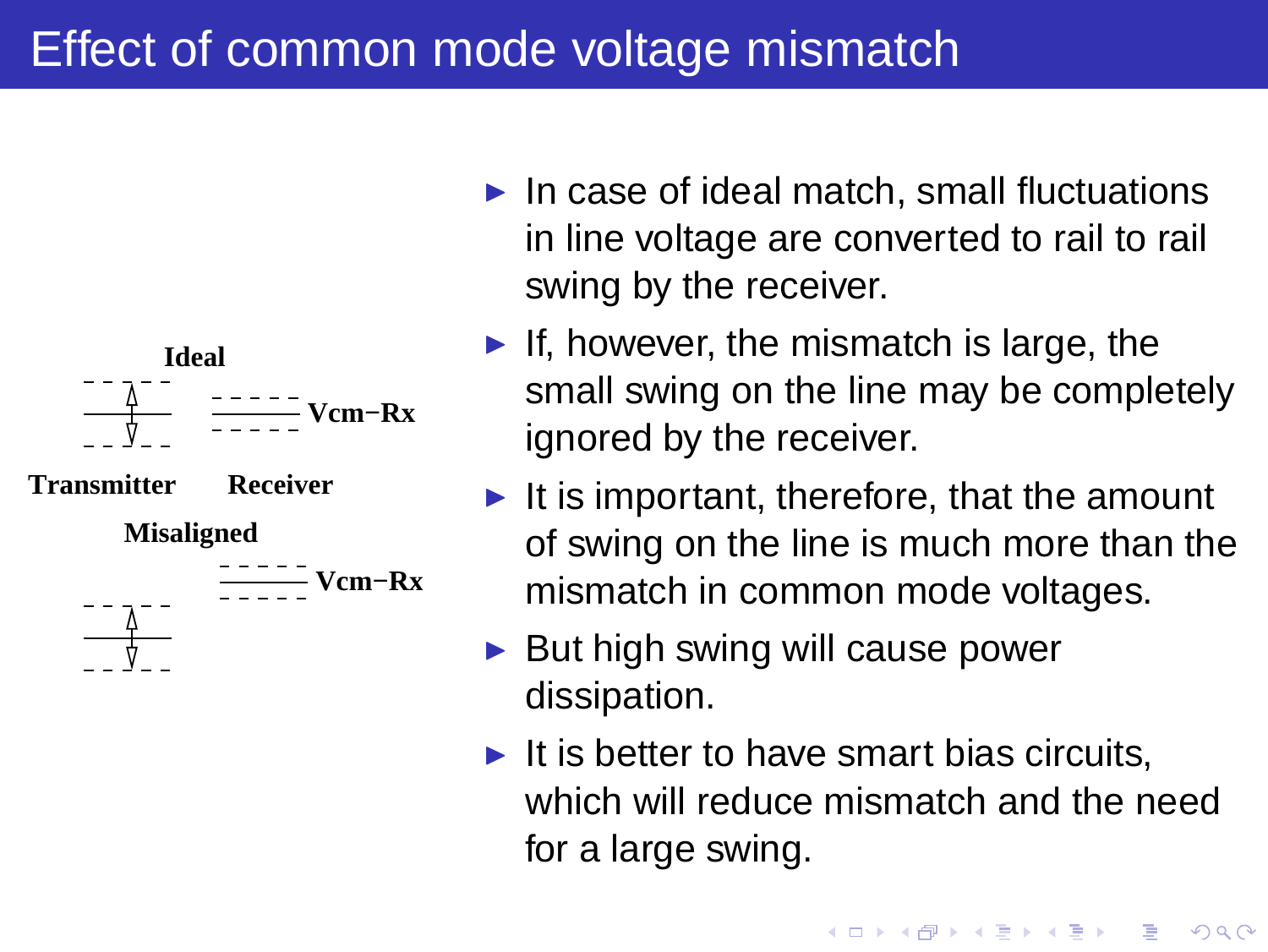### System parameters affected by variations



Variations in the following parameters have a strong influence on the performance of the signaling scheme:

- 1.  $I_{peak}$ : Peak current supplied by the strong driver during input transition
- 2.  $t_p$ : Duration for which the strong driver is ON
- 3. ∆V: Line voltage swing at the receiver end in steady state
- 4. Mismatch between any  $V_{CMRx}$  and operating point of an amplifier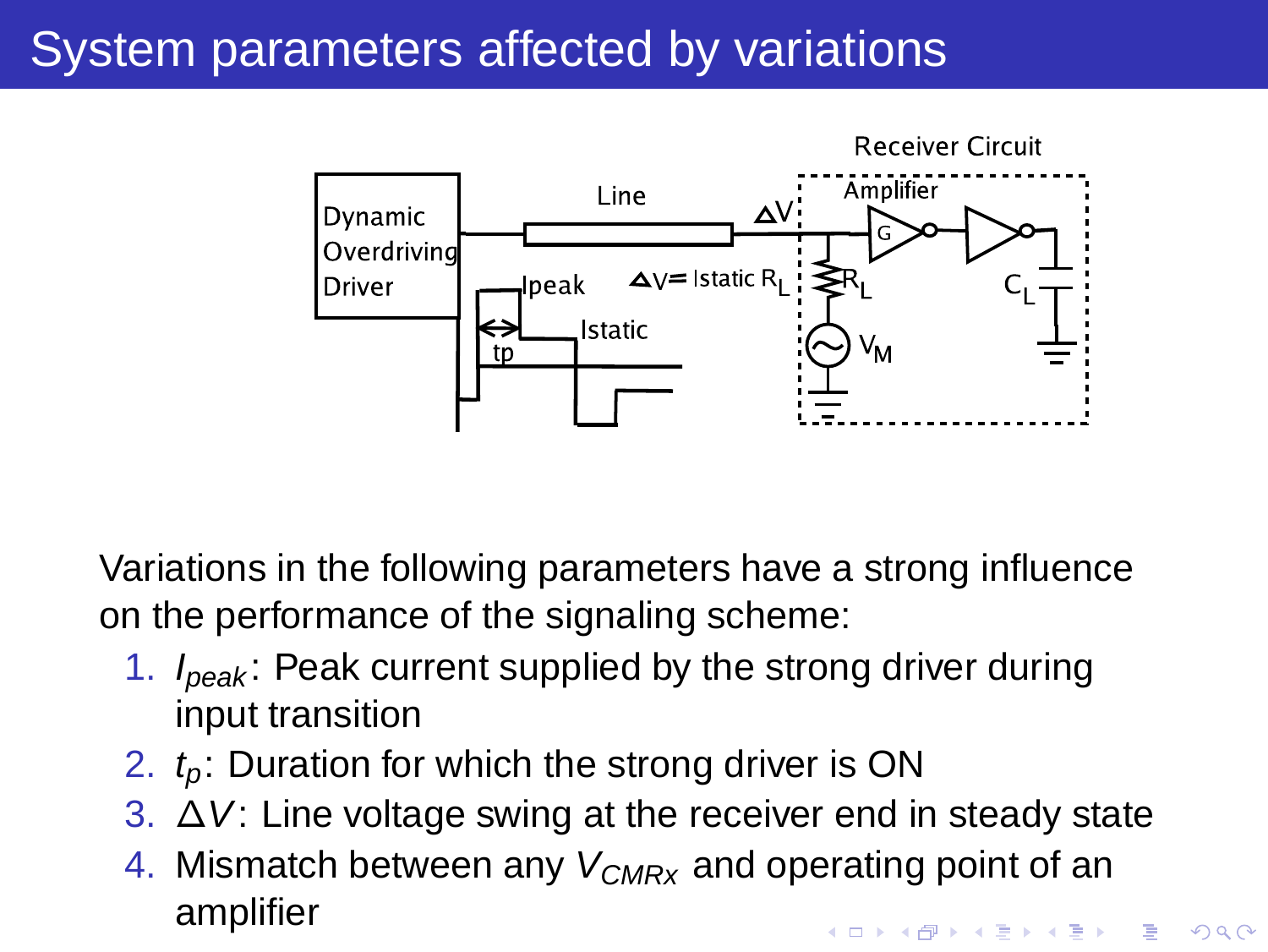### CMS Scheme with Feedback (CMS-Fb)



- $\triangleright$  NAND/NOR generates pulses to turn-on/off the strong driver
- $\triangleright$  Input transition  $\rightarrow$  the strong driver turns on
	- $\rightarrow$  line voltage at transmitter end crosses  $V_M$  of inverter I1
	- $\rightarrow$  strong driver turns off.
- <span id="page-45-0"></span> $\triangleright$  Weak driver supplies  $I_{static}$  and line voltage swing at receiver end is  $V_{CMRx} \pm I_{static} R_l$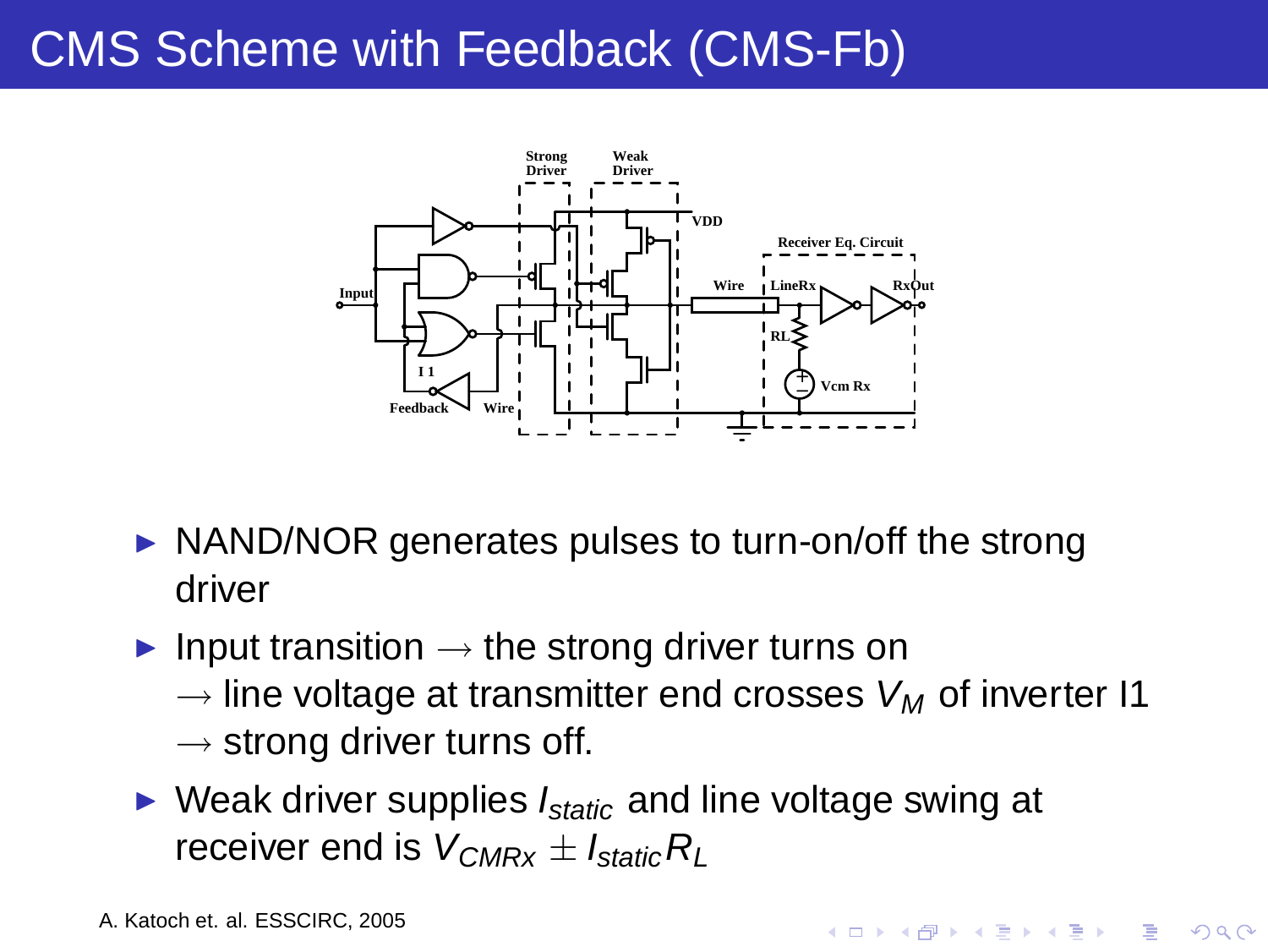# Effect of Inter-die Process Variations on CMS with feedback



- $\triangleright$  Variations in  $I_{peak}$  are well compensated due to the feedback at the driver end.
- $\blacktriangleright$  If the driver is weaker due to process variations, the feed back system keeps it on for longer till the line reaches the desired voltage.
- ► This might, however, not be optimum from a power point of view.K ロ X K @ X K 할 X X 할 X 및 및 X Q Q Q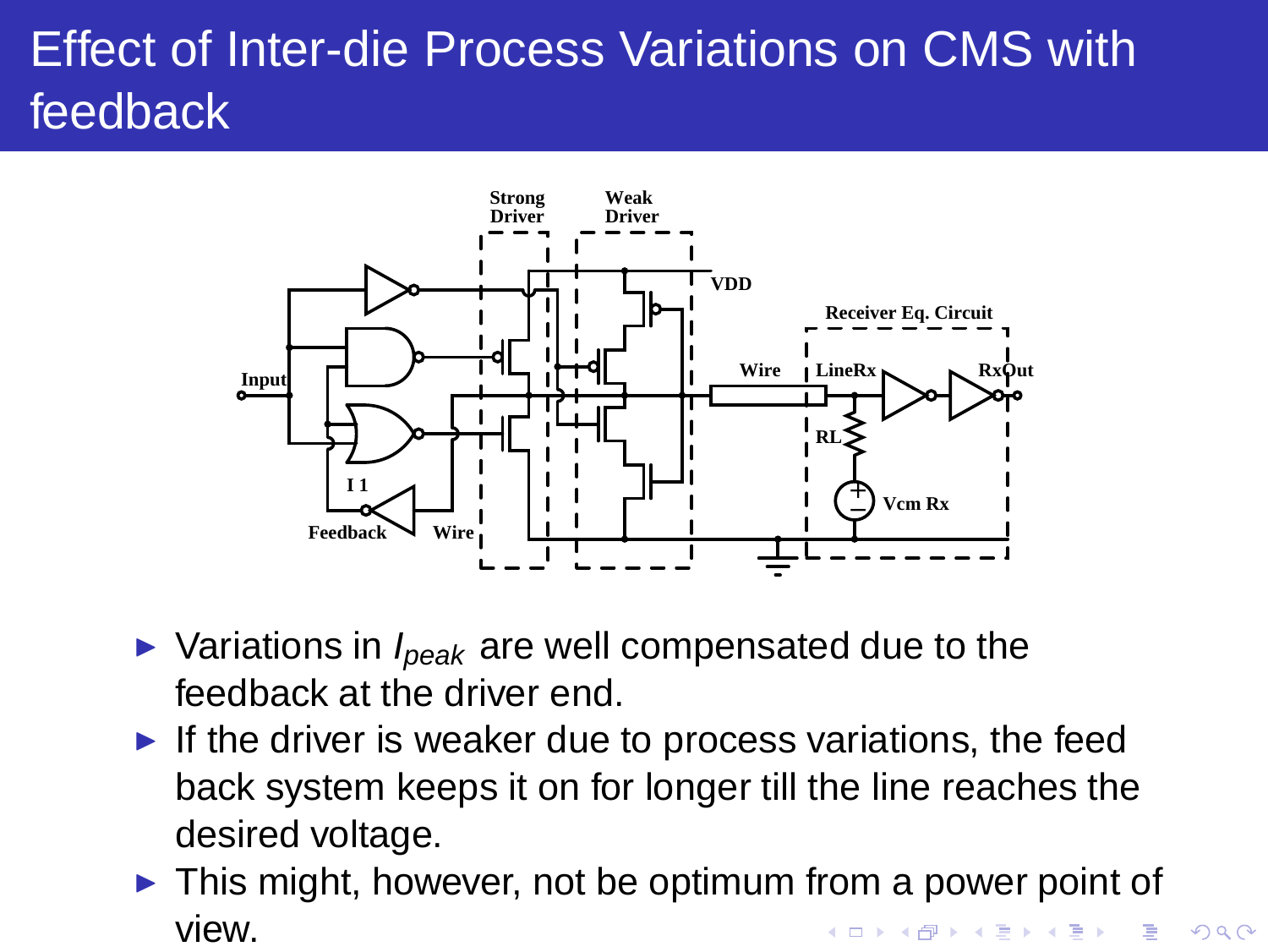### Effect of Intra-die Process Variations on CMS-Fb



- $\blacktriangleright$  Line voltage is not constant for constant low input voltage
- $\triangleright$  During low to high transition the strong driver is turned off well before the line voltage crosses  $V_{CMRx}$



÷.  $2Q$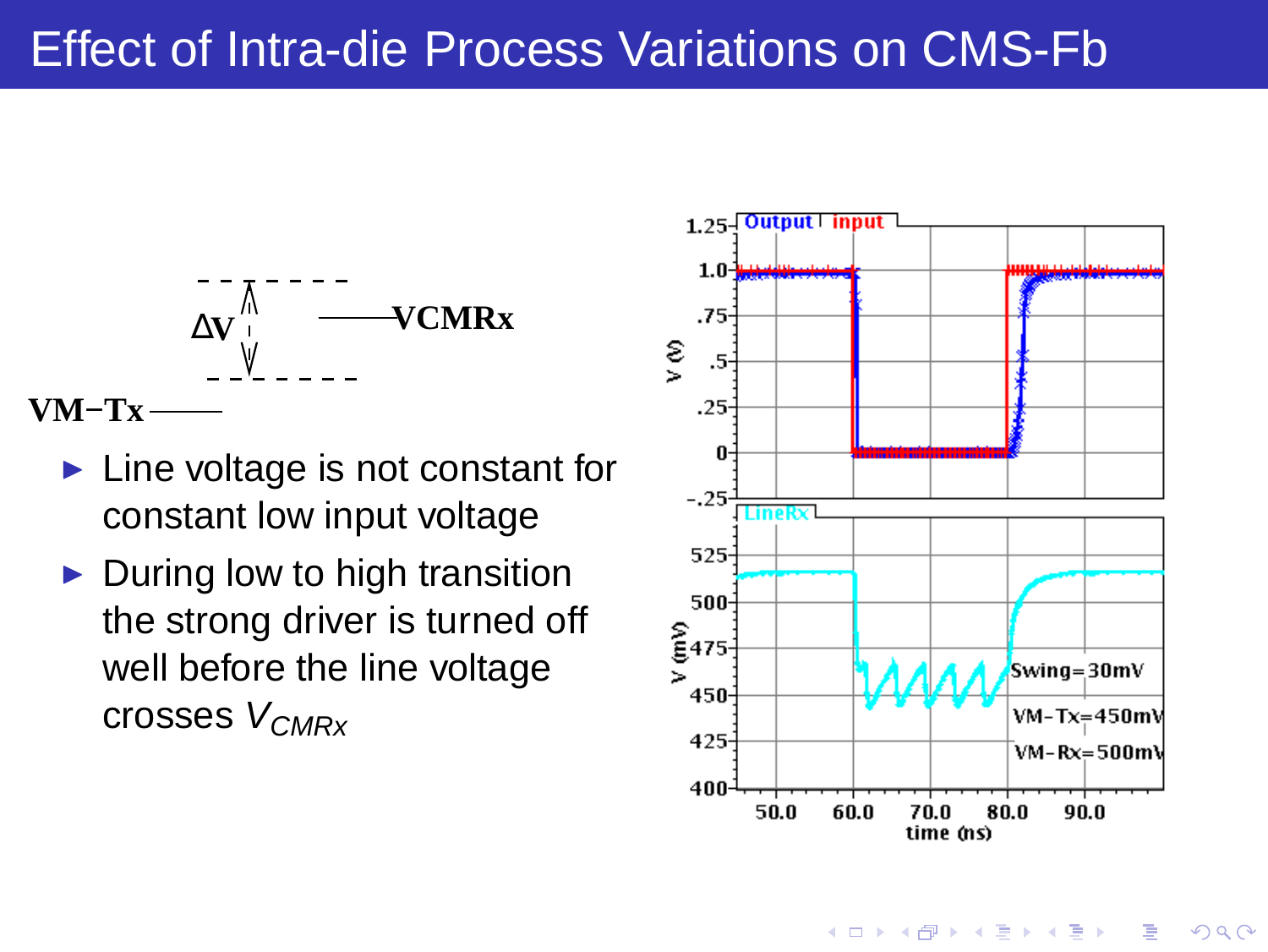### CMS Scheme without Feedback (CMS-Fpw)



- $\blacktriangleright$  t<sub>p</sub> is given by delay element
- $\blacktriangleright$  Less sensitive to intra-die variations
- In the skewed corners, sourcing  $I_{\text{peak}}$  and sinking  $I_{\text{peak}}$  are different, leading to different rise and fall delay
- ► Throughput can degrade significantly in skewed corners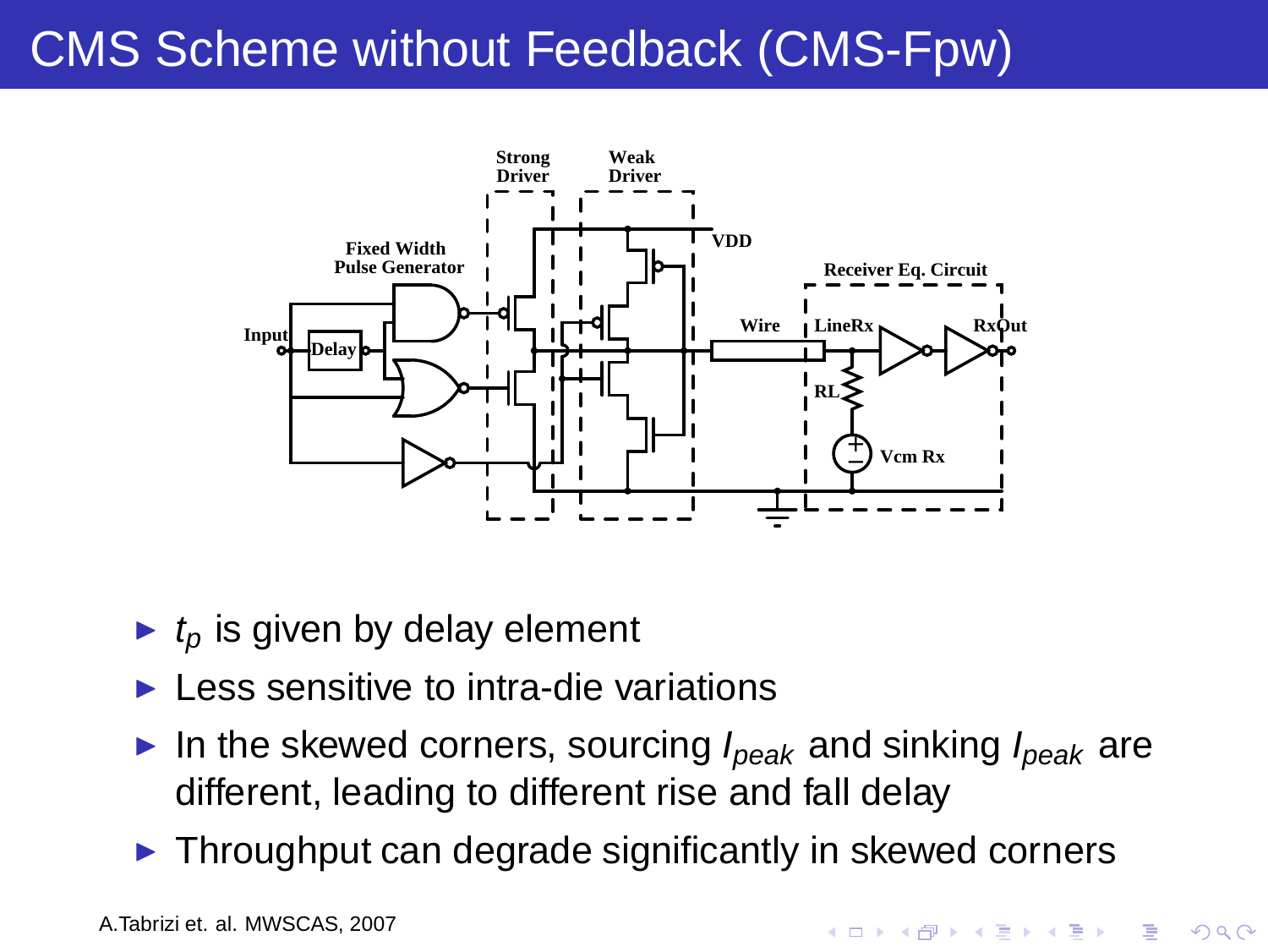To minimize process dependence, we need smart bias circuits which sense the process corner and adjust the bias to compensate for variations.



<span id="page-49-0"></span>

- ► Long Channel transistors show relatively less variation with process compared to Short Channel transistors in the same process.
- $\triangleright$  We can make use of this difference to design a bias generator which senses the process corner and tries to increase the transistor current in the slow corners and to decrease it in the fast corners.
- $\triangleright$  Simple bias generators using inverters with input and output shorted and which use this feature are shown here.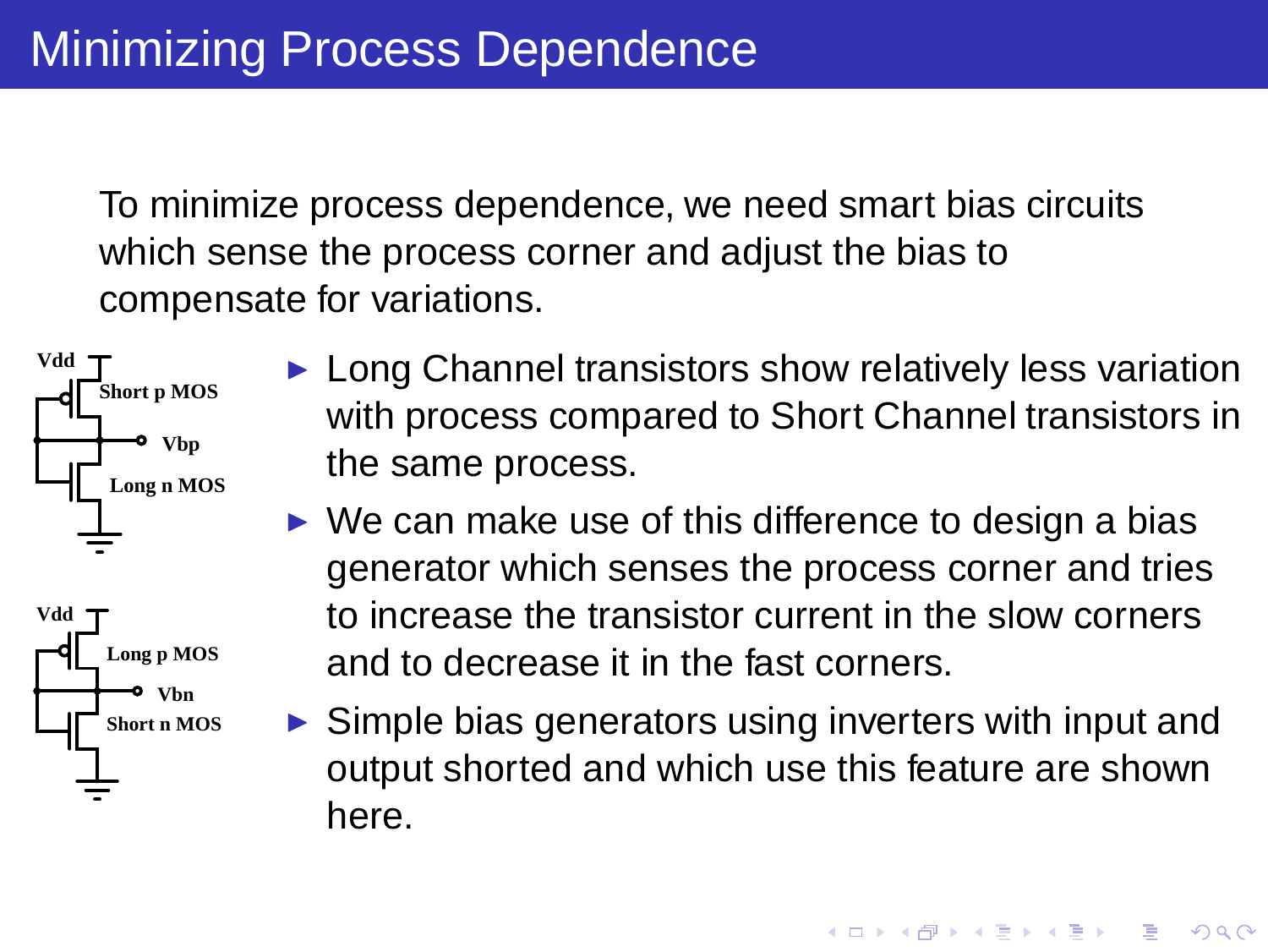### Proposed CMS Scheme with Smart Bias

We propose a Dynamic Overdrive scheme in which both the strong and the weak drivers use constant current sources controlled by process aware bias generators.



- $\triangleright$  There is no feedback inverter in the driver circuit
- ► Bias voltages change in the desired direction to keep the current through weak and strong drivers the same across all corners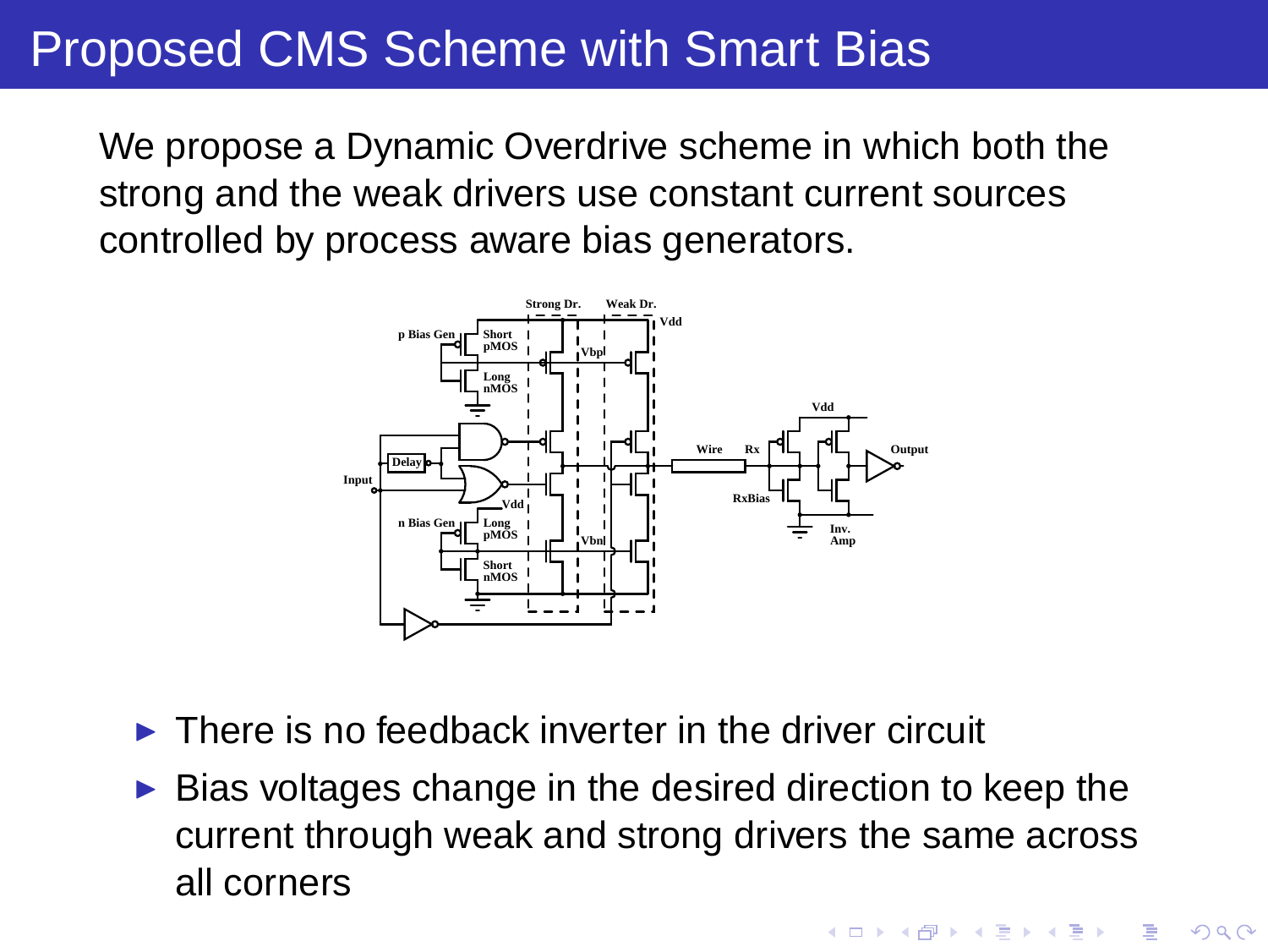# Effect of Process Variation on the Proposed CMS Scheme

- $\blacktriangleright$  I<sub>peak</sub> remains nearly the same across all corners. In extreme corners, SS and FF, small change in  $I_{peak}$  is compensated by the opposite change in  $t_p$ .
- $\triangleright \Delta V = I_{static} R_L$  remains the same across all corners,  $R_L = \frac{1}{q_{mn}+q}$  $g_{mn}+g_{mp}$
- $\blacktriangleright$  The inverter with input-output shorted and the inverter amplifier are designed using fingers and placed close to each other so that their switching thresholds are closely matched across all corners.
- ► This makes the proposed circuit less sensitive to intra die process variations as well.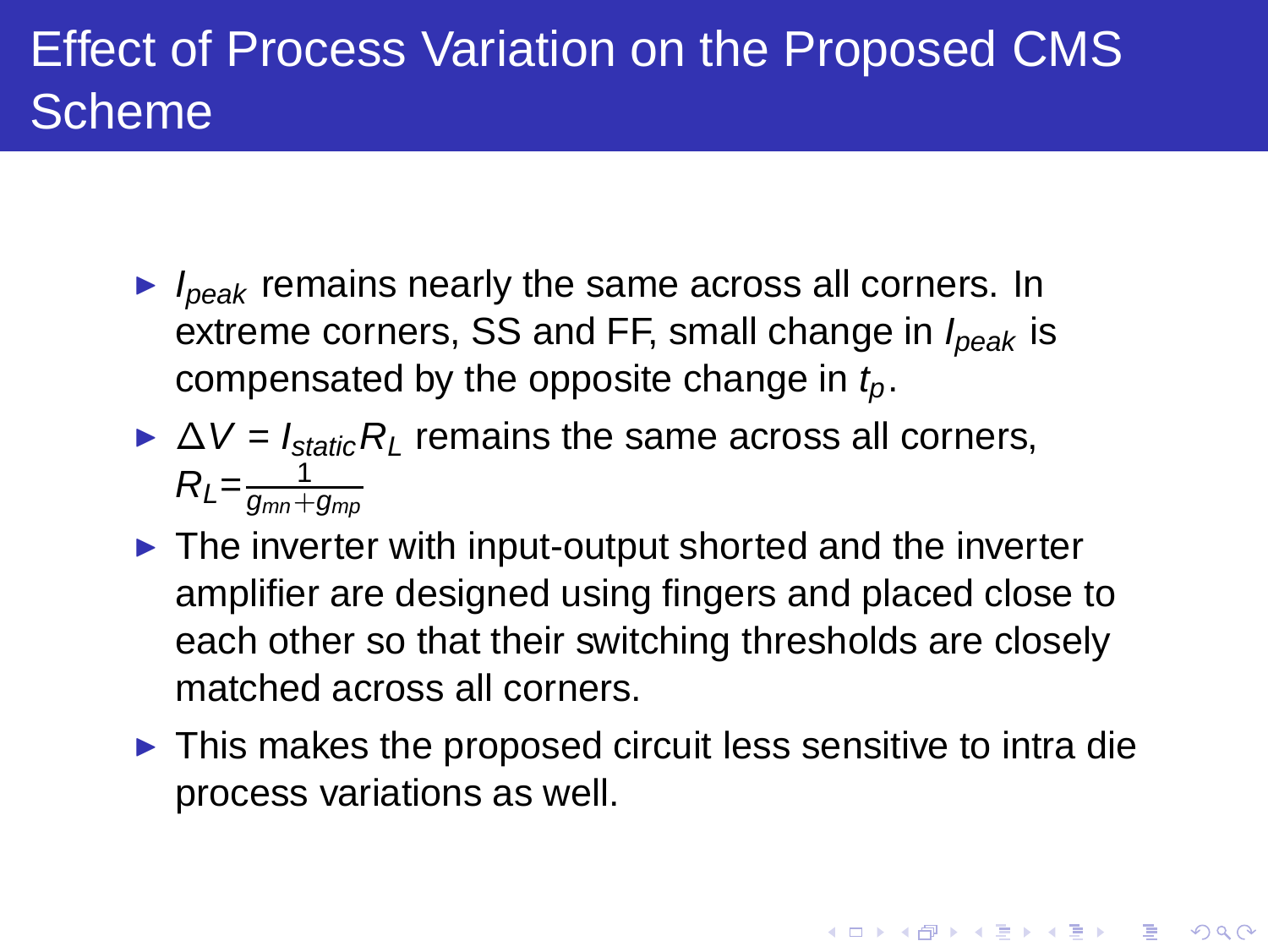- ► Foundry specified four corner model files and mismatch model file for Montecarlo simulations were used.
- $\triangleright$  All the signaling schemes offer the same input capacitance (equivalent to one minimum sized inverter).
- ► All signaling scheme drive FO4 load.
- $▶$  Line RLC used were:  $R_{line} = 244\Omega$  /mm,  $L_{line} = 1.5$ nH/mm,  $C_{line} = 201$ fF/mm.
- ► All schemes were designed for a throughput of 2.65Gbps.

<span id="page-52-0"></span>► Current mode schemes are designed for  $I_{peak} = 500 \mu A$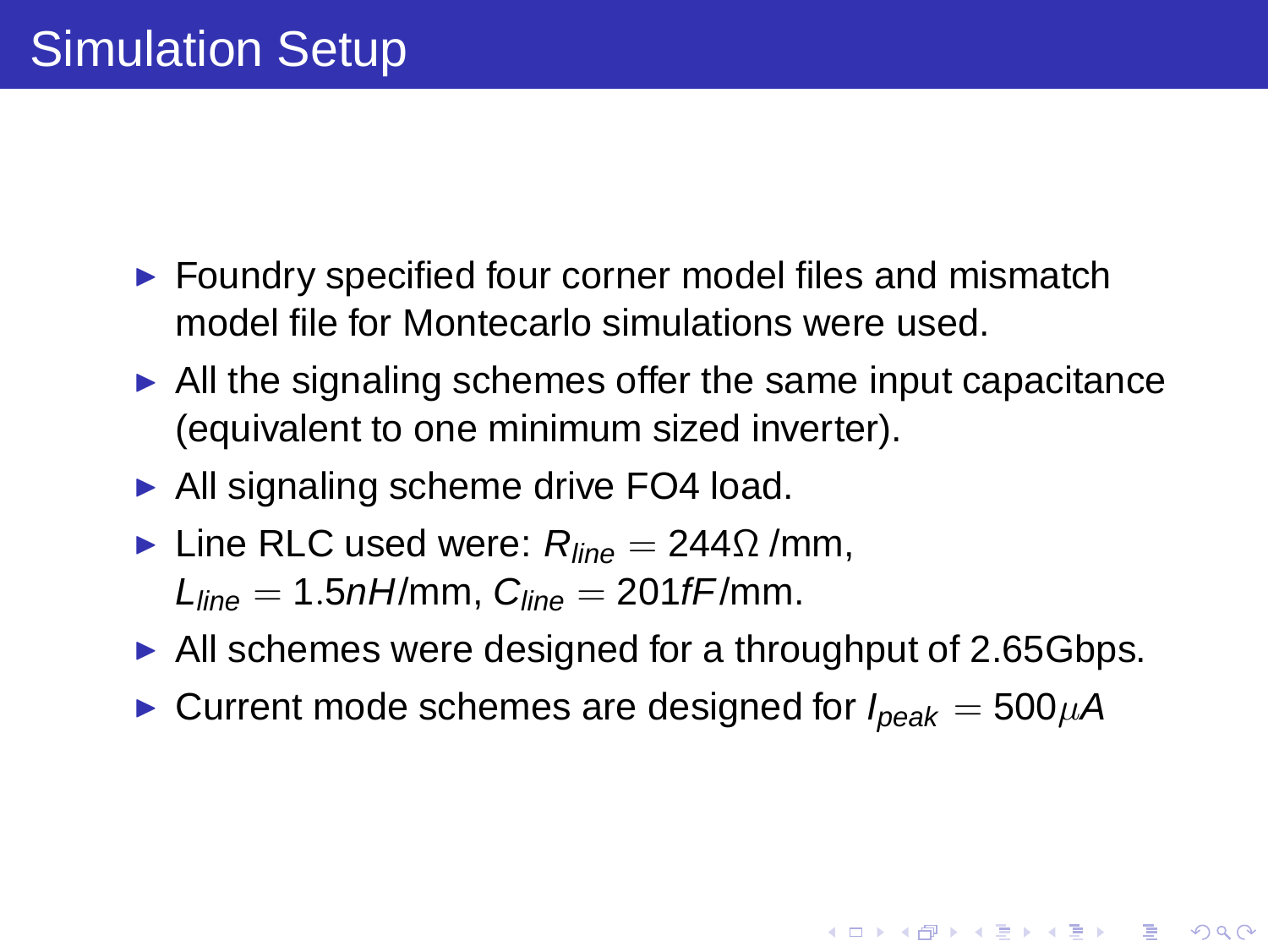### Mismatch in VM of inverter can be up to 40 mV. <sup>2</sup>. For VM-mismatch of 40 mV

| <b>CMS</b> system | Percentage Degradation |            |  |
|-------------------|------------------------|------------|--|
|                   | Delay                  | Throughput |  |
| CMS-Fb            | 25                     | 33         |  |
| CMS-Fpw           | 10                     | 14         |  |
| <b>CMS-Bias</b>   |                        | 9.5        |  |

K ロ ▶ K @ ▶ K 할 ▶ K 할 ▶ | 할 | © Q Q @

<sup>&</sup>lt;sup>2</sup>Mismatch Data sheet from the foundry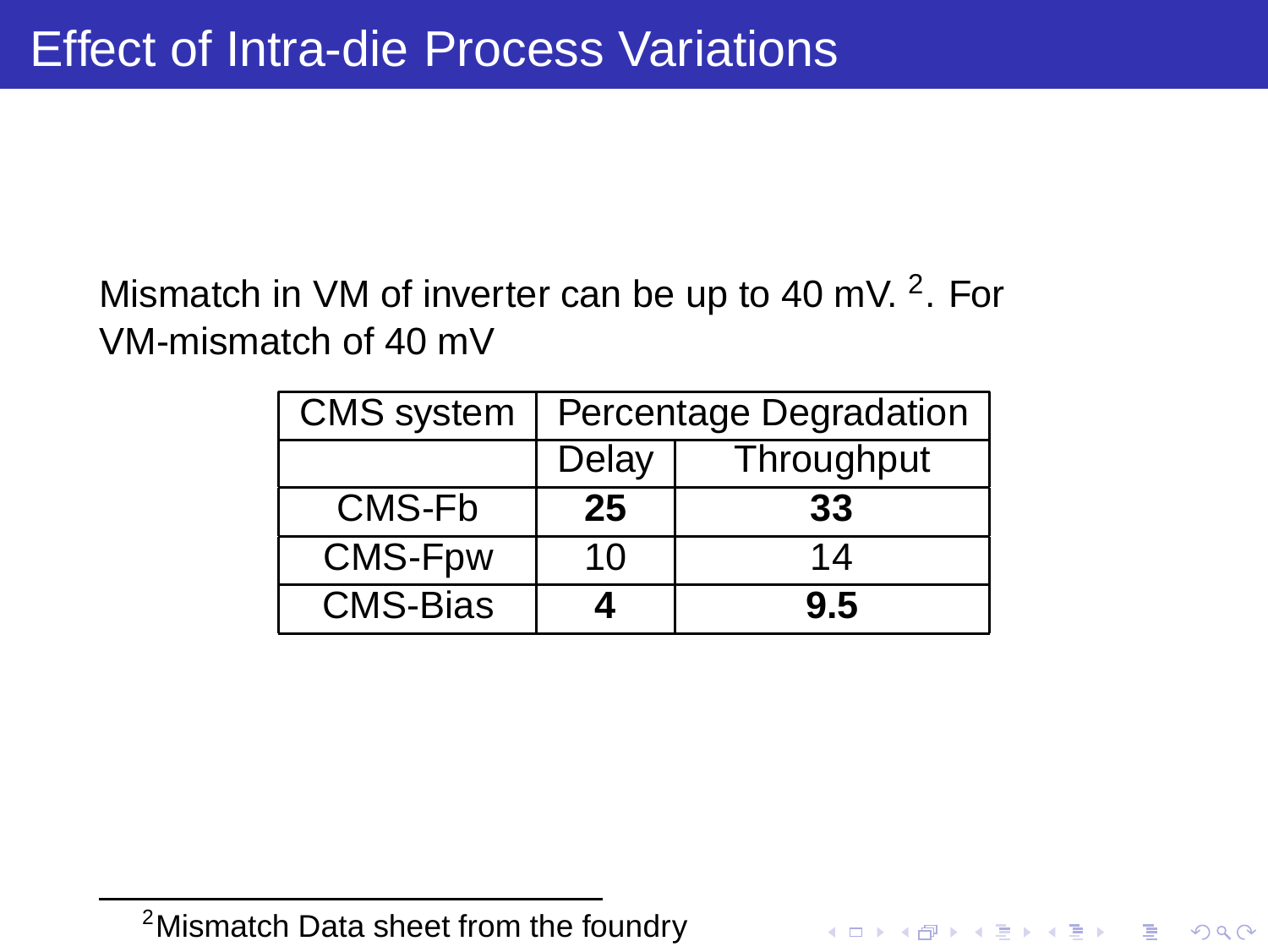| Signaling System/           | Percentage Degradation |             |             |  |
|-----------------------------|------------------------|-------------|-------------|--|
| Logic Circuit               | <b>SS</b>              | <b>SNFP</b> | <b>FNSP</b> |  |
| CMS-Fb                      | 17.5                   | 5.7         | 2.9         |  |
| CMS-Fpw                     | 32                     | 33.6        | 34.9        |  |
| <b>CMS-Bias</b>             | 18.75                  | 8.2         | 7.14        |  |
| <b>Voltage Mode</b>         | 27                     | $<$ 1       | 2.8         |  |
| <b>Ring Oscillator Freq</b> | 23                     | 2.88        | 3           |  |

- ► Interconnects with CMS-Fpw scheme become the bottleneck in overall performance of the chip in skewed corners
- ► Degradation in the throughput of the proposed scheme in the skewed corners is around 7% which is less than that in CMS-Fpw scheme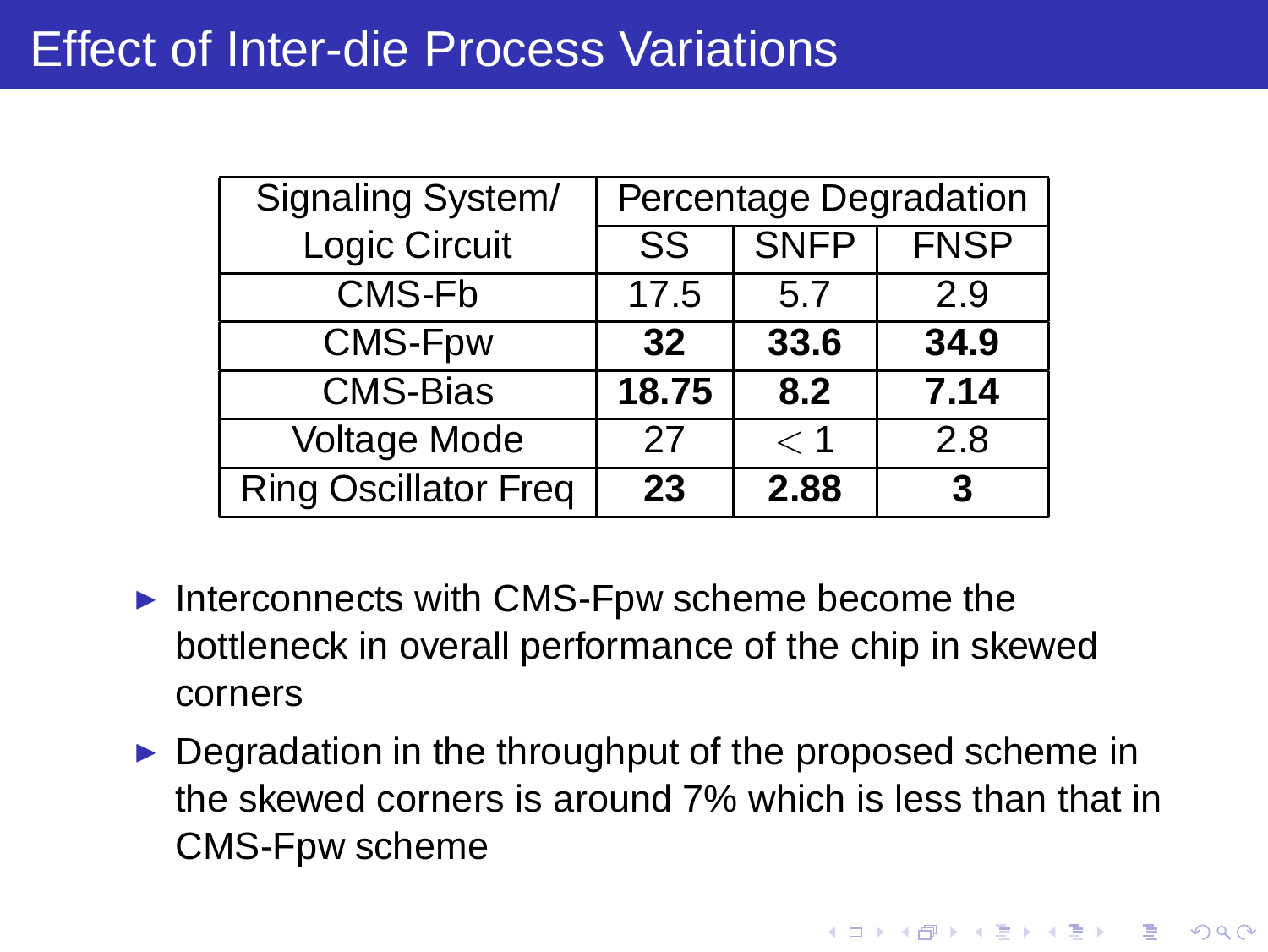Performance Comparison of four signaling schemes (line=6 mm, Power measured at 1Gbps)

| Signaling           | Delay | Throughput | Power   | Area        |
|---------------------|-------|------------|---------|-------------|
| Scheme              | (ps)  | (Gbps)     | $\mu$ W | $(\mu m^2)$ |
| CMS-Fb(90 mV)       | 700   | 2.56       | 146     | 2.00        |
| CMS-Fpw             | 503   | 2.65       | 114     | 2.40        |
| Proposed CMS        | 490   | 2.56       | 113     | 3.07        |
| <b>Voltage Mode</b> | 1100  | 2.85       | 655     | 12.53       |

- ► The CMS-Fb scheme consumes higher power than other schemes due to static power consumption in the feedback inverter
- ► The proposed scheme shows 78% improvement in area over voltage mode scheme whereas other schemes, CMS-Fb and CMS-Fpw show 84% and 80% respectively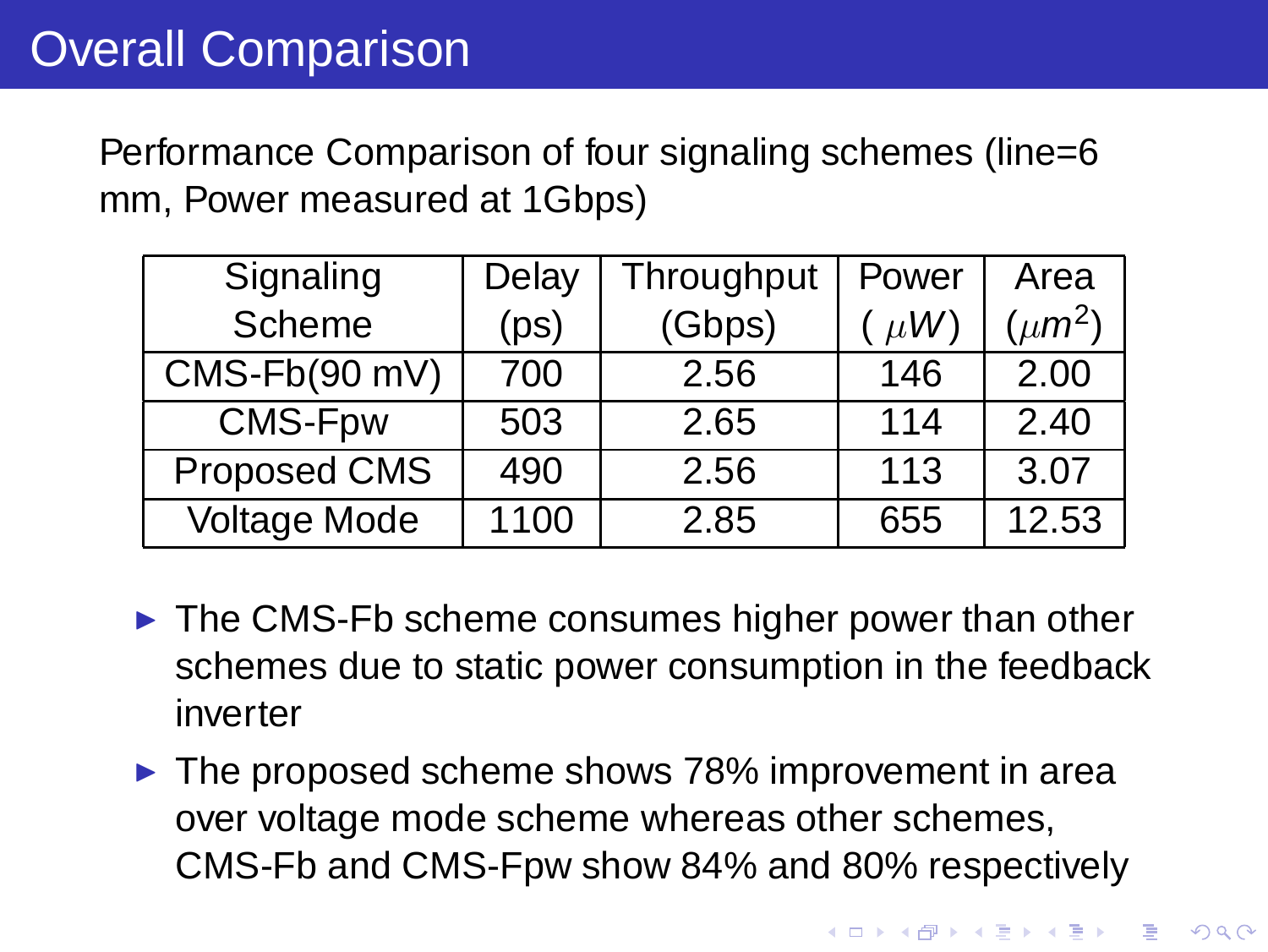### Overall Comparison



 $\left\{ \begin{array}{ccc} \square & \rightarrow & \left\langle \bigoplus \right. \right. & \rightarrow & \left\langle \biguplus \right. \right. & \rightarrow & \left\langle \biguplus \right. \right. \end{array}$  $\Rightarrow$  $299$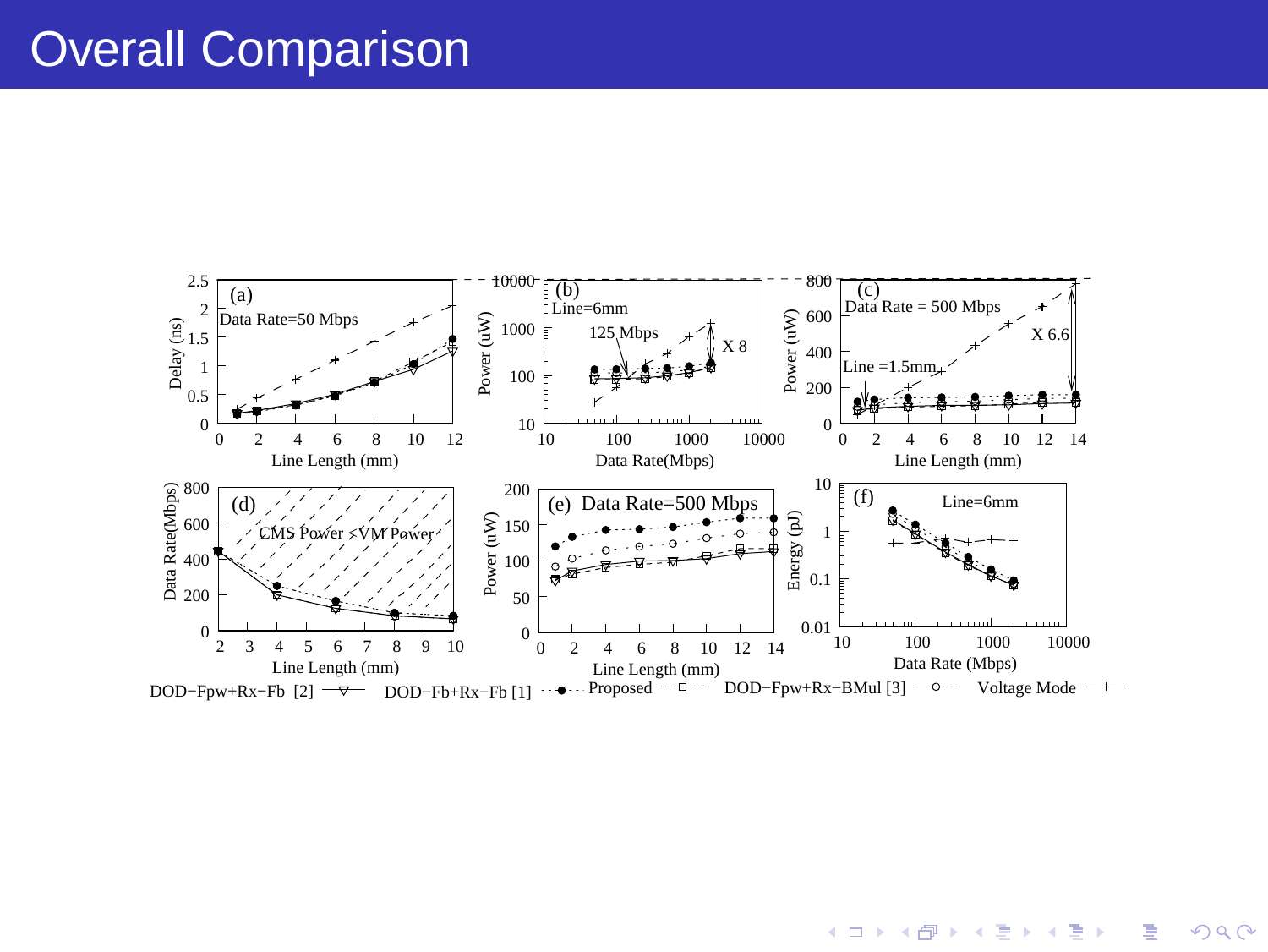In many applications, on-chip buses need to carry signal in both directions.

For example, the bus between processor and memory, main processor and floating point multiplier etc.

<span id="page-57-0"></span>Often bidirectional buffers with direction control are used for this.

**KORK ERREADEMENT**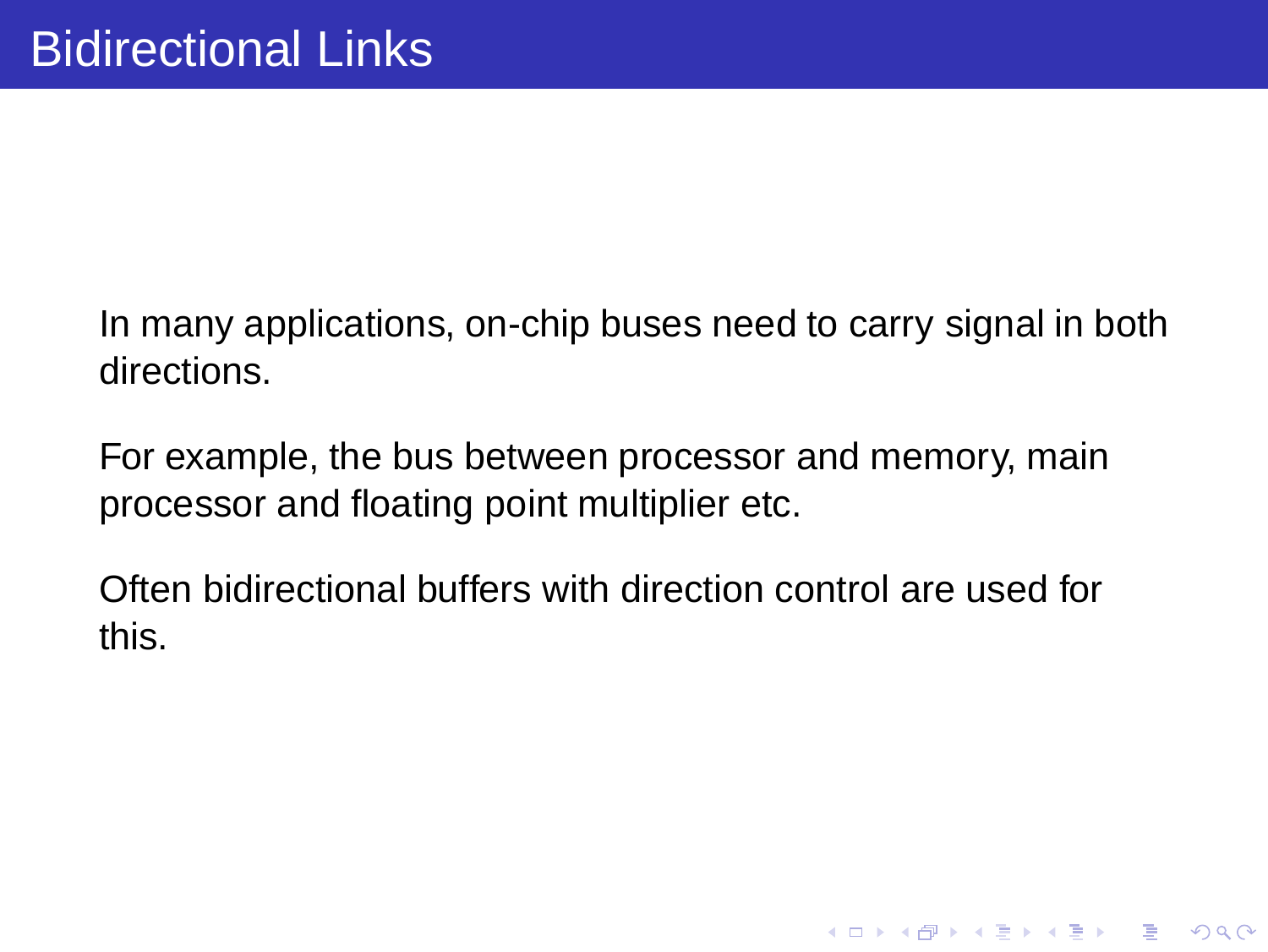### Back-to-Back Connected Tri-state Buffers



- $\triangleright$  One of the two tristate buffers is enabled at a given time
- ◮ Two transistors in stack ⇒ increased sizes of PMOS and NMOS
- $\blacktriangleright$  Delay of a bidirectional repeater is more than that of a unidirectional buffer
- $\triangleright$  Direction control signal is required by each repeater
- $\blacktriangleright$  Buffers offer huge load to direction control signal
- $\blacktriangleright$  Buffers carrying direction control signal consume additional power

We need **a repeaterless** Signaling Scheme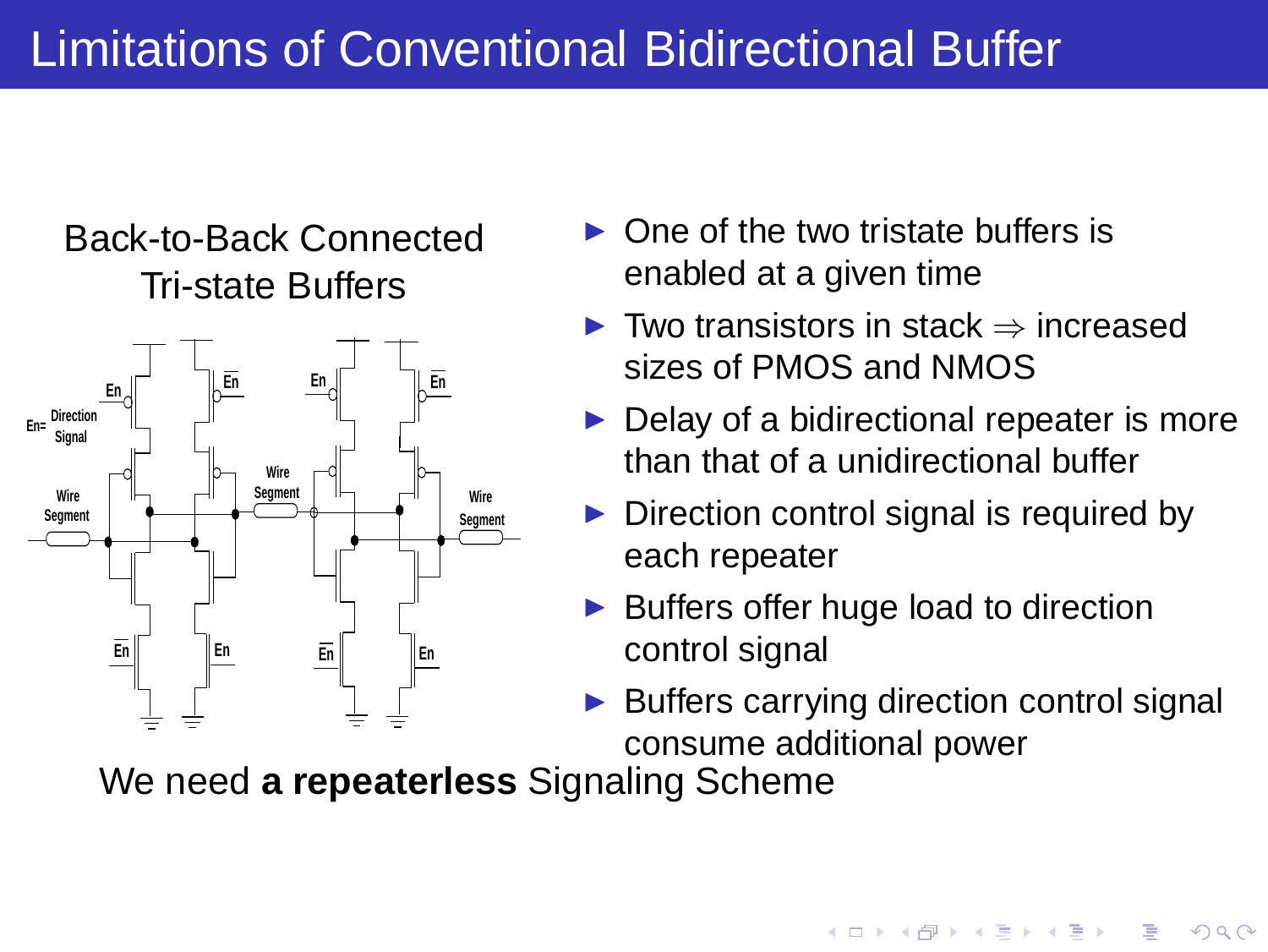- ► Employs only two bidirectional transceivers, one at each end of the line.
- $\triangleright$  Direction signal is required only at two ends of the line
- $\triangleright$  The direction control signal can be the same as one of the control signal or derived from it based on communication protocol
- Assumption: Direction signal ( $Tx/\overline{Rx}$ ) is locally available at both ends before data transmission starts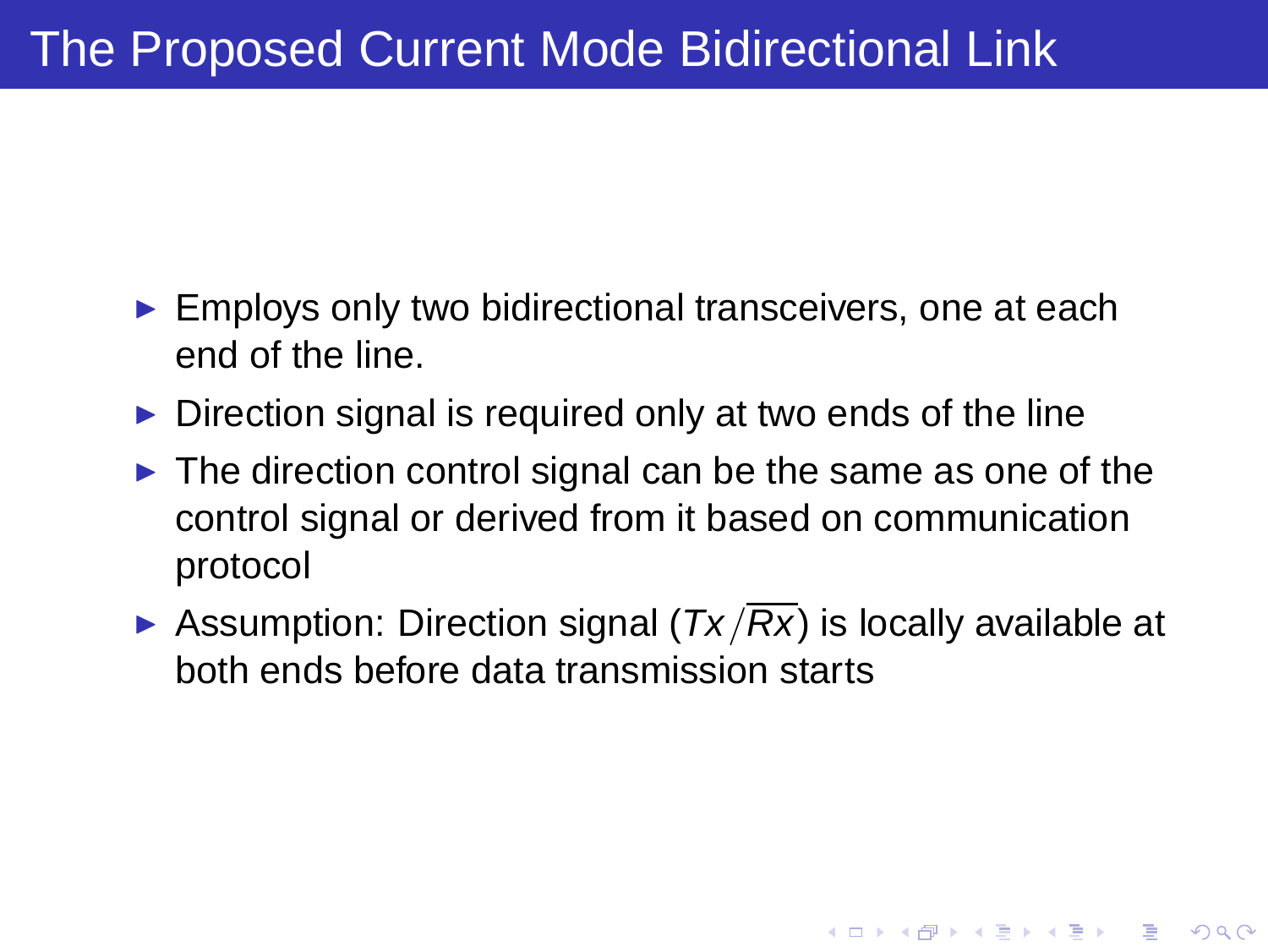### Proposed Current-Mode Transceiver



Either the transmitter part or the receiver part is enabled at a time

**ADD CERTIFIED A EN ADD**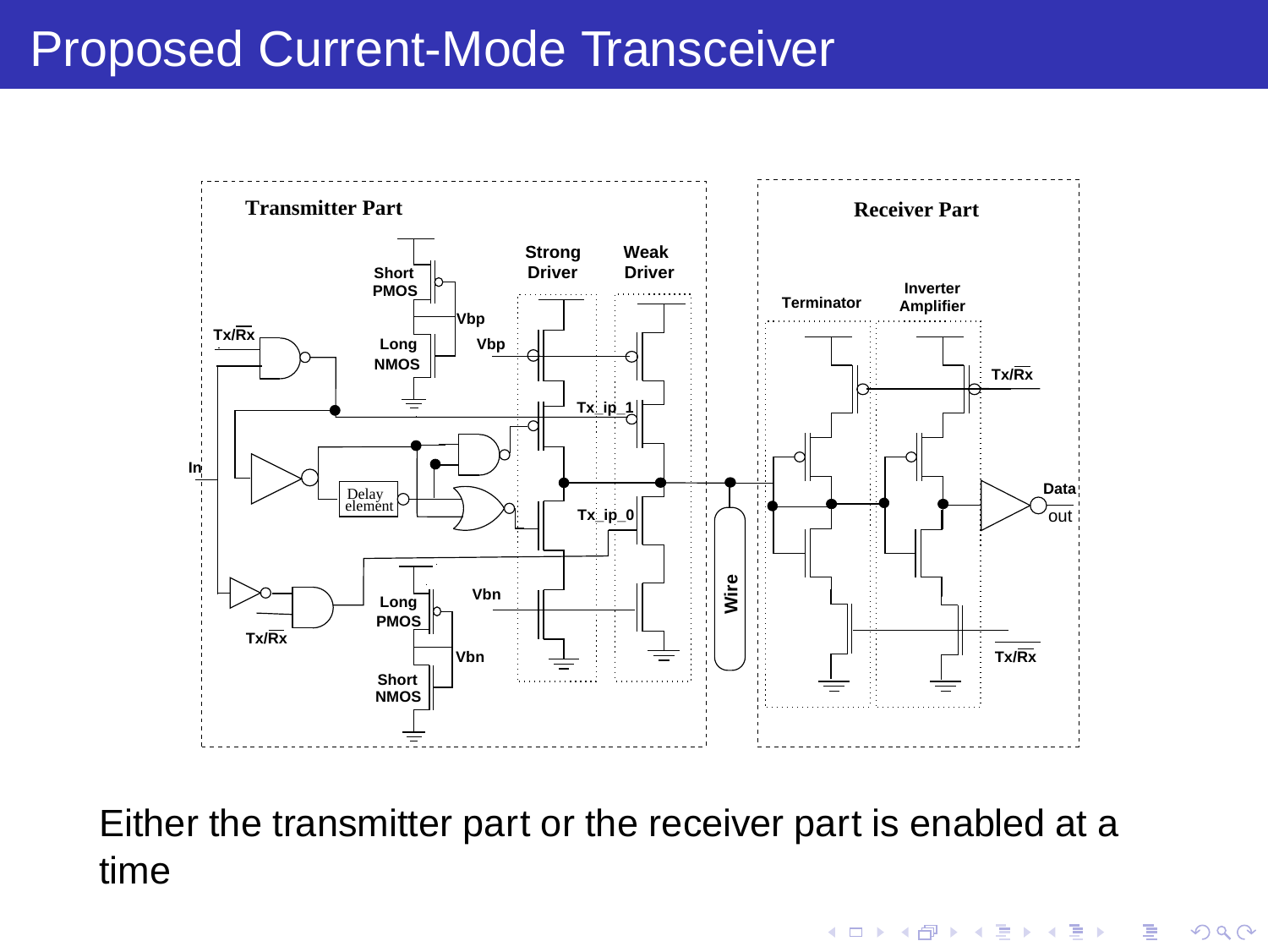### Speed-Power of Proposed Bidirectional CMS Scheme



- ◮ 35% improvement in delay for nearly all line lengths
- $1.7\times$  lower power for 2mm lines and  $7\times$  lower power for 8mm line
- ▶ Power crossover frequency 100Mbps for 4mm long lines
	- $5 \times$  reduction in power at 1Gbps
	- ◮ For lines longer than 2mm communicating at data-rates more than 180Mbps, the proposed scheme consumes less power than voltage-mode

<span id="page-61-0"></span>Designed in 180nm for  $V_{dd}=1.8V$  using nominal Vt devices

Line Characteristics:  $R = 211 \Omega/mm$  and C=0.245pF/mm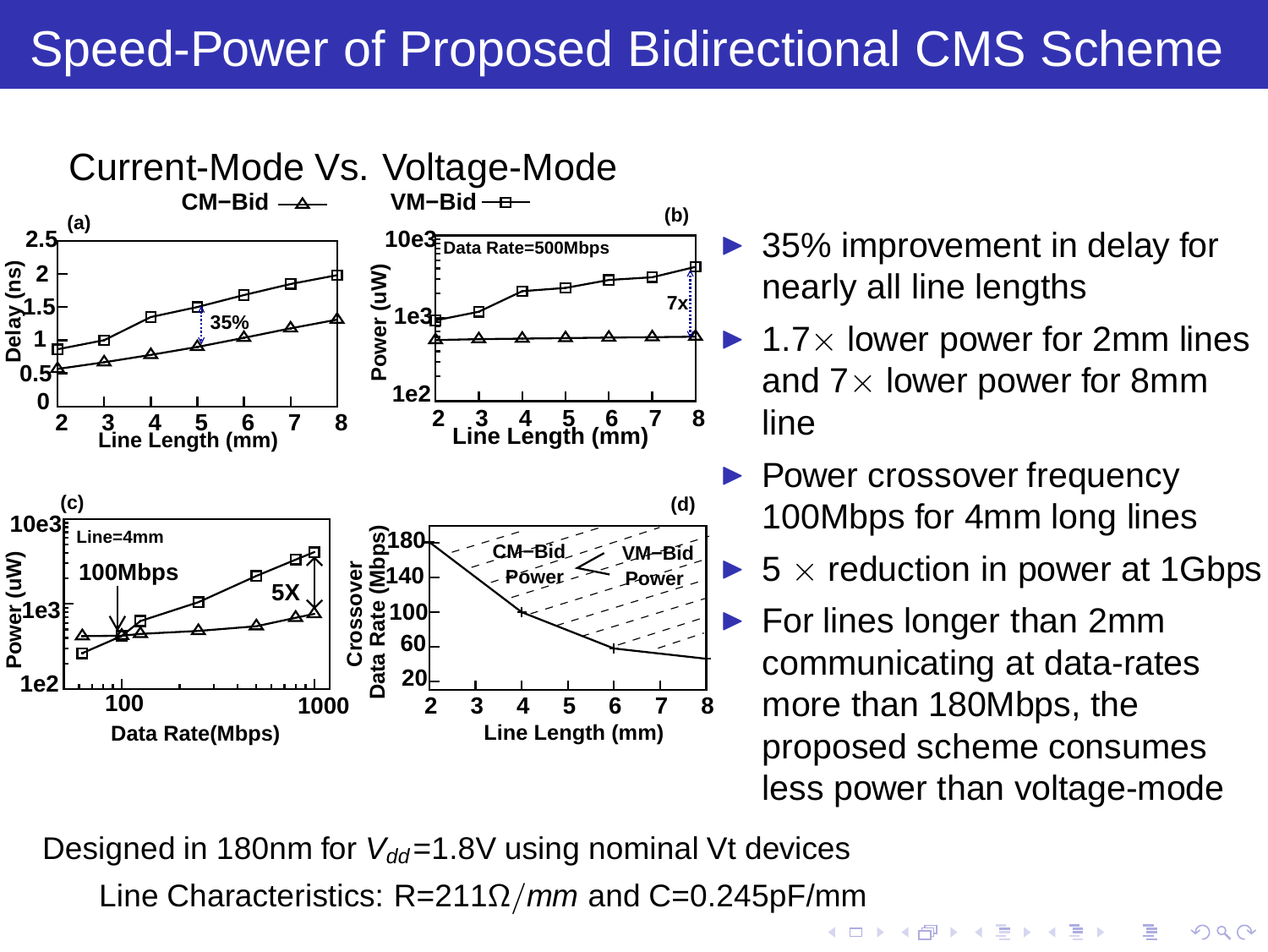## Effect on Supply Noise

#### Peak Current Drawn From Supply



► 68% reduction in peak current and hence contribution to supply noise is much less

**KORK ERKERKER KORA** 

 $\triangleright$  80% reduction in active area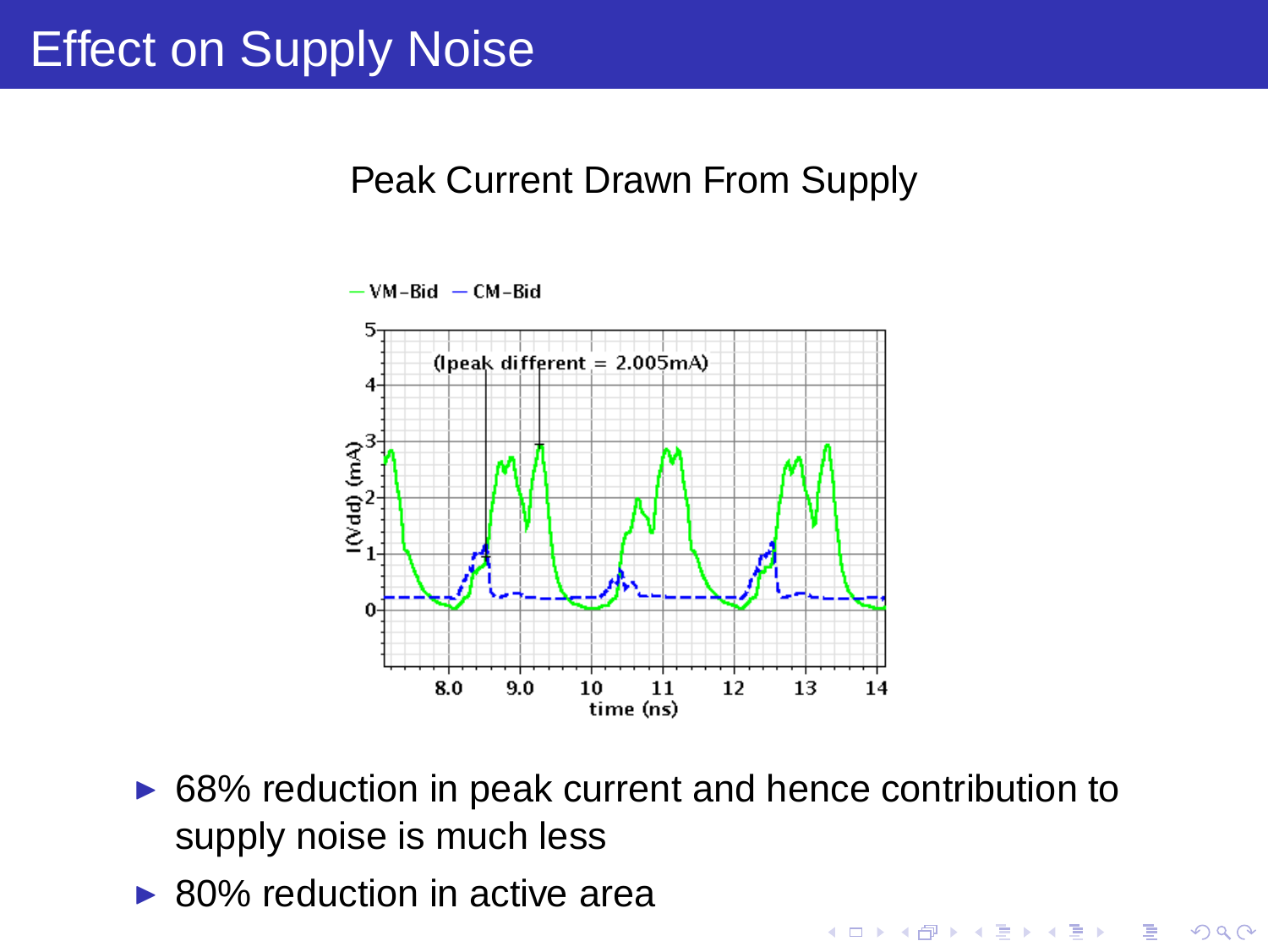# Performance of Proposed Scheme in Four Digital Process Corners

| <b>Specs</b> | Delay (ns) |               | Power $(\mu W)$ |               |
|--------------|------------|---------------|-----------------|---------------|
|              | VM-Bid     | <b>CM-Bid</b> | VM-Bid          | <b>CM-Bid</b> |
| <b>TT</b>    | 1.35       | 0.81          | 2127            | 567           |
| <b>SS</b>    | 1.57       | 0.90          | 2055            | 435           |
| FF.          | 1.21       | 0.69          | 2163            | 727           |
| <b>FNSP</b>  | 1.35       | 0.80          | 2113            | 572           |

For a 4mm line operating at 500Mbps

- ▶ 38% improvement in delay even in worst case (SNFP)
- $\triangleright$  3.45 x lower power consumption even in worst case (SNSP)

**KORK ERREADEMENT**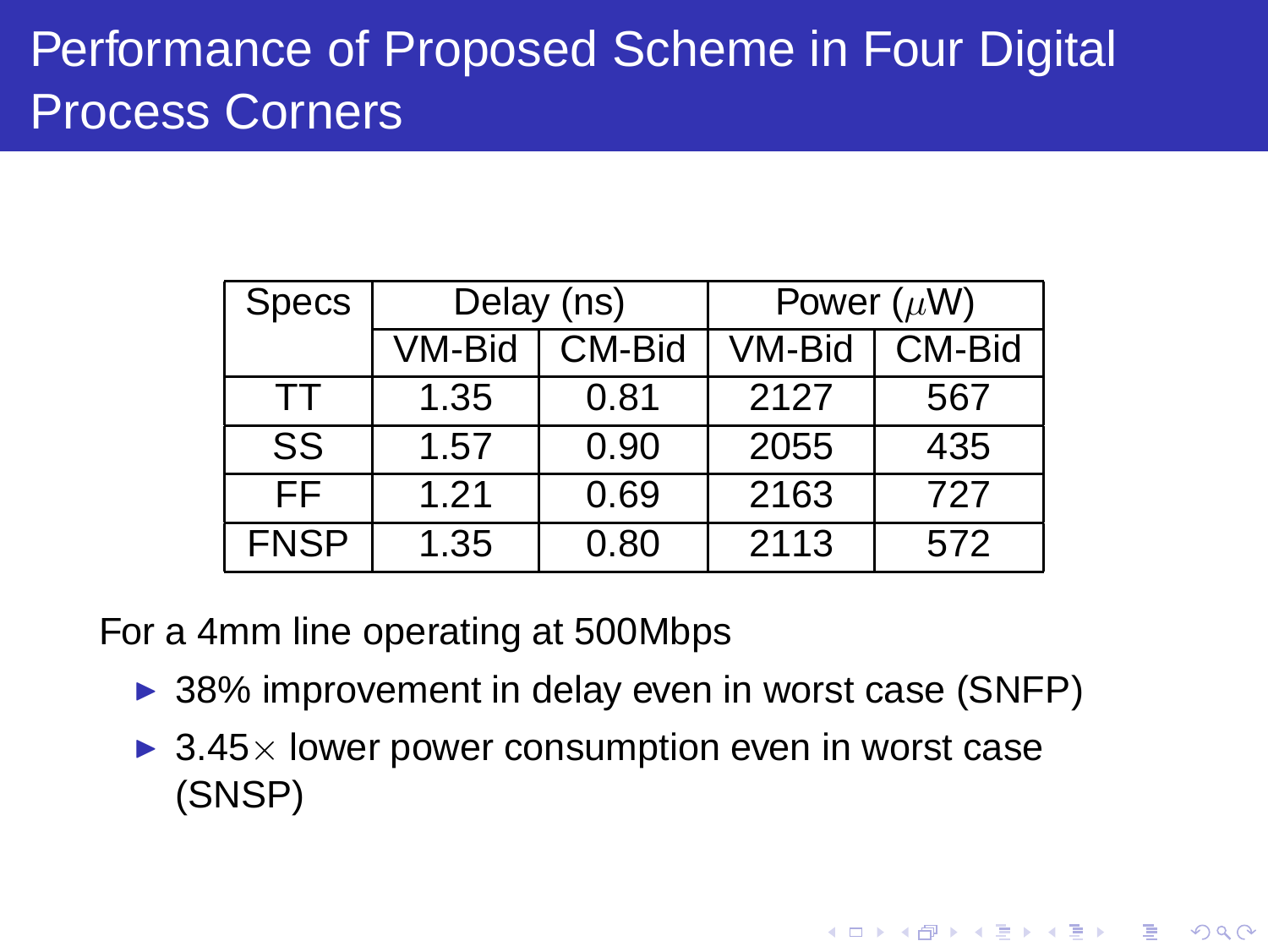# Part III

### [Implementation on Si and Measured Results](#page-64-0)

K ロ X x 4D X X B X X B X 2 B X 9 Q Q Q

#### [On chip measurement](#page-65-0)

[Time to Frequency Conversion](#page-66-0) [Time to Voltage Conversion](#page-70-0)

[Implementation on a Test Chip](#page-72-0)

<span id="page-64-0"></span>[Measurement Results](#page-73-0) [Bidirectional Lines](#page-78-0)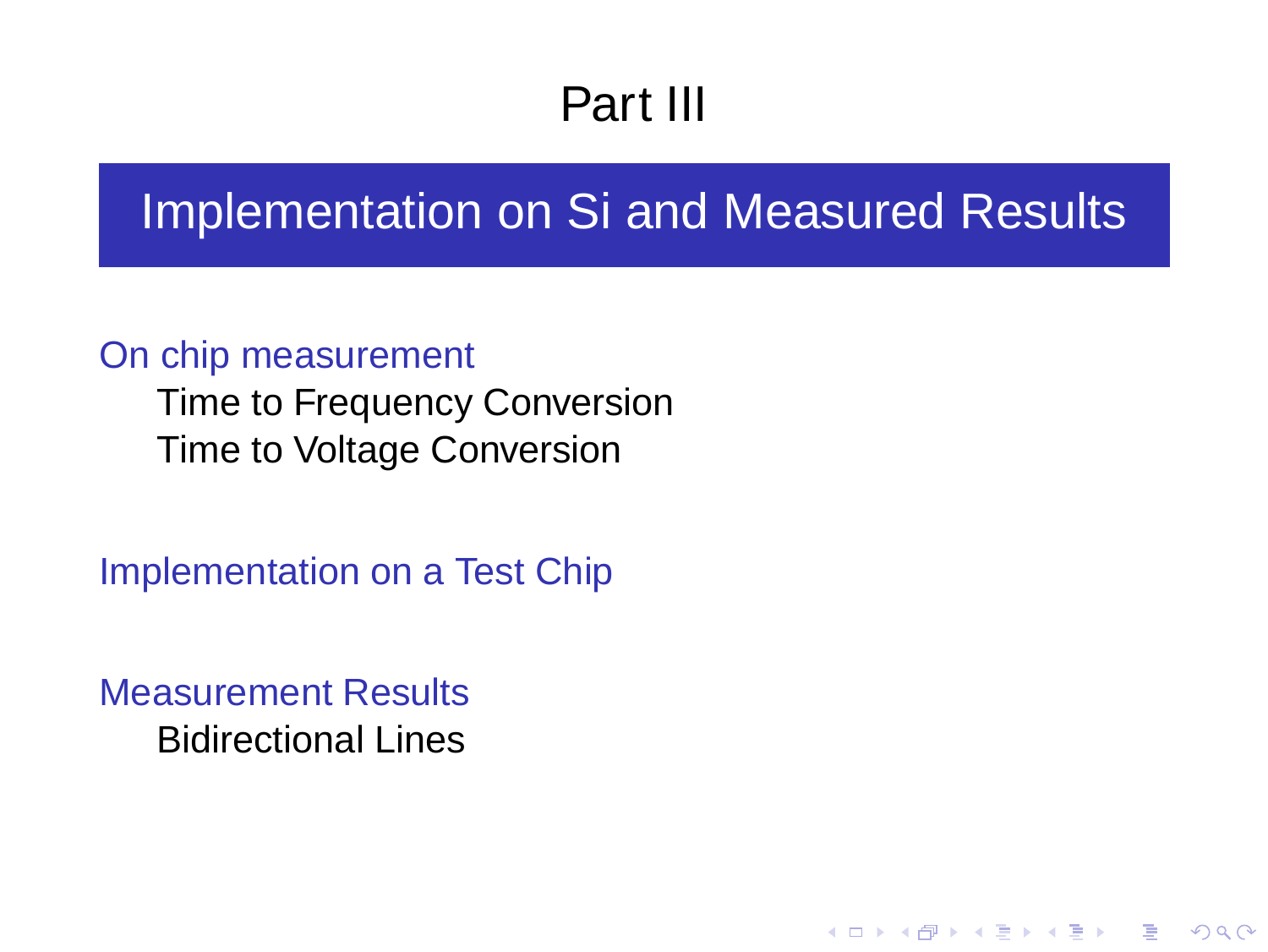- ► Delays of on-chip interconnects are of the order of hundreds of pico-seconds.
- $\blacktriangleright$  It is nearly impossible to measure these off-chip.

We need on chip delay measurement circuits. We have designed two test circuits based on:

**KORK ERKERKER KORA** 

- ▶ Time to Frequency Conversion
- <span id="page-65-0"></span>► Time to Voltage Conversion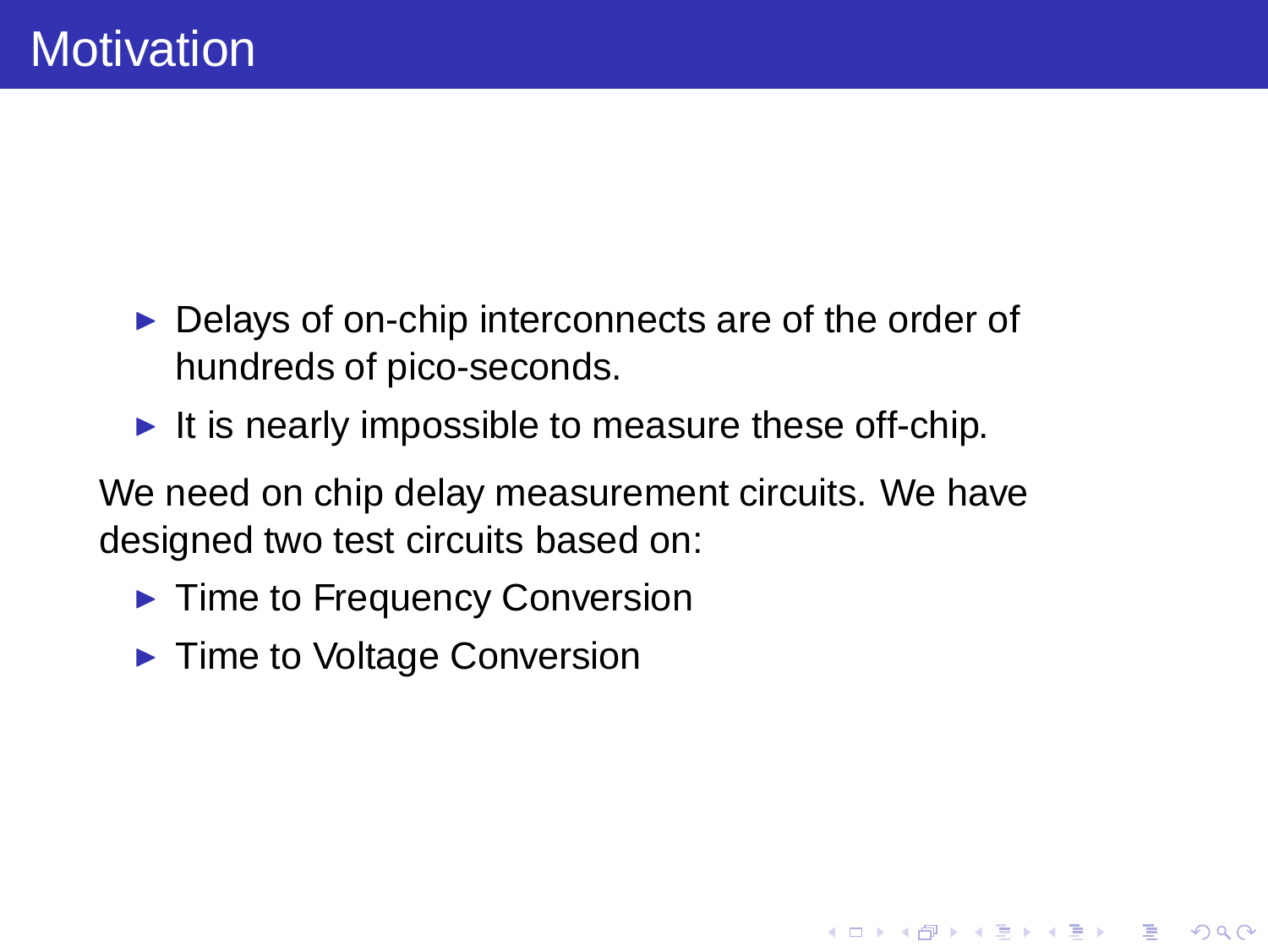### Time to Frequency Conversion



**(a) Delay Measurement Circuit: Principle**



<span id="page-66-0"></span>**(b) Delay Measurement with CMS Link: Floorplan**

- $\blacktriangleright$  Transmission gates were used to implement switches.
- $\triangleright$  Multiplexer(demultiplexer) are designed so that delays for both possible paths through the mux/demux pair are the same.
- $\blacktriangleright$  The floor plan of the circuit is such that the beginning and the end of the long interconnect are close to each other.
- $\triangleright$  Therefore when the short path L3 is chosen, the total delay corresponds to the delay in inverters, mux/demux etc.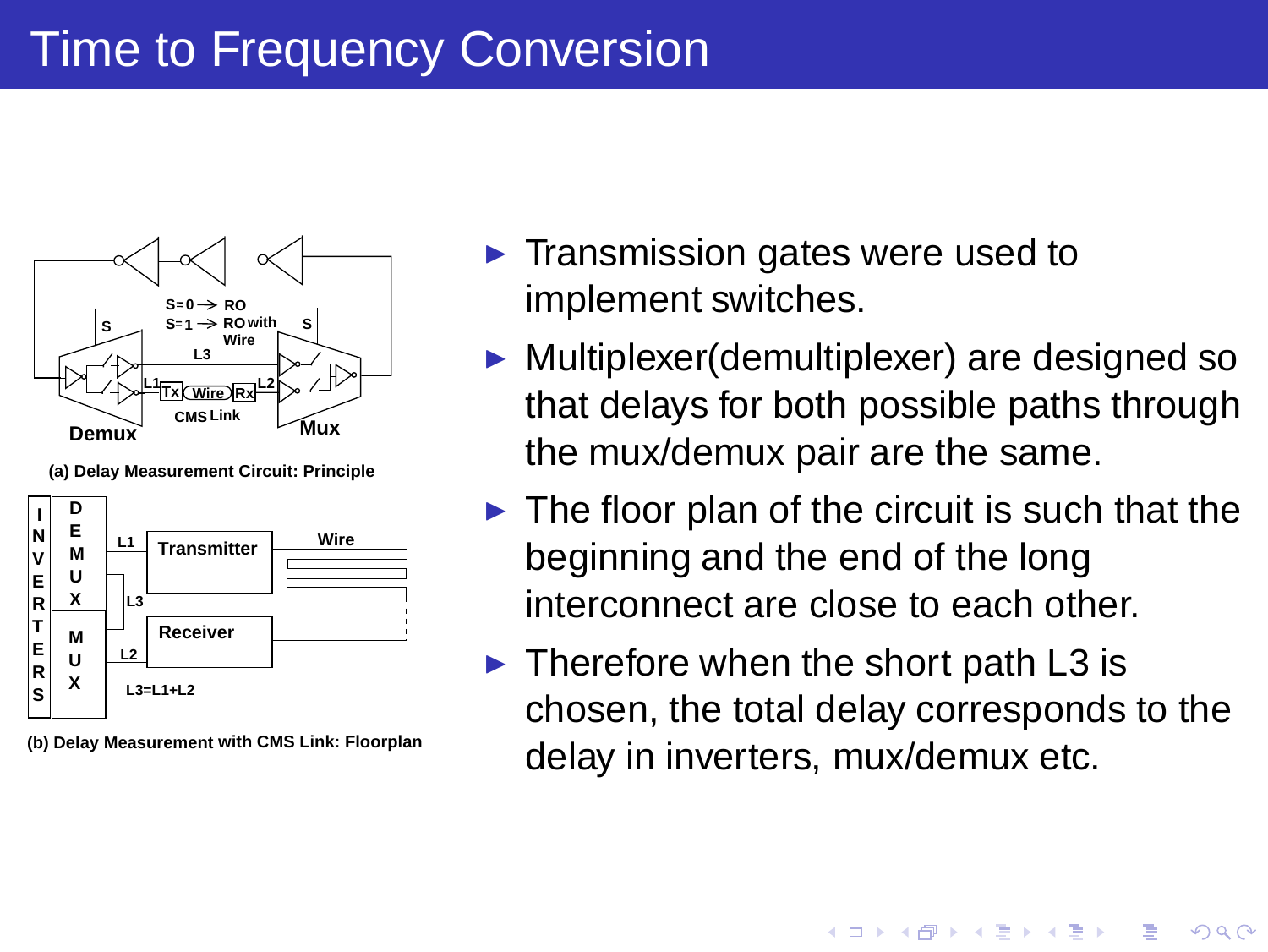



**(b) Delay Measurement with CMS Link: Floorplan**

- ▶ We first measure the frequency of oscillation choosing the short wire path between the demux and mux.
- $\blacktriangleright$  This gives the delay of the measurement circuit except for the system under test.
- ► We now select the interconnect system whose delay we want to measure and find the frequency again.

**KORK ERKERKER KORA** 

$$
\textit{Delay} = 0.5 \left\{ \frac{1}{f_{RO}} - \frac{1}{f_{system}} \right\}
$$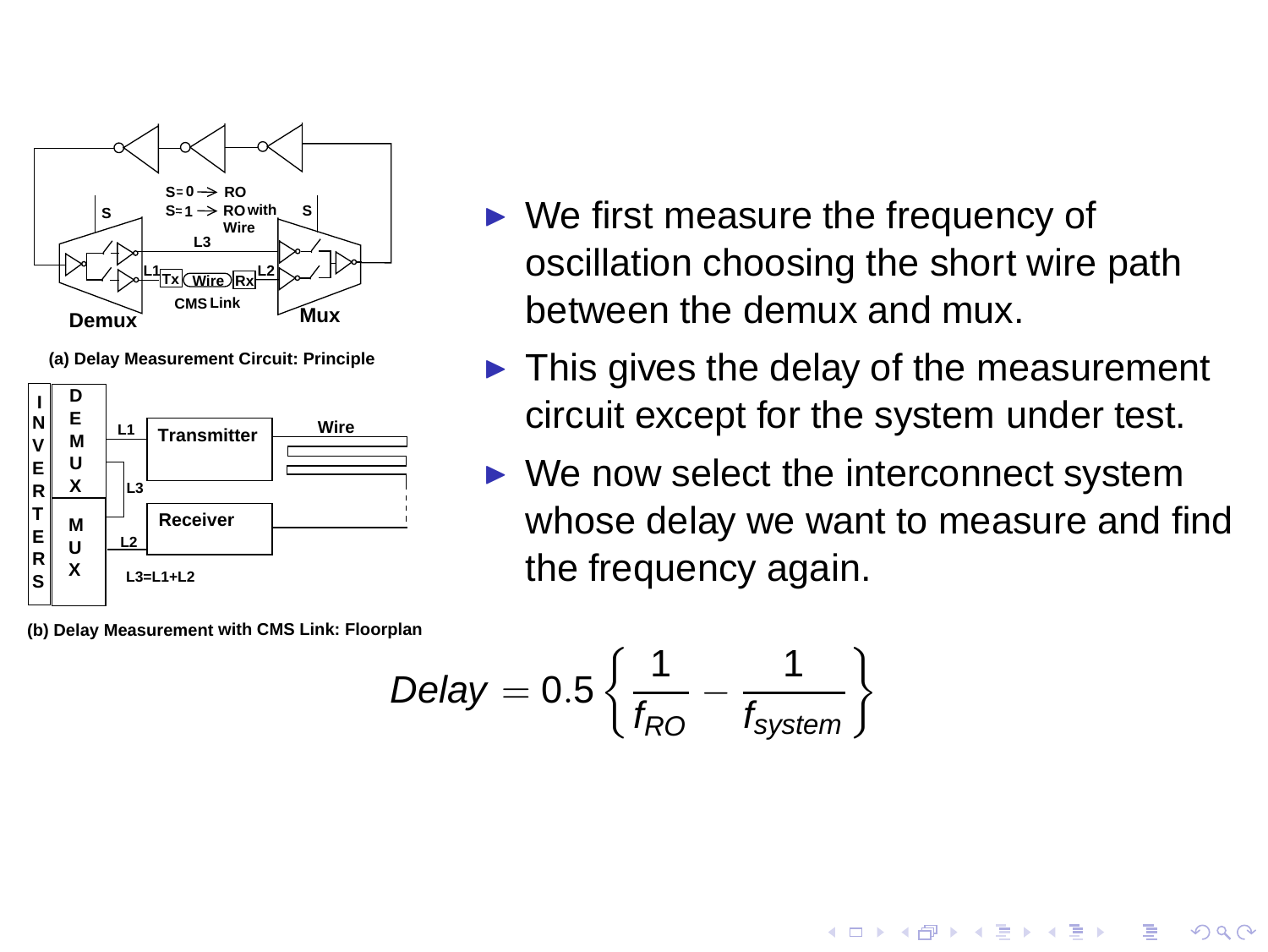To assess the accuracy of the scheme, we simulated the whole circuit, for different line lengths up to 14 mm in a 180 nm process.

- $\blacktriangleright$  The delay through the interconnect scheme was noted from the simulation results. We call this the "Simulated Delay"
- $\blacktriangleright$  The delay was also calculated by the formula:

$$
0.5\left\{\frac{1}{f_{RO}}-\frac{1}{f_{system}}\right\}
$$

We call this the "Calculated Delay"

 $\blacktriangleright$  These results were tabulated to assess the expected accuracy from this test scheme.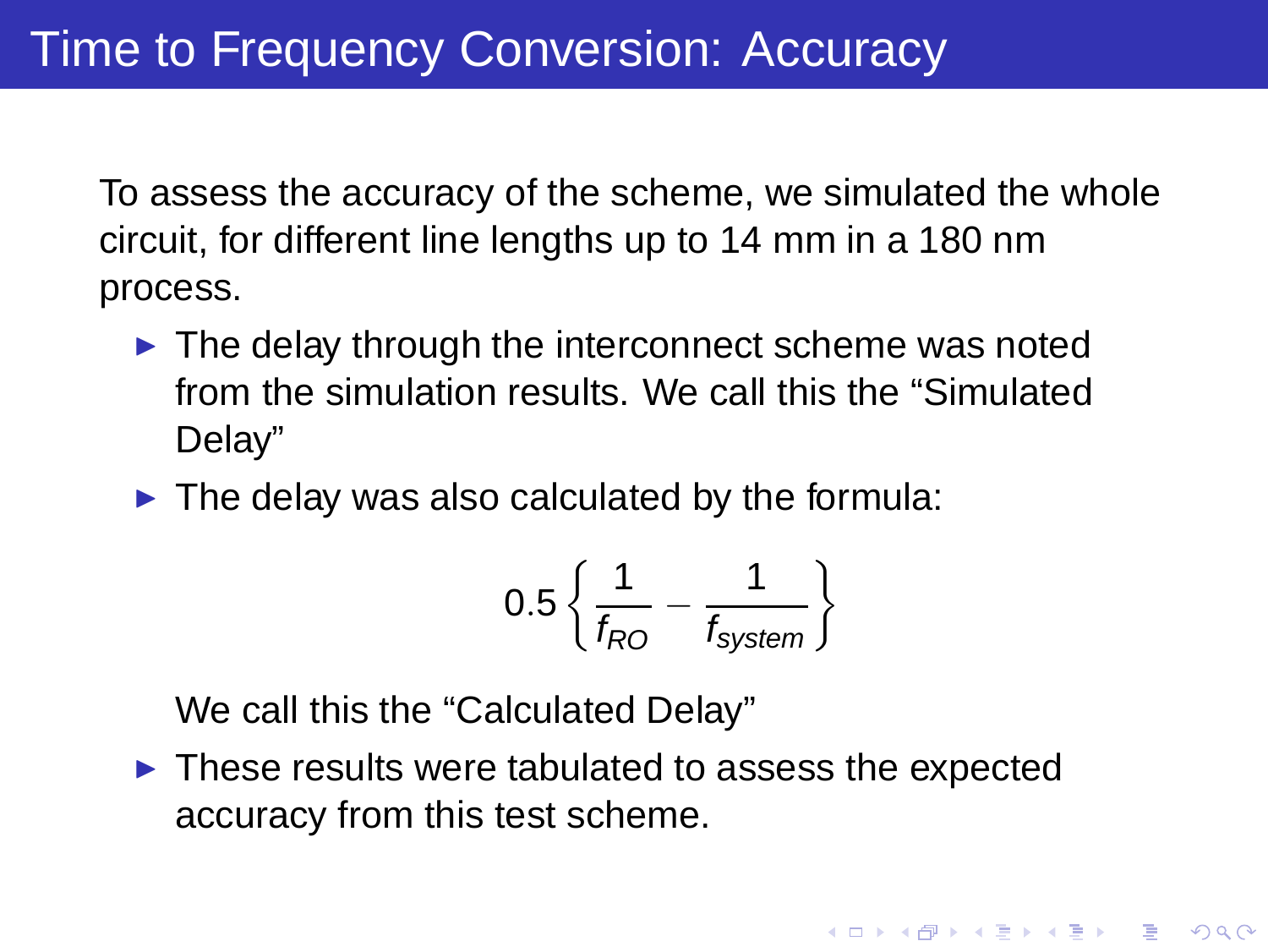| Line Length | Simulated  | Calculated | % Error |
|-------------|------------|------------|---------|
| (mm)        | Delay (ps) | Delay (ps) |         |
|             | 501        | 507        | 1.2     |
| 6           | 661        | 658        | 0.4     |
| 10          | 1068       | 1077       | 0.8     |
| 14          | 1575       | 1599       | 1.5     |

- $\triangleright$  Delays are the average of rise and fall delay
- $\triangleright$  Power-delay product can be evaluated using this circuit.
- $\blacktriangleright$  This being a differential measurement, the only source of error is differences in rise and fall time

**KORK ERREADEMENT**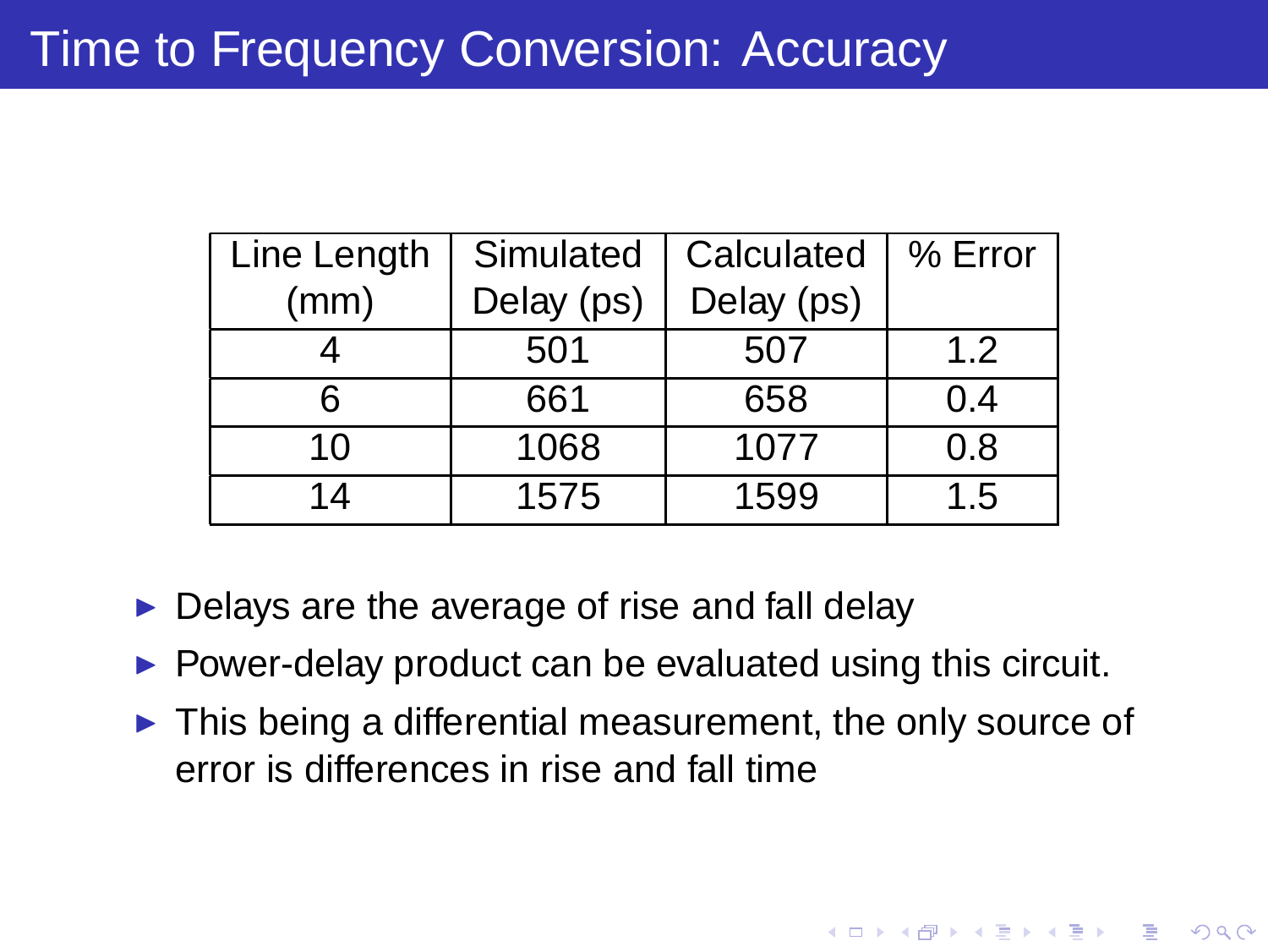### Time to Voltage Conversion



- $\triangleright$  Capacitor C is pre-charged to peak value during the negative phase of the clock.
- $\blacktriangleright$  It is then discharged for a time equal to the delay through the system.
- $\blacktriangleright$  Delay =  $\frac{C\Delta V}{l} = k\Delta V$
- <span id="page-70-0"></span> $\triangleright$  Value of k is found experimentally using a calibration pulse of known duration.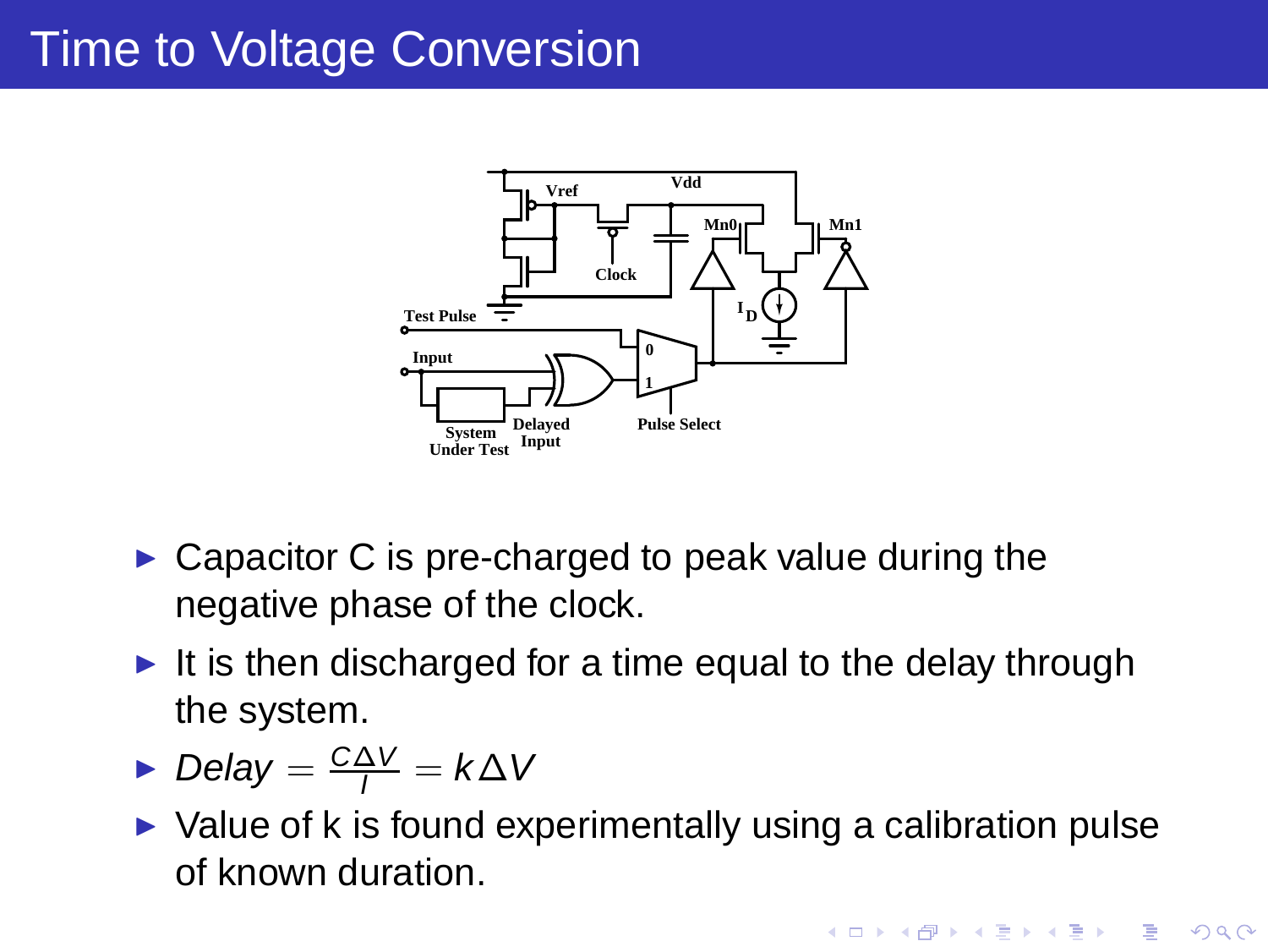| Line   | <b>Simulated Delay</b> |         | <b>Calculated Delay</b> |         | Error  |         |
|--------|------------------------|---------|-------------------------|---------|--------|---------|
| Length | rising                 | falling | rising                  | falling | rising | falling |
| (mm)   | .ps)                   | (ps)    | (ps                     | (ps)    | $\%$   | %       |
|        | 380                    | 393     | 378                     | 398     | 0.8    | 1.0     |
| 6      | 478                    | 497     | 482                     | 503     | 0.8    | 1.2     |
| 10     | 730                    | 769     | 733                     | 781     | 0.4    | 1.8     |
| 14     | 1065                   | 1149    | 1078                    | 1171    | 1.2    | 1.9     |

 $\triangleright$  This scheme permits the measurement of rise and fall delays separately.

KO K K Ø K K E K K E K Y K K K K K K K K

 $\triangleright$  Accuracy of about 2% is predicted by simulations.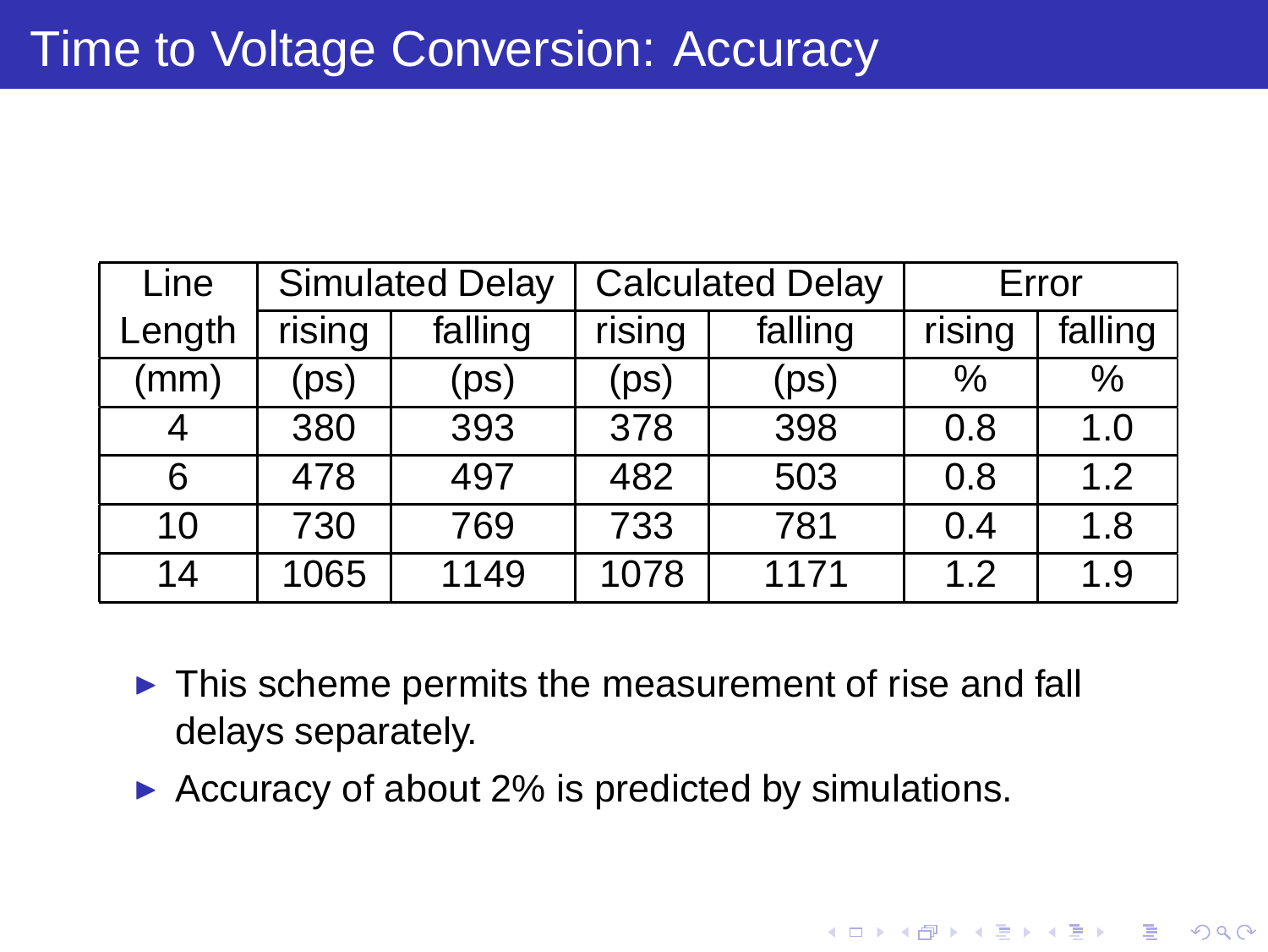## Current-Mode Signaling Test Chip

- ▶ 1.5mm  $\times$  1.5mm chip fabricated in 180nm MM/RF process
- ► 44-pin die packaged in QFN56 package



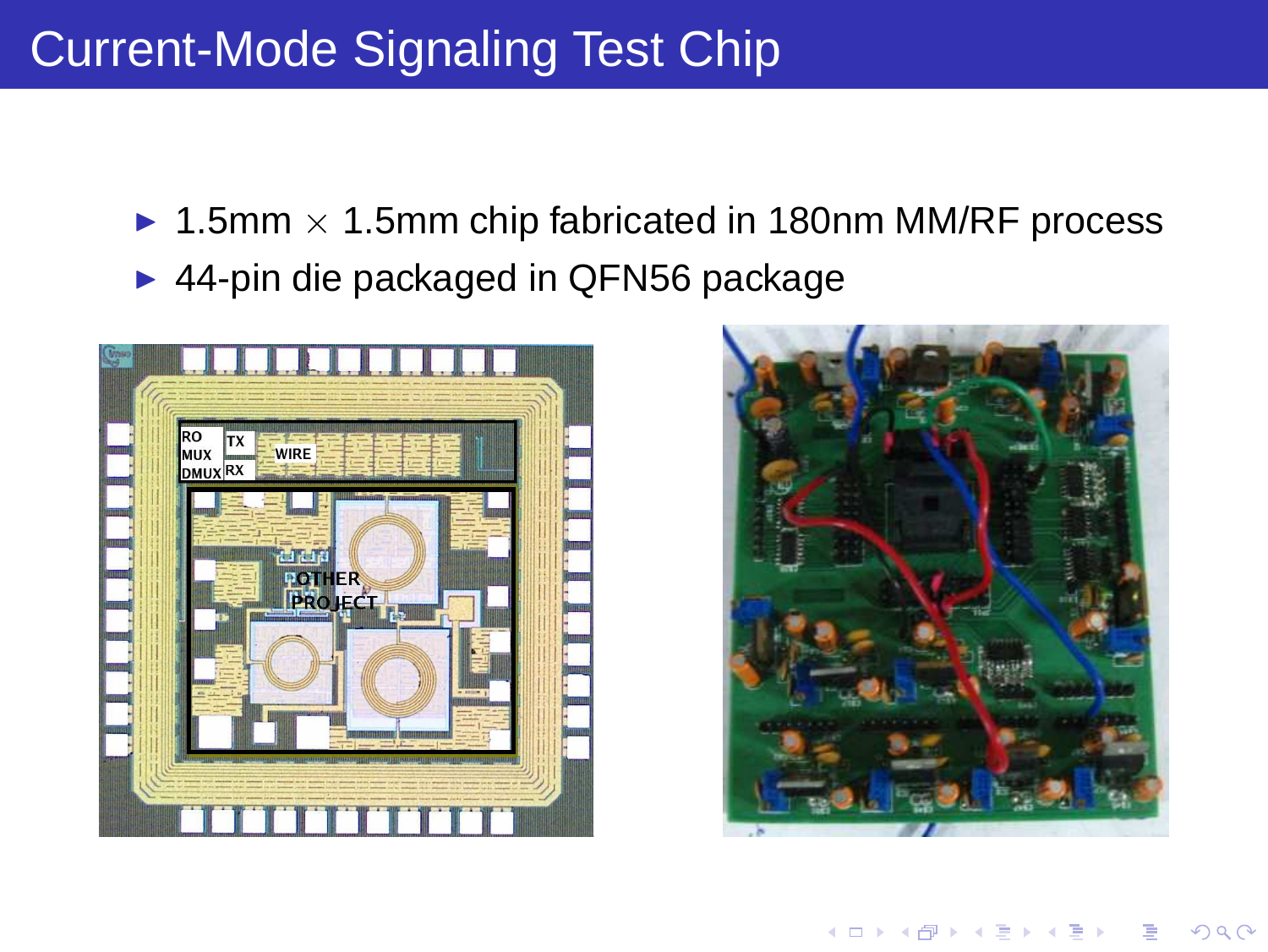#### (Frequency measured using a 6-digit frequency counter)

| Signaling       | Delay | Energy | <b>EDP</b>       | Measured at      |
|-----------------|-------|--------|------------------|------------------|
| Scheme          | (ns)  | (DJ)   | $(pJ \times ns)$ | Data Rate (Mbps) |
| Voltage Mode    | 1.191 | 4.54   | 5.328            | 371              |
| CMS-Fb          | 1.006 | 1.52   | 1.52             | 400              |
| <b>CMS-Bias</b> | 0.938 | 0.851  | 0.799            | 621              |

The proposed circuit offers 22% improvement in delay and 85% improvement in EDP over voltage-mode scheme.

K ロ X x 4 B X X B X X B X 2 X 2 O Q Q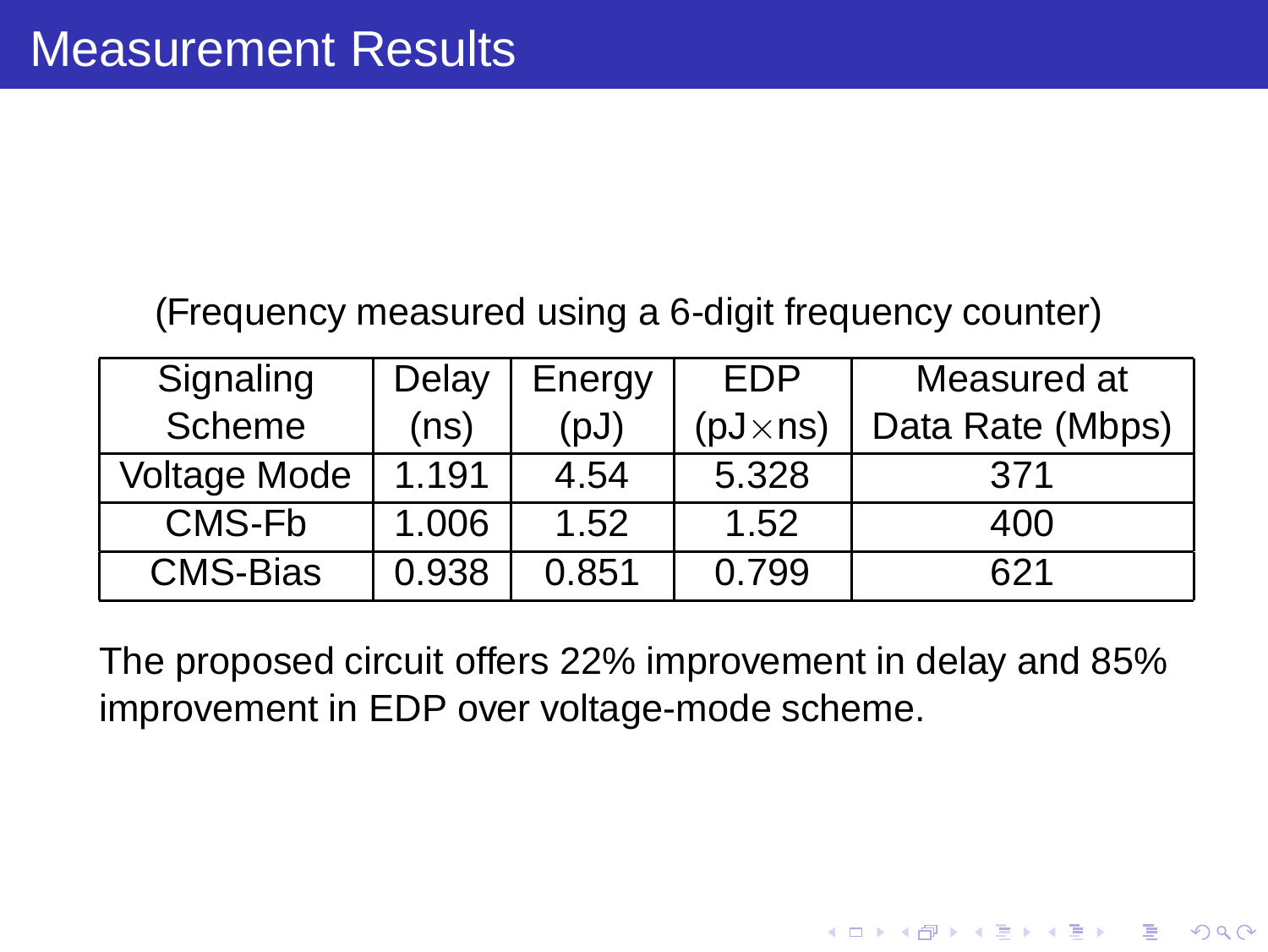### Performance of Proposed CMS Scheme



- $\blacktriangleright$  At least 7  $\times$  lower power in the worst process corner
- $\blacktriangleright$  78% gain in active area
- ► 65% reduction in peak current

 $QQ$ 

イロト イ伊 トイヨ トイヨト

Voltage-mode scheme was optimized for delay separately for every line length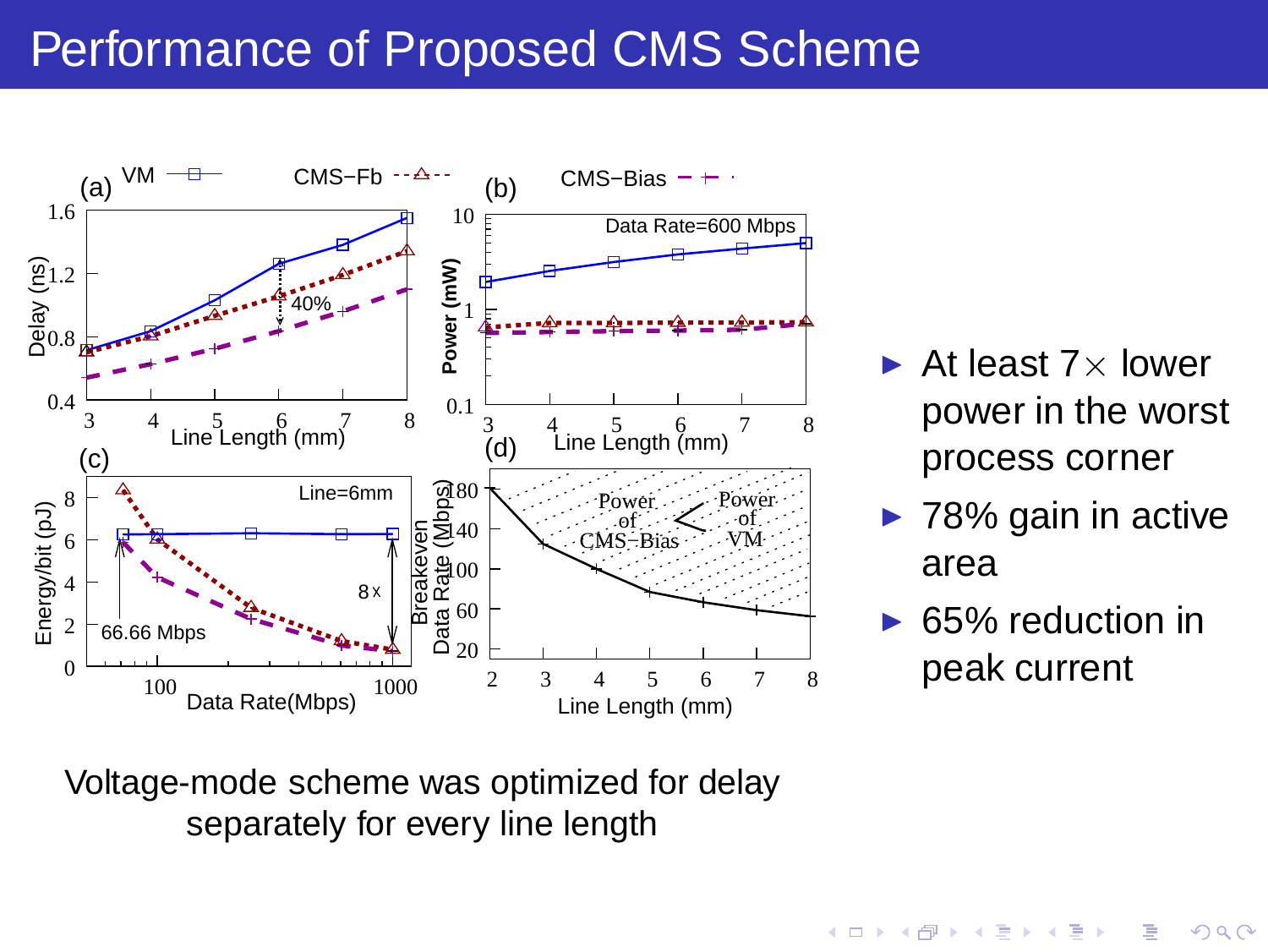# Comparison with Existing Dynamic Overdriving CMS **Schemes**

| Source                    | <b>JSSCC CICC</b> |       | <b>ESSCIRC</b> | <b>This</b> | This* |
|---------------------------|-------------------|-------|----------------|-------------|-------|
|                           | 2006              | 2006  | 2005(CMS-Fb)   | work        | work  |
| Sim./Measured             | Meas.             | Meas. | Meas.          | Meas.       | Sim.  |
| Tech.                     | 130nm 250nm       |       | 130nm          | 180nm 180nm |       |
| Line (mm)                 | 10                | 5     | 10             | 6           | 6     |
| <b>Gain in Delay</b>      | 32%               | 28.3% | 53%            | 22.5%       | 32%   |
| Gain in Energy/bit 35.48% |                   | 67%   | 25%            | 81.0%       | 87%   |
| Gain in EDP               | 56.5%             | 76.8% | 65.5%          | 85%         | 90%   |
| Data Rate (Gbps)          | 3                 | 2     | 0.7            | 0.62        |       |
| Activity $\alpha$         | 1.0               | 1.0   | <b>NA</b>      | 1.0         | 1.0   |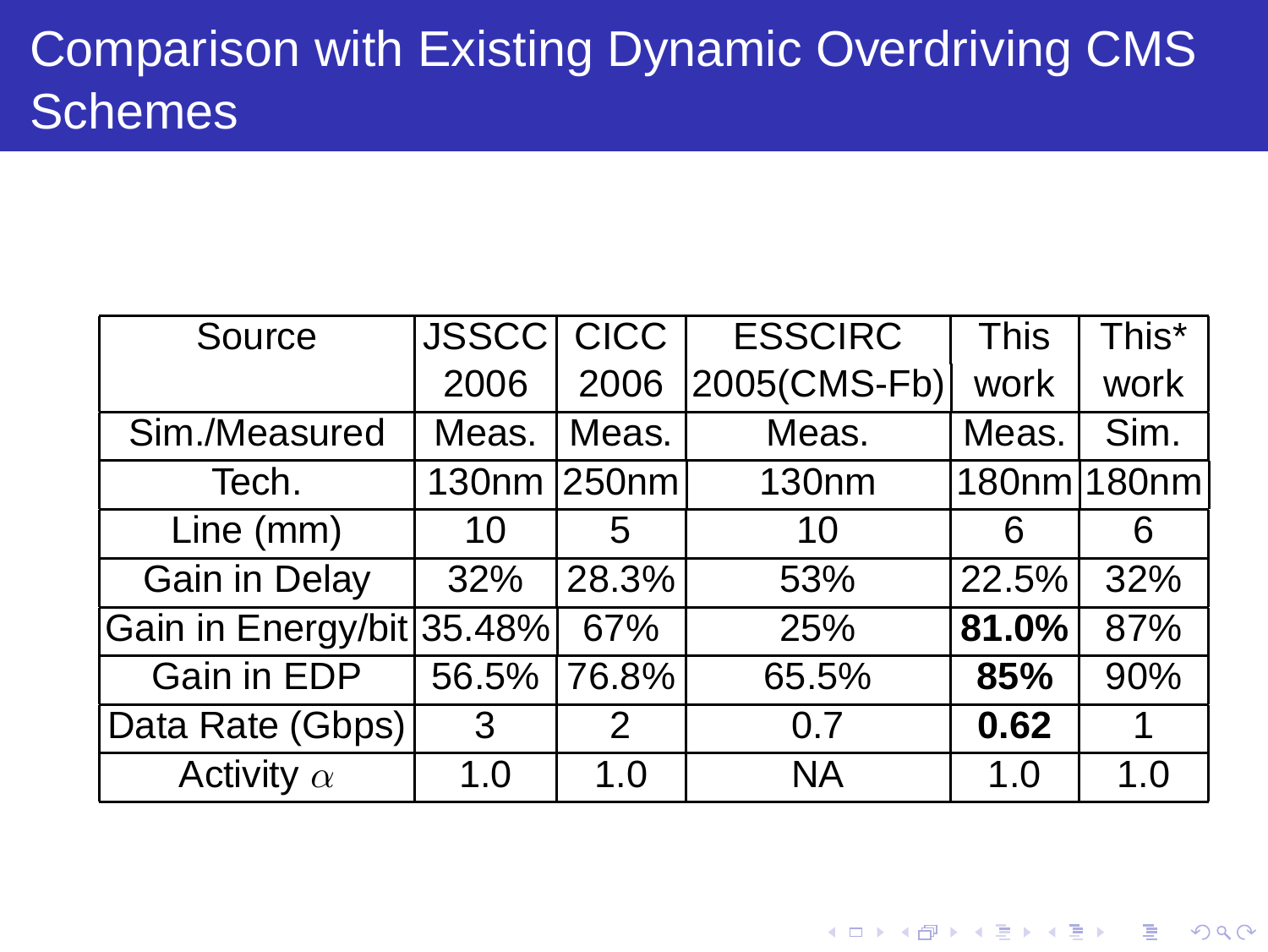- ► The proposed dynamic overdriving CMS scheme offers 26-40% improvement in delay over the voltage-mode scheme for 2mm-8mm long lines.
- ► These also offer improvement in energy consumption over buffer insertion scheme for lines longer than 2mm operating at data-rates more than around 66Mbps.
- ► The proposed 6mm long link reduces energy consumption at least by a factor of 7 compared to the voltage-mode scheme at 1Gbps.
- ► It offers 85% improvement in Energy Delay Product (EDP) over voltage-mode scheme.

.<br>◆ ロ ▶ ◆ @ ▶ ◆ 경 ▶ → 경 ▶ │ 경 │ ◇ 9,9,0°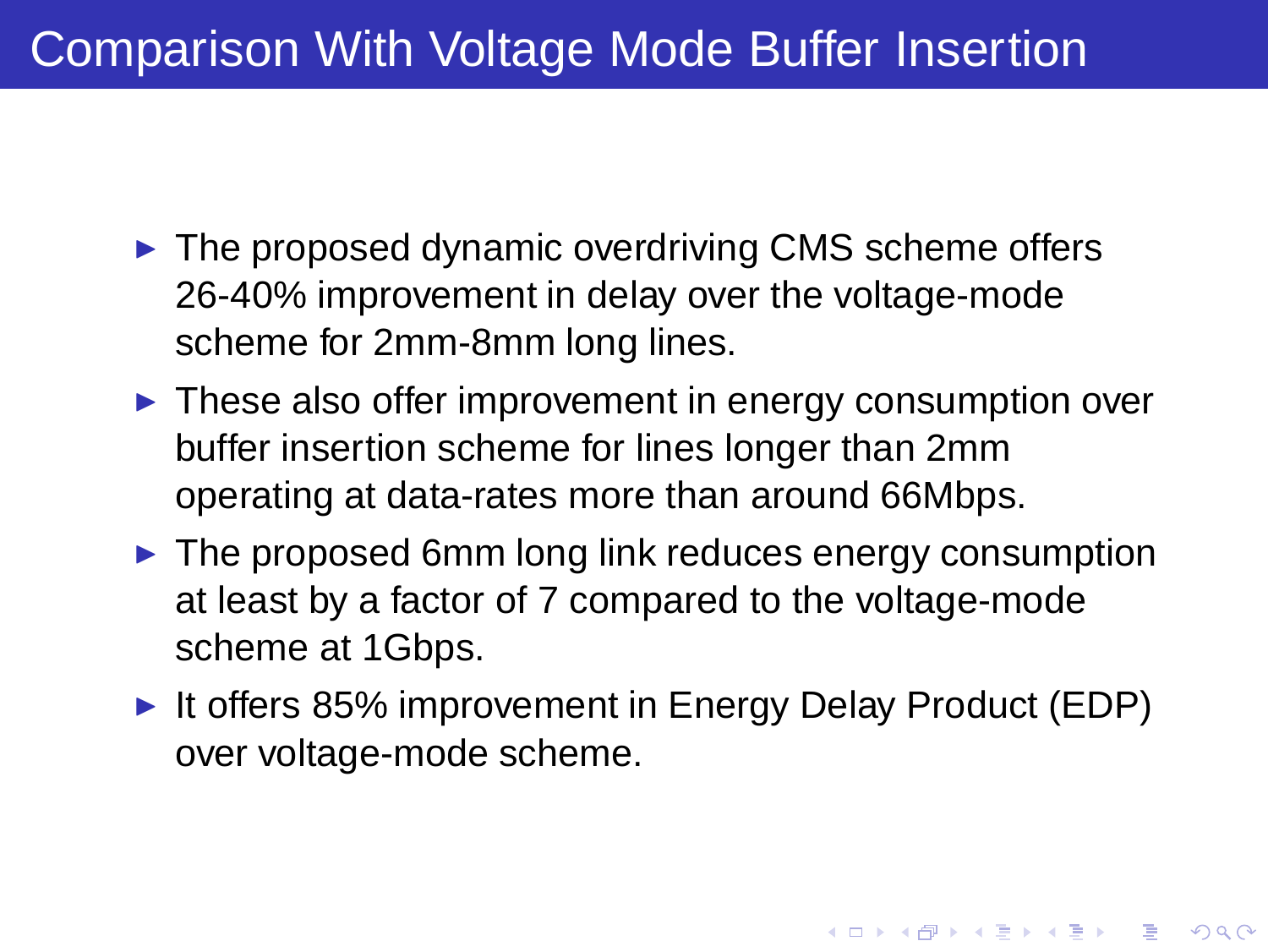## Comparison With Other Current Mode Schemes

- ► The scheme proposed by us offers 22% improvement in Power Delay Product (PDP) over the current mode scheme with feedback proposed by Katoch et al.
- $\triangleright$  The CMS scheme with feedback is sensitive to intra-die variations. Our CMS scheme remains faster than logic circuit even in the presence of intra-die and inter-die process variations.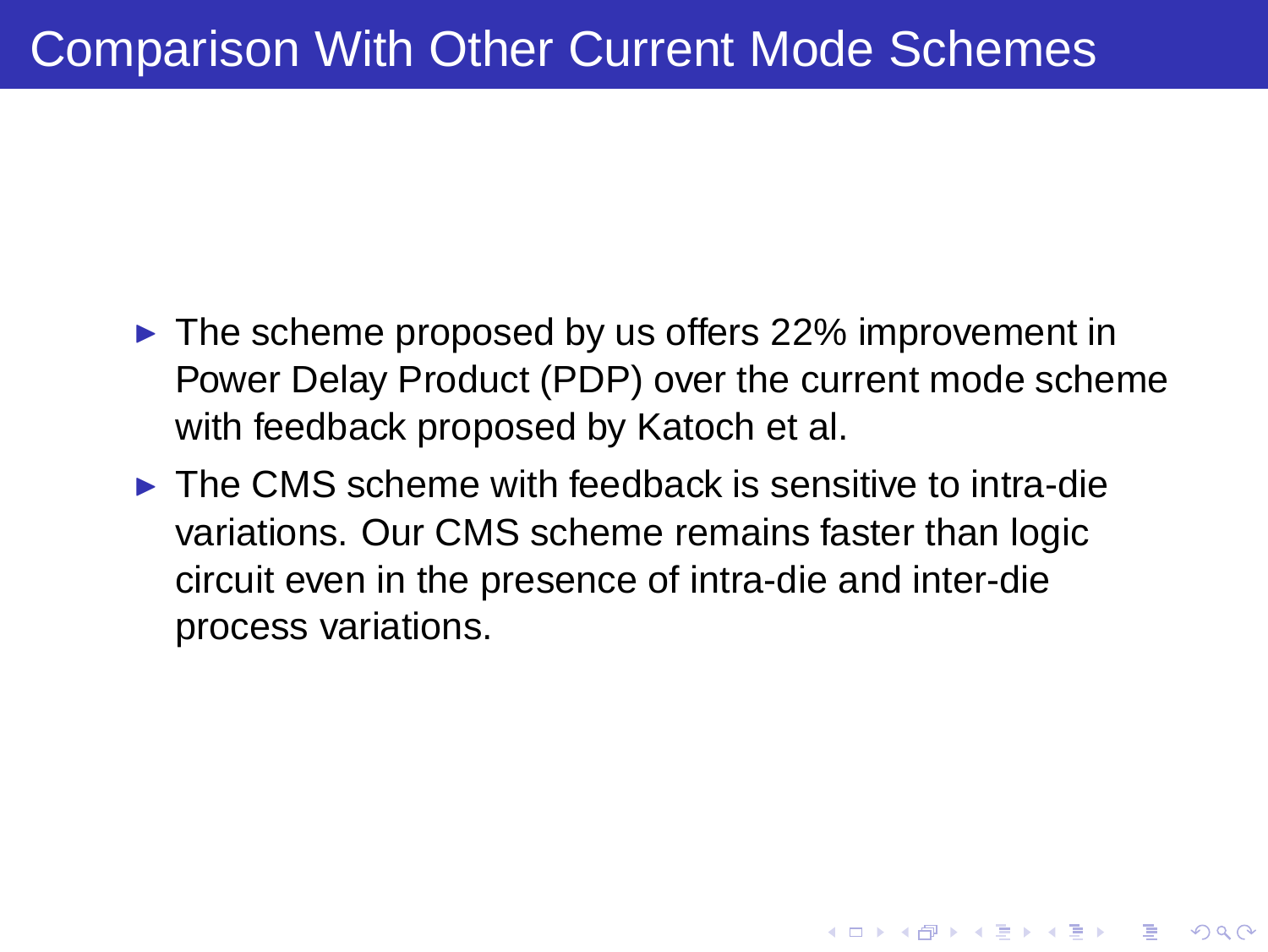- $\triangleright$  Measurement results match simulation results within 20%
- ▶ Voltage-mode bidirectional link was not put on silicon due to limited number of pads

| Signaling   Delay   Power |      |                  | <b>PDP</b> | Data rate                                           |
|---------------------------|------|------------------|------------|-----------------------------------------------------|
| Scheme                    | (ns) | $\mathsf{L}(uW)$ |            | $\mid$ (mW $\times$ ns) $\mid$ of Measurement(Gbps) |
| CM-Bid                    | 1.16 | 680              | 0.788      | 0.56                                                |

**YO A GRANGE YEAR HOLE**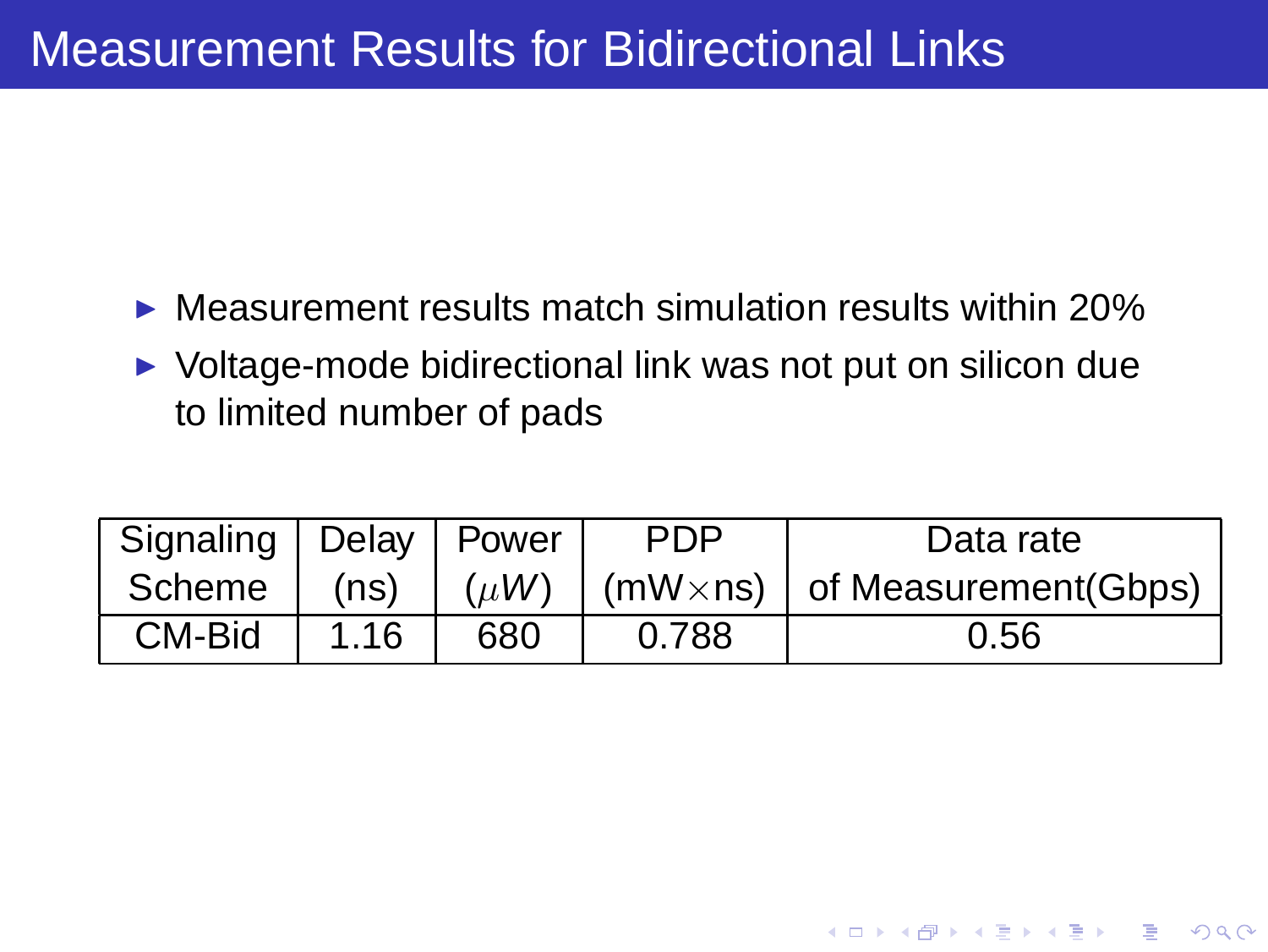- ► BSIM parameters corresponding to this run were extracted
- ▶ A few main model parameters (BSIM) were changed to define four process corners (FF,SS,FS,SF)
- ► Main model parameters (BSIM) were adjusted to match  $I_{\text{sat}}$ ,  $V_{th}$ ,  $I_{\text{off}}$  and a few points on measured  $I_{\text{ds}}$ - $V_{\text{gs}}$ characteristics of the devices fabricated in this process run.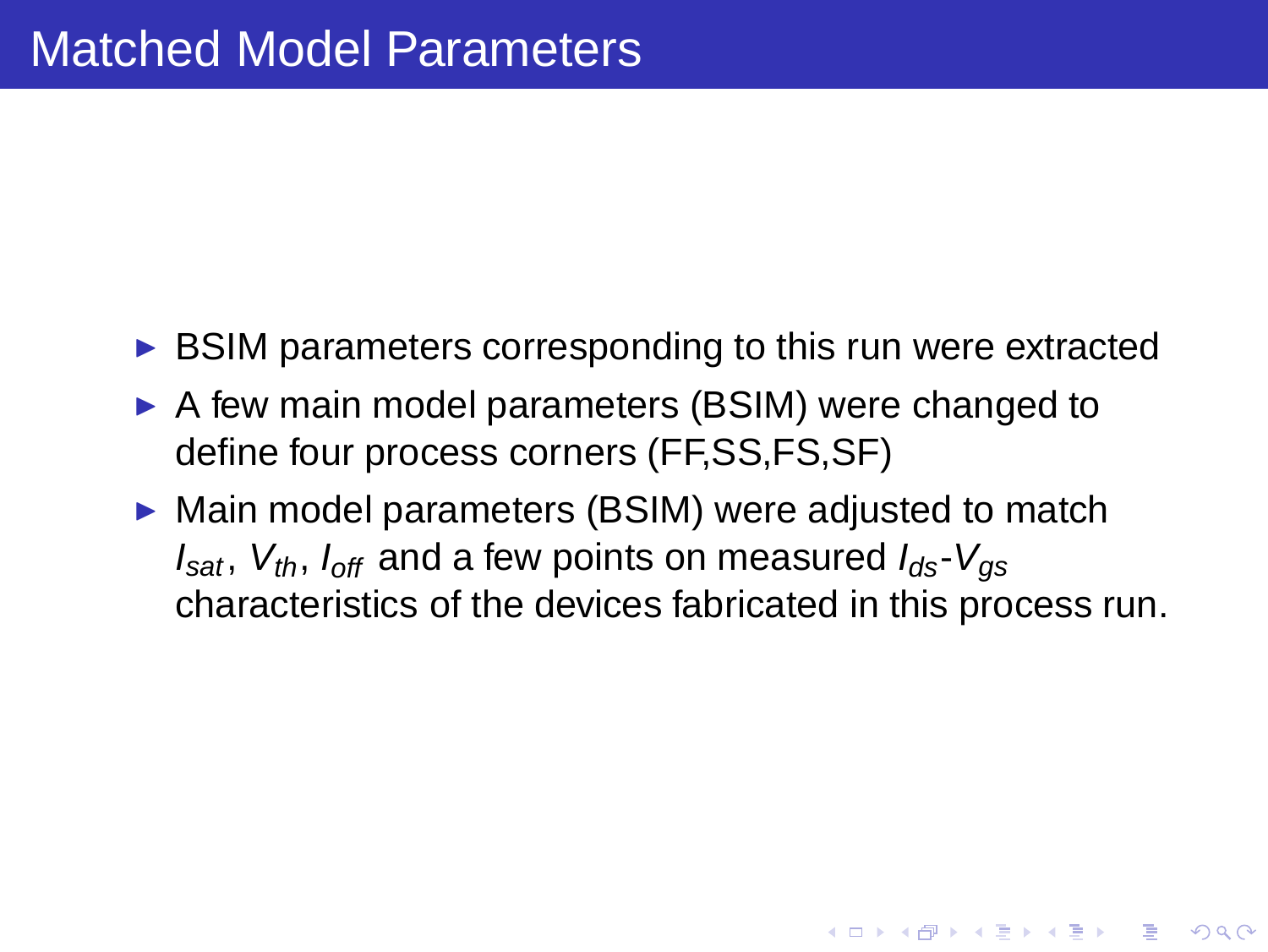| <b>Parameters</b>                                | TТ                             | Measured | <b>MMP</b> | % Match |  |
|--------------------------------------------------|--------------------------------|----------|------------|---------|--|
|                                                  | <b>Basic Device Parameters</b> |          |            |         |  |
| $I_{\text{satn}}(\text{mA})$                     | 6.23                           | 6.44     | 6.43       | 99.8    |  |
| $I_{\text{satp}}(\text{mA})$                     | 2.40                           | 2.22     | 2.28       | 97.3    |  |
| $V_{tn}(mV)$                                     | 501                            | 510      | 506        | 99.2    |  |
| $V_{tp}(mV)$                                     | 494                            | 493      | 499        | 98.8    |  |
| $I_{offn}(pA)$                                   | 75                             | 170      | 120        | 82.4    |  |
| $I_{\text{offp}}(\text{pA})$                     | 80                             | 48       | 58         | 80.5    |  |
| $I_{dsn}/I_{dsp}$ $\overline{\mathbb{Q} V_{qs}}$ | $I_{ds} - V_{gs}$ points       |          |            |         |  |
| $I_{dsn}$ @0.9 ( $\mu$ A)                        | 66.6                           | 65       | 66.4       | 97.85   |  |
| $I_{dsp}$ @0.9 ( $\mu$ A)                        | 76.2                           | 70       | 67.5       | 96.45   |  |
| $I_{dsn}$ @1.2 ( $\mu$ A)                        | 154.4                          | 150      | 145        | 96.67   |  |
| $I_{dsp}$ @1.2 ( $\mu$ A)                        | 191                            | 170      | 172        | 98.82   |  |
| $I_{dsn}$ @1.8 ( $\mu$ A)                        | 347                            | 330      | 317        | 96      |  |
| $I_{dsn}$ @1.8 ( $\mu$ A)                        | 491                            | 440      | 452        | 97.27   |  |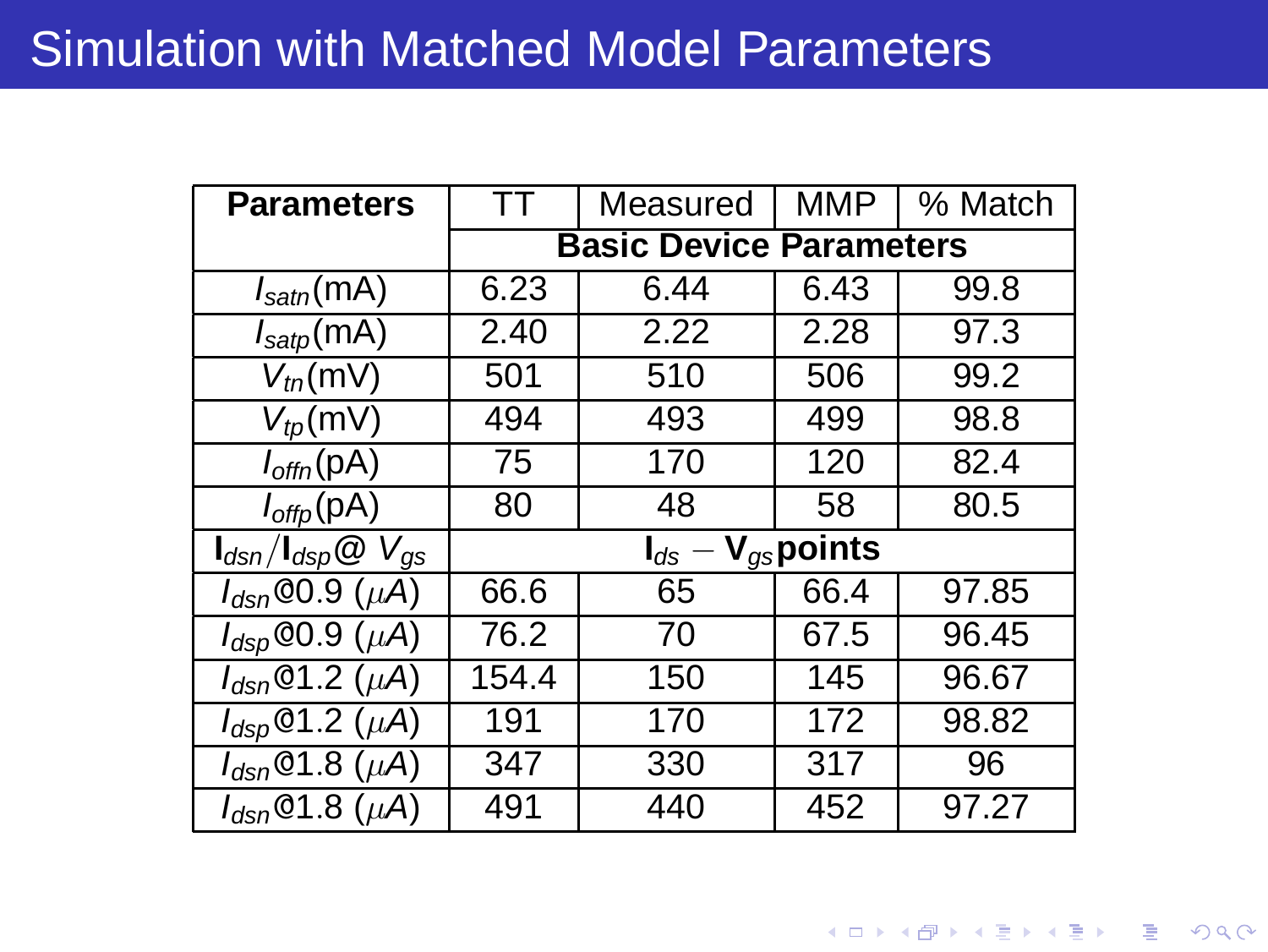# Measurement Results and Simulation Results with **MMP**



 $\left\{ \begin{array}{ccc} \square & \rightarrow & \left\langle \bigoplus \right. \right. & \rightarrow & \left\langle \biguplus \right. \right. & \rightarrow & \left\langle \biguplus \right. \right. \end{array}$  $299$ Þ